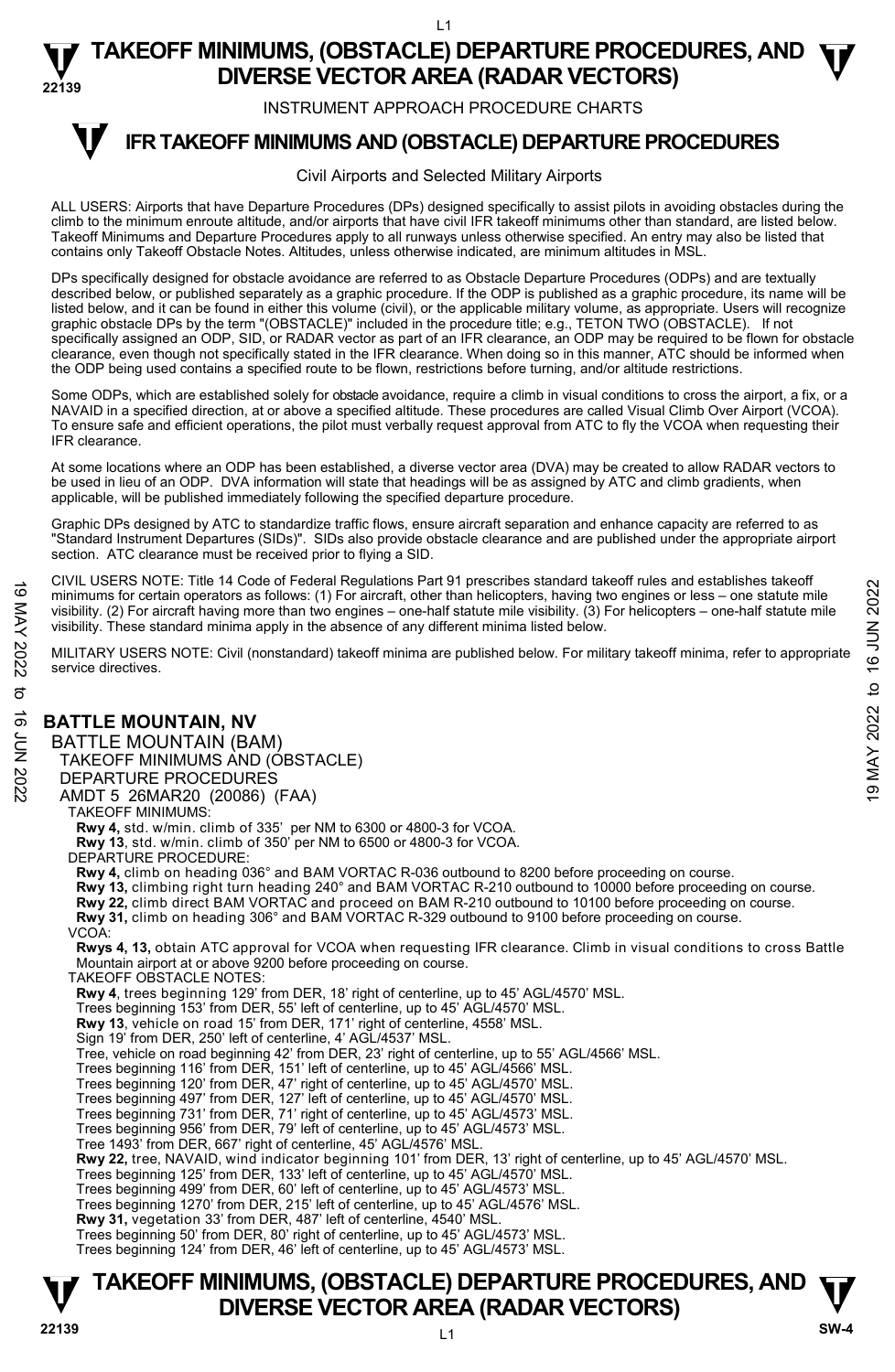**BEAVER, UT** 

BEAVER MUNI (U52) TAKEOFF MINIMUMS AND (OBSTACLE) DEPARTURE PROCEDURES ORIG-A 03JAN19 (19003) (FAA) TAKEOFF MINIMUMS: **Rwys 7, 25**, NA - Obstacles **Rwys 13, 31 ,** 2600-2¾ for VCOA. VCOA: **Rwys 13, 31,** obtain ATC approval for VCOA when requesting IFR clearance. Climb in visual conditions to cross Beaver Muni at or above 8300, then climb to 10100 on MLF VORTAC R-102 to MLF VORTAC. Do not exceed 210K until established on MLF VORTAC R-102. TAKEOFF OBSTACLE NOTES: **Rwy 13,** vegetation 429' from DER, 46' right of centerline, 5877' MSL. Tree 642' from DER, 49' right of centerline, 5886' MSL. Terrain 1344' from DER, 802' right of centerline, 5899' MSL. Terrain 1725' from DER, 938' left of centerline, 5909' MSL. Terrain 1729' from DER, 762' right of centerline, 5913' MSL. Terrain beginning 1854' from DER, 7' left of centerline, up to 5913' MSL. Terrain 1857' from DER, 559' right of centerline, 5916' MSL. Terrain beginning 1981' from DER, 209' left of centerline, up to 5922' MSL.<br>Terrain beginning 1984' from DER, 357' right of centerline, up to 5919' MSL.<br>Terrain beginning 2109' from DER, 412' left of centerline, up to 5929 Terrain beginning 2112' from DER, 154' right of centerline, up to 5926' MSL. Terrain 2240' from DER, 47' left of centerline, 5932' MSL. Terrain 2366' from DER, 817' left of centerline, 5936' MSL. Terrain 2367' from DER, 250' left of centerline, 5939' MSL. Terrain beginning 2369' from DER, 316' right of centerline, up to 5932' MSL. Terrain beginning 2494' from DER, 452' left of centerline, up to 5942' MSL. Terrain beginning 2496' from DER, 114' right of centerline, up to 5939' MSL. Terrain beginning 2623' from DER, 88' left of centerline, up to 5949' MSL. Terrain beginning 2750' from DER, 291' left of centerline, up to 5955' MSL. Terrain beginning 2753' from DER, 275' right of centerline, up to 5942' MSL. Terrain beginning 2879' from DER, 493' left of centerline, up to 5962' MSL. Terrain beginning 2881' from DER, 73' right of centerline, up to 5949' MSL. Terrain beginning 3007' from DER, 129' left of centerline, up to 5965' MSL. Terrain beginning 3135' from DER, 169' left of centerline, up to 5968' MSL. Terrain beginning 3137' from DER, 235' right of centerline, up to 5952' MSL. Terrain beginning 3265' from DER, 32' right of centerline, up to 5955' MSL. Terrain 3268' from DER, 1166' right of centerline, 5959' MSL. Terrain beginning 3394' from DER, 396' right of centerline, up to 5962' MSL. Terrain beginning 3522' from DER, 194' right of centerline, up to 5965' MSL. Terrain beginning 3650' from DER, 8' left of centerline, up to 5972' MSL. Terrain beginning 3651' from DER, 558' right of centerline, up to 5968' MSL. Terrain beginning 3779' from DER, 356' right of centerline, up to 5975' MSL. Terrain beginning 3905' from DER, 413' left of centerline, up to 5975' MSL. Terrain beginning 3906' from DER, 153' right of centerline, up to 5978' MSL. Terrain 4033' from DER, 615' left of centerline, 5978' MSL. Terrain beginning 4034' from DER, 48' left of centerline, up to 5981' MSL. Terrain beginning 4035' from DER, 518' right of centerline, up to 5981' MSL. Terrain beginning 4162' from DER, 251' left of centerline, up to 5985' MSL. Terrain 4163' from DER, 315' right of centerline, 5985' MSL. Terrain 4164' from DER, 882' right of centerline, 5988' MSL. Terrain 4166' from DER, 1449' right of centerline, 6001' MSL. Tree, terrain beginning 4272' from DER, 113' right of centerline, up to 6024' MSL. Terrain 4417' from DER, 656' left of centerline, 5988' MSL. Terrain beginning 4418' from DER, 89' left of centerline, up to 5991' MSL. Terrain 4422' from DER, 1611' right of centerline, 6037' MSL. Terrain beginning 4454' from DER, 274' right of centerline, up to 6039' MSL. Terrain, tree beginning 4550' from DER, 72' right of centerline, up to 6050' MSL. Tree, terrain beginning 4554' from DER, 130' left of centerline, up to 6016' MSL. Terrain beginning 4678' from DER, 436' right of centerline, up to 6057' MSL. Terrain 4806' from DER, 1003' right of centerline, 6060' MSL. **CON'T** Ferrain beginning 2753' from DER, 275' right of centerline, up to 5942' MSL.<br>
Terrain beginning 2879' from DER, 493' left of centerline, up to 5962' MSL.<br>
Terrain beginning 2879' from DER, 73' right of centerline, up to 5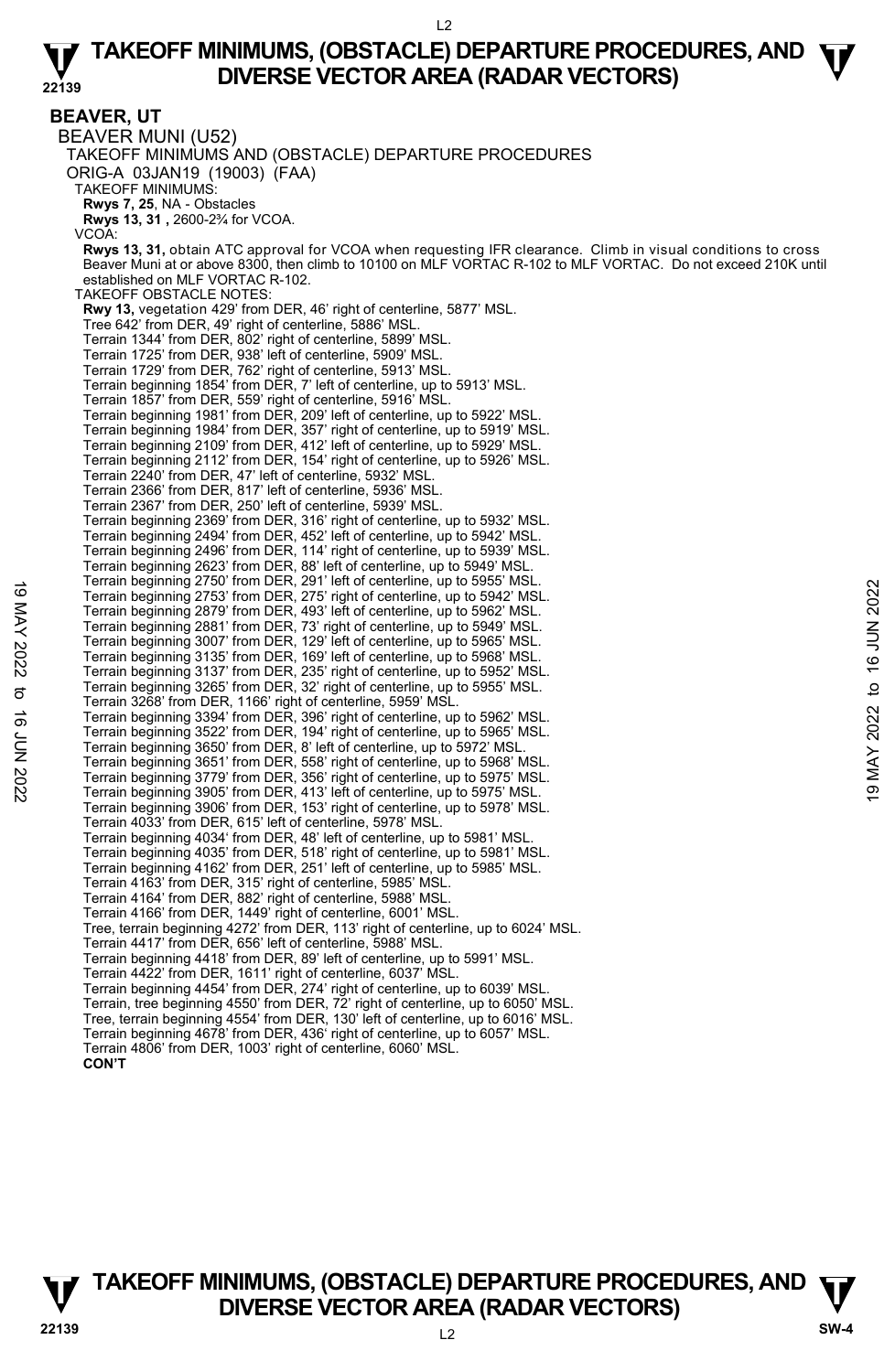# **BEAVER, UT (CON'T)**

BEAVER MUNI (U52) (CON'T)

 **Rwy 13 (CON'T),** terrain beginning 4807' from DER, 234' right of centerline, up to 6083' MSL. Tree, terrain beginning 4892' from DER, 332' left of centerline, up to 6024' MSL. Terrain, tree beginning 4935' from DER, 31' right of centerline, up to 6093' MSL.<br>Tree, terrain beginning 5122' from DER, 170' left of centerline, up to 6026' MSL.<br>Terrain, tree beginning 5191' from DER, 152' right of cent Terrain, tree beginning 5444' from DER, 9' left of centerline, up to 6037' MSL. Terrain beginning 5828' from DER, 49' left of centerline, up to 6050' MSL. Terrain beginning 5961' from DER, 111' right of centerline, up to 6109' MSL. Terrain beginning 1 NM from DER, 273' right of centerline, up to 6115' MSL. Terrain beginning 1 NM from DER, 71' right of centerline, up to 6116' MSL. Tree, terrain beginning 1 NM from DER, 435' right of centerline, up to 6117' MSL. Terrain beginning 1 NM from DER, 232' right of centerline, up to 6126' MSL. Tree, terrain beginning 1.1 NM from DER, 30' right of centerline, up to 6142' MSL. Terrain, tree beginning 1.1 NM from DER, 192' right of centerline, up to 6146' MSL. Terrain beginning 1.1 NM from DER, 10' left of centerline, up to 6070' MSL. Terrain beginning 1.1 NM from DER, 151' right of centerline, up to 6159' MSL. Terrain, tree beginning 1.2 NM from DER, 110' right of centerline, up to 6182' MSL. Terrain beginning 1.2 NM from DER, 51' left of centerline, up to 6090' MSL. Terrain, tree beginning 1.2 NM from DER, 272' right of centerline, up to 6201' MSL. Terrain beginning 1.3 NM from DER, 91' left of centerline, up to 6109' MSL. Terrain, tree beginning 1.3 NM from DER, 69' right of centerline, up to 6214' MSL. Terrain beginning 1.3 NM from DER, 132' left of centerline, up to 6119' MSL. Terrain, tree beginning 1.3 NM from DER, 29' right of centerline, up to 6237' MSL. Terrain beginning 1.4 NM from DER, 190' right of centerline, up to 6257' MSL. Terrain beginning 1.4 NM from DER, 11' left of centerline, up to 6126' MSL. Terrain beginning 1.4 NM from DER, 150' right of centerline, up to 6264' MSL. Terrain beginning 1.5 NM from DER, 109' right of centerline, up to 6267' MSL. Terrain beginning 1.5 NM from DER, 52' left of centerline, up to 6139' MSL. Terrain beginning 1.5 NM from DER, 271' right of centerline, up to 6277' MSL. Terrain beginning 1.6 NM from DER, 93' left of centerline, up to 6159' MSL. Terrain beginning 1.6 NM from DER, 295' left of centerline, up to 6195' MSL. Terrain beginning 1.6 NM from DER, 27' right of centerline, up to 6280' MSL. Terrain beginning 1.6 NM from DER, 134' left of centerline, up to 6211' MSL. Terrain beginning 1.6 NM from DER, 2037' left of centerline, up to 6254' MSL. Terrain beginning 1.7 NM from DER, 174' left of centerline, up to 6270' MSL. Terrain beginning 1.7 NM from DER, 13' left of centerline, up to 6296' MSL. Terrain beginning 1.7 NM from DER, 148' right of centerline, up to 6296' MSL.<br>Terrain beginning 1.8 NM from DER, 215' left of centerline, up to 6313' MSL.<br>Terrain beginning 1.8 NM from DER, 1552' left of centerline, up to Terrain beginning 1.8 NM from DER, 1754' left of centerline, up to 6359' MSL. Terrain beginning 1.8 NM from DER, 310' right of centerline, up to 6333' MSL. Terrain beginning 1.8 NM from DER, 1390' left of centerline, up to 6375' MSL. Terrain beginning 1.8 NM from DER, 1593' left of centerline, up to 6395' MSL. Terrain beginning 1.8 NM from DER, 835' right of centerline, up to 6359' MSL. Terrain beginning 1.9 NM from DER, 1795' left of centerline, up to 6408' MSL. Terrain beginning 1.9 NM from DER, 1269' left of centerline, up to 6421' MSL. Terrain beginning 2 NM from DER, 1310' left of centerline, up to 6441' MSL. Terrain beginning 2 NM from DER, 664' left of centerline, up to 6447' MSL. 1 Terrain beginning 1.6 NM from DER, 33' left of centerline, up to 6159 MSL.<br>
Terrain beginning 1.6 NM from DER, 29' left of centerline, up to 6195' MSL.<br>
Terrain beginning 1.6 NM from DER, 29' left of centerline, up to 6

# **BLANDING, UT**

#### BLANDING MUNI (BDG)

#### TAKEOFF MINIMUMS AND (OBSTACLE) DEPARTURE PROCEDURES AMDT 1A 06FEB14 (14037) (FAA)

TAKEOFF MINIMUMS:

**Rwy 35**, 800-1 or std. with a min. climb of 350 feet per NM to 6700. DEPARTURE PROCEDURE:

**Rwy 17,** turn left, thence...

**Rwy 21,** turn right, thence…

...climb to 9000 on heading 090° and DVC R-223 to DVC VORTAC, then continue climb on course to MEA.

**Rwy 35**, turn right climb to 9000 via heading 090° and DVC R-223 to DVC VORTAC, then continue climb on course to MEA.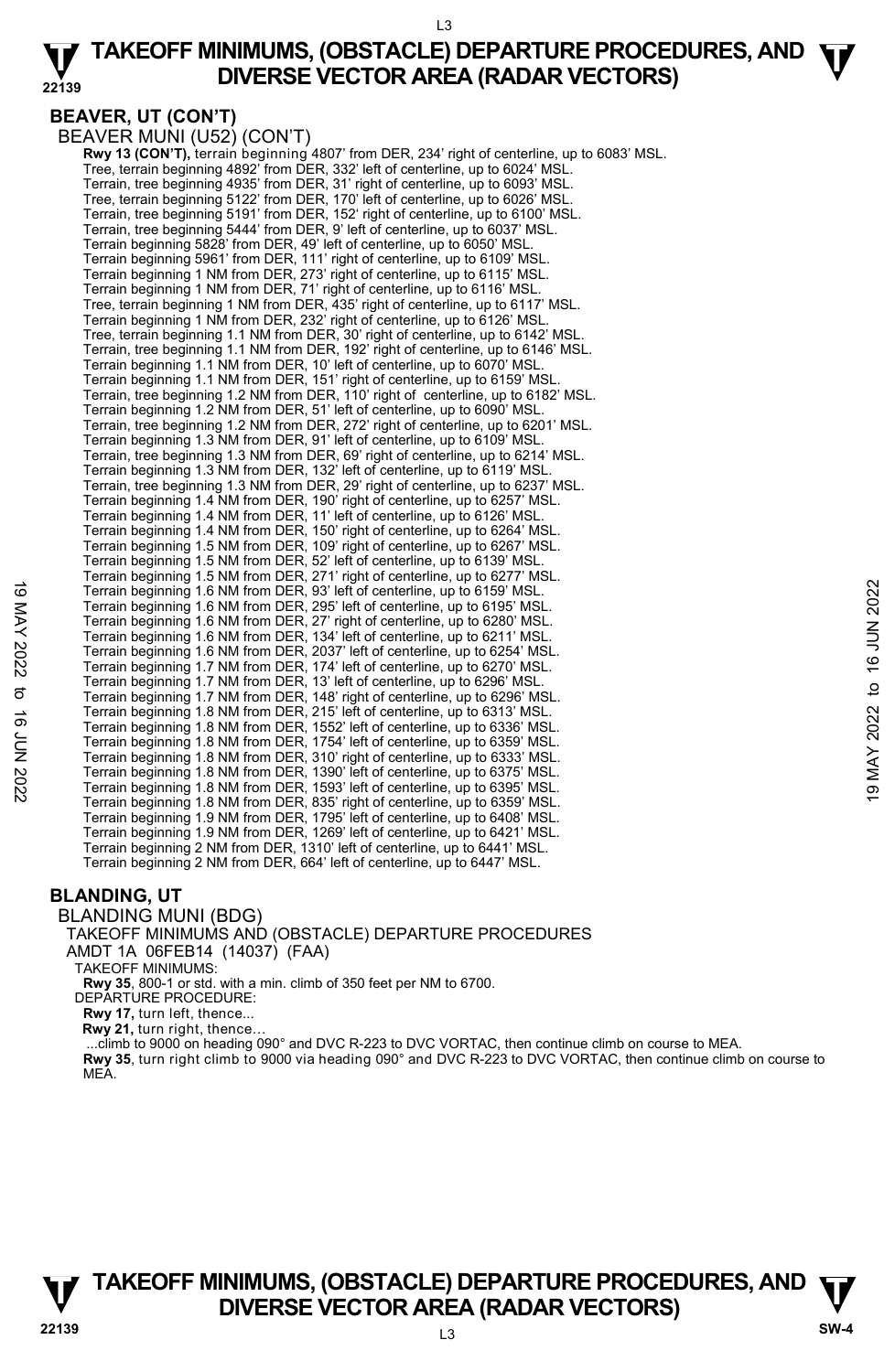### **BOULDER CITY, NV**

BOULDER CITY MUNI (BVU) TAKEOFF MINIMUMS AND (OBSTACLE) DEPARTURE PROCEDURES ORIG 05DEC19 (19339) (FAA) TAKEOFF MINIMUMS: **Rwy 33,** NA – Obstacles. **Rwy 9,** std. w/min. climb of 280' per NM to 3700 or 2000-3 for VCOA. **Rwy 15,** std. w/min. climb of 285' per NM to 3900 or 2000-3 for VCOA. **Rwy 27,** std. w/min. climb of 450' per NM to 3000 or 2000-3 for VCOA. DEPARTURE PROCEDURE: **Rwy 9**, climbing right turn on heading 180° thence... **Rwy 15,** climbing left turn on heading 140° thence... **Rwy 27**, climbing left turn on heading 140°. Do not exceed 200 KIAS until turn completion, thence...<br>... intercept BLD VORTAC R-150, continue climb to 7600 on BLD VORTAC R-150 to LYNSY INT/BLD 21 DME. VCOA: **Rwys 9, 15, 27,** obtain ATC approval for VCOA when requesting IFR clearance. Climb in visual conditions to cross<br>BLD VORTAC southeast bound at or above 4100 then on BLD VORTAC R-150 to LYNSY INT/BLD 21 DME. TAKEOFF OBSTACLE NOTES: **Rwy 9,** sign 124' from DER, 351' left of centerline, 4' AGL/2151' MSL. Terrain, vegetation beginning 164' from DER, 198' left of centerline, up to 2155' MSL. Vegetation, terrain beginning 401' from DER, 396' left of centerline, up to 3' AGL/2160' MSL. Buildings, tanks beginning 776' from DER, 561' left of centerline, up to 25' AGL/2188' MSL. Building 1116' from DER, 791' left of centerline, 25' AGL/2190' MSL. Tree 1235' from DER, 593' left of centerline, 33' AGL/2198' MSL. Trees beginning 1319' from DER, 348' left of centerline, up to 32' AGL/2200' MSL. Trees, buildings, pole beginning 1523' from DER, 360' left of centerline, up to 38' AGL/2211' MSL. Trees beginning 1791' from DER, 751' left of centerline, up to 46' AGL/2220' MSL. Trees beginning 1956' from DER, 294' left of centerline, up to 48' AGL/2221' MSL. Catenaries beginning 2205' from DER, 1083' left of centerline, up to 79' AGL/2259' MSL. Catenaries, transmission lines beginning 3391' from DER, 208' left of centerline, up to 76' AGL/2267' MSL.<br>Transmission line, catenary beginning 3730' from DER, 3' right of centerline, up to 98' AGL/2254' MSL. Tower 3984' from DER, 227' right of centerline, 118' AGL/2275' MSL. Transmission line 3989' from DER, 228' right of centerline, 119' AGL/2276' MSL. Tower 5076' from DER, 1016' left of centerline, 112' AGL/2301' MSL. Tower 5545' from DER, 1916' left of centerline, 110' AGL/2330' MSL. **Rwy 15,** terrain 3' from DER, 395' left of centerline, 2103' MSL. Terrain, vertical point beginning 3' from DER, 112' left of centerline, up to 2105' MSL.<br>**Rwy 27,** terrain 5' from DER, 395' right of centerline, 2119' MSL.<br>Terrain, sign, buildings beginning 15' from DER, 187' right of ce Fence, tree beginning 206' from DER, 170' right of centerline, up to 2' AGL/2123' MSL. **BRIGHAM CITY, UT**  BRIGHAM CITY RGNL (BMC) TAKEOFF MINIMUMS AND (OBSTACLE) DEPARTURE PROCEDURES AMDT 6B 29MAR18 (18088) (FAA) TAKEOFF MINIMUMS: **Rwy 35,** NA DEPARTURE PROCEDURE: **Rwy 17,** climbing right turn heading 207° and OGD R-331 to OGD VORTAC before proceeding on course. TAKEOFF OBSTACLE NOTES: **Rwy 17,** poles 266' from DER, 558' right of centerline, 30' AGL/4258' MSL. **BRYCE CANYON, UT**  Taurismssion line, calenary beginning 3150 lioning Extending (18 AGL/2275' MSL.<br>
Tower 3984' from DER, 227' right of centerline, 118' AGL/2276' MSL.<br>
Transmission line 3989' from DER, 228' right of centerline, 119' AGL/227

BRYCE CANYON (BCE) TAKEOFF MINIMUMS AND (OBSTACLE) DEPARTURE PROCEDURES AMDT 1 10MAR11 (11069) (FAA) DEPARTURE PROCEDURE: use BRYCE DEPARTURE.

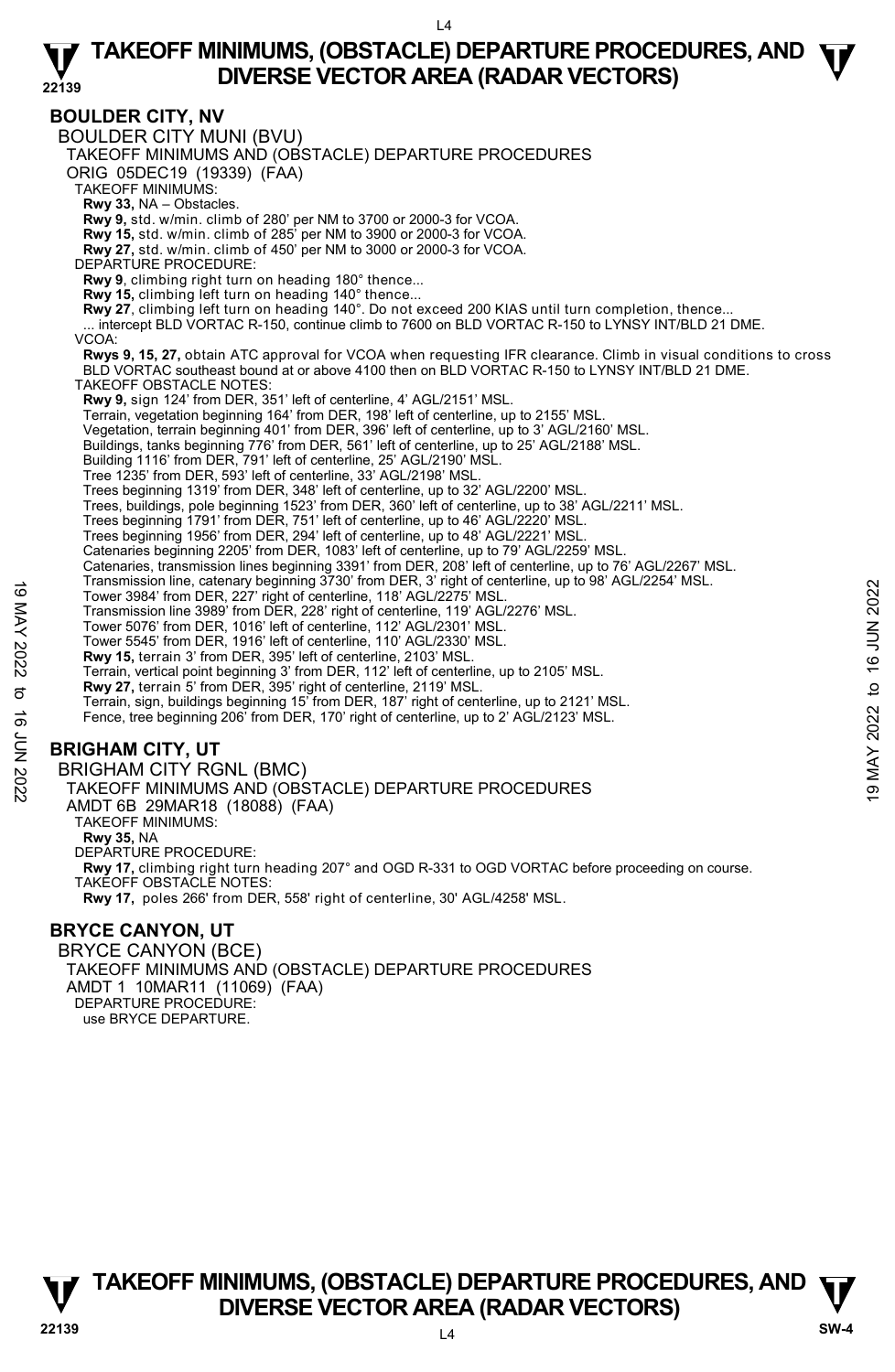**BULLHEAD CITY, AZ**  LAUGHLIN/BULLHEAD INTL (IFP) TAKEOFF MINIMUMS AND (OBSTACLE) DEPARTURE PROCEDURES AMDT 2 02MAR17 (17061) (FAA) TAKEOFF MINIMUMS: **Rwy 16,** standard w/min. climb of 285' per NM to 1700, or 1700-3 for VCOA. **Rwy 34,** standard w/min. climb of 500' per NM to 5500, or 1700-3 for VCOA. DEPARTURE PROCEDURE: **Rwy 16,** climb on heading 164° and EED VORTAC R-331 to EED VORTAC. **Rwy 34**, climb on heading 344° to 2200, then climbing right turn direct EED VORTAC. All aircraft climb in EED<br>VORTAC holding pattern (E, right turns, 257° inbound) to cross EED VORTAC at or above MEA for direction of flig proceeding on course. VCOA: **Rwy 16,** obtain ATC approval for VCOA when requesting IFR clearance. Climb in visual conditions to cross Laughlin/Bullhead Intl airport at or above 2300, then continue climbing on heading 155 and EED VORTAC R-335 to EED VORTAC. **Rwy 34,** obtain ATC approval for VCOA when requesting IFR clearance. Climb in visual conditions to cross Laughlin/Bullhead Intl airport at or above 2300, then continue climbing on heading 155 and EED VORTAC R-335 to EED **VORTAC** TAKEOFF OBSTACLE NOTES: **Rwy 16,** grd 188' from DER, 83' left of centerline, 715' MSL. Bush 349' from DER, 516' right of centerline, 722' MSL. Grd 390' from DER, 528' left of centerline, 719' MSL. Grd beginning 484' from DER, 481' left of centerline, up to 723' MSL. Bush 532' from DER, 642' right of centerline, 727' MSL. Grd beginning 568' from DER, 490' left of centerline, up to 727' MSL. Bush 700' from DER, 663' right of centerline, 728' MSL. Grd 798' from DER, 466' left of centerline, 729' MSL. Bush, grd beginning 801' from DER, 541' left of centerline, up to 734' MSL. Tree, bush, grd beginning 910' from DER, 557' left of centerline, up to 745' MSL. Bush, grd beginning 1103' from DER, from 204' right to 1008' left of centerline, up to 777' MSL. Grd, bush beginning 2134' from DER, 731' left of centerline, up to 778' MSL. Grd, bush beginning 2214' from DER, 870' left of centerline, up to 786' MSL. Grd beginning 2288' from DER, 801' left of centerline, up to 792' MSL. Grd, tree beginning 2328' from DER, 724' left of centerline, up to 797' MSL. Grd beginning 2811' from DER, 1128' left of centerline, up to 798' MSL. Grd beginning 2915' from DER, 1166' left of centerline, up to 800' MSL. Grd beginning 3022' from DER, 1185' left of centerline, up to 804' MSL. Grd beginning 3123' from DER, 1221' left of centerline, up to 809' MSL. Grd beginning 3219' from DER, 1257' left of centerline, up to 814' MSL. Grd beginning 3325' from DER, 1284' left of centerline, up to 818' MSL. Grd beginning 3428' from DER, 1210' left of centerline, up to 821' MSL. Grd beginning 3528' from DER, 1241' left of centerline, up to 824' MSL. Grd, bush, tank beginning 3632' from DER, 1157' left of centerline, up to 825' MSL. Tank 4810' from DER, 1528' left of centerline, 848' MSL. Grd 5412' from DER, 1872' left of centerline, 852' MSL. Grd, bushes beginning 5511' from DER, 926' left of centerline, up to 865' MSL. Bushes beginning 5742' from DER, 1483' left of centerline, up to 883' MSL. Grd, bushes beginning 5774' from DER, 793' left of centerline, up to 891' MSL. Bush 5852' from DER, 1933' left of centerline, 904' MSL. Grd, pole, bushes beginning 5856' from DER, 24' left of centerline, up to 920' MSL. Trees, bushes, grd, tank beginning 1.2 NM from DER, left and right of centerline, up to 962' MSL. Trees, bushes, grd beginning 1.3 NM from DER, 1' left of centerline, up to 985' MSL. Bush 1.4 NM from DER, 1941' left of centerline, 993' MSL. Bushes, grd, tank, pole beginning 1.5 NM from DER, 1919' left of centerline, up to 1036' MSL. Bushes, vehicles on road, trees, pole beginning 1.9 NM from DER, 2218' left of centerline, up to 1086' MSL. Tanks, bushes, pole beginning 2.2 NM from DER, 3103' left of centerline, up to 1121' MSL.<br>**Rwy 34,** airfield light 40' from DER, 148' right of centerline, 627' MSL. T-l twr, tree beginning 1818' from DER, 620' right of centerline, up to 65' AGL/687' MSL. Pole, tree beginning 2214' from DER, 629' right of centerline, up to 709' MSL. Pole, tree beginning 2638' from DER, 646' right of centerline, up to 719' MSL. Pole, bushes, grd beginning 3054' from DER, 663' right of centerline, up to 741' MSL. Pole, bush, bldg, grd, vehicles on road beginning 3661' from DER, 691' right of centerline, up to 773' MSL. Poles, bushes, grd, vehicles on road, trees, bldgs, flagpole beginning 4024' from DER, 705' right of centerline, up to 796' MSL. Comm twr 5197' from DER, 1015' right of centerline, 816' MSL. Comm twr 5278' from DER, 1149' right of centerline, 821' MSL. T-l twr 1.6 NM from DER, 719' left of centerline, 894' MSL. Grd beginning 1.8 NM from DER, 3419' right of centerline, up to 963' MSL. Grd 2.1 NM from DER, 3212' right of centerline, 1018' MSL. Grd, tree beginning 2.2 NM from DER, 1351' right of centerline, up to 1079' MSL. Grd 2.6 NM from DER 3025' right of centerline, 2010' MSL. 19 May to gegimining 1105 Tom DER, 731' left of centerine, up to 778' MSL.<br>
Grd, bush beginning 2234' from DER, 870' left of centerline, up to 778' MSL.<br>
Grd, bush beginning 228' from DER, 870' left of centerline, up to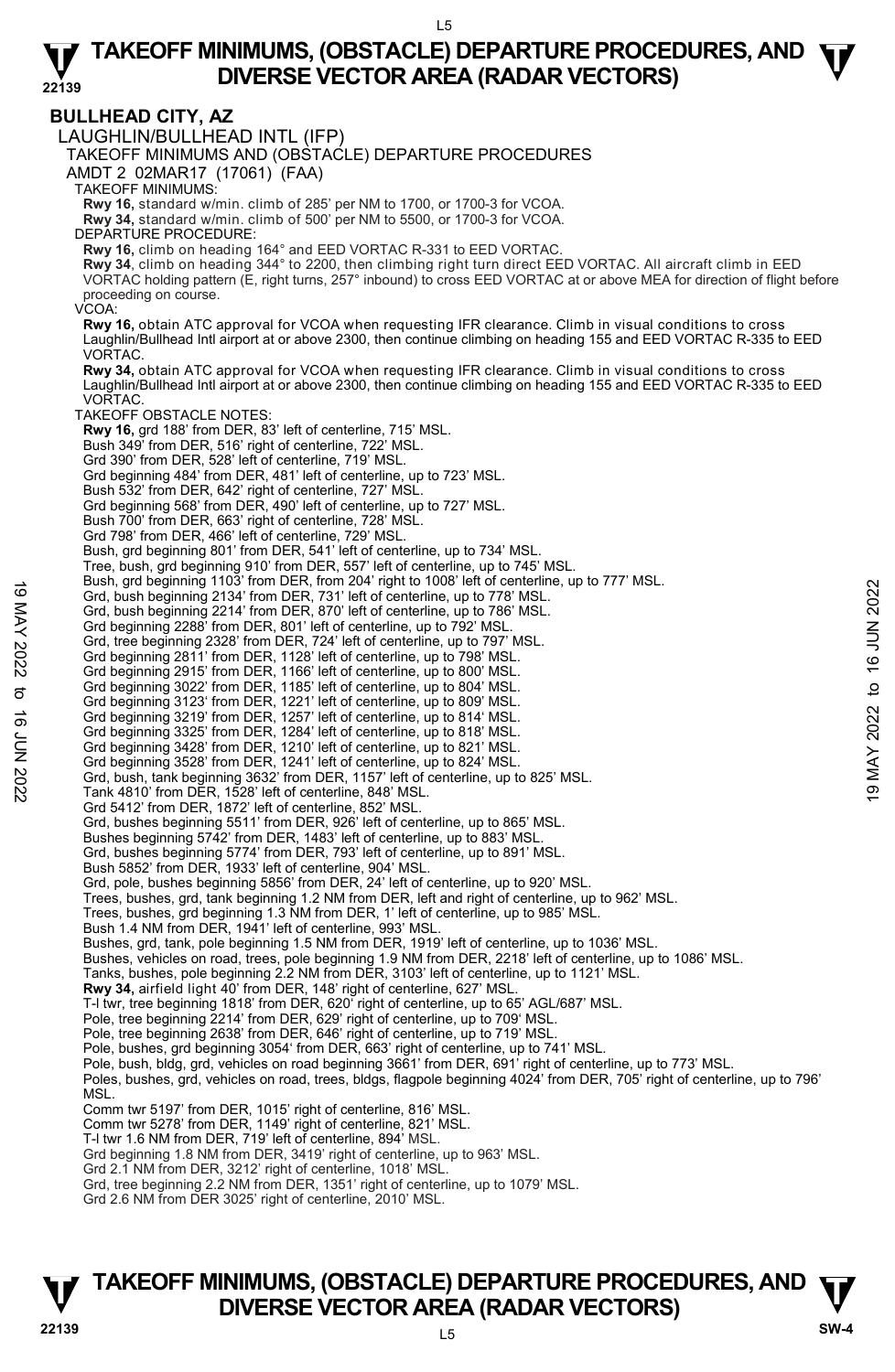# **CARSON CITY, NV**

CARSON CITY (CXP) TAKEOFF MINIMUMS AND (OBSTACLE) DEPARTURE PROCEDURES ORIG 20NOV08 (21112) (FAA) TAKEOFF MINIMUMS: **Rwy 27,** NA - Obstacles. DEPARTURE PROCEDURE: **Rwy 9,** use JIMPA DEPARTURE.

# **CASA GRANDE, AZ**

CASA GRANDE MUNI (CGZ) TAKEOFF MINIMUMS AND (OBSTACLE) DEPARTURE PROCEDURES AMDT 1B 06FEB14 (14037) (FAA) TAKEOFF MINIMUMS: **Rwy 5**, 300-1 or std. w/ min. climb of 354' per NM to 1700. DEPARTURE PROCEDURE: **Rwy 5**, climbing right turn direct TFD VORTAC, thence... **Rwy 23**, climb direct TFD VORTAC, thence... ...continue climb in holding pattern (SW, right turns, 048° inbound) to MEA for direction of flight. TAKEOFF OBSTACLE NOTES: **Rwy 5,** pole 4034' from DER, 805' left of centerline, 109' AGL/1593' MSL. **CEDAR CITY, UT**  CEDAR CITY RGNL (CDC) TAKEOFF MINIMUMS AND (OBSTACLE) DEPARTURE PROCEDURES AMDT 3A 17AUG17 (17229) (FAA) TAKEOFF MINIMUMS: **Rwy 8**, 4200-3 for VCOA. **Rwy 20,** std. w/min. climb of 290' per NM to 7300 or 4200-3 for VCOA. **Rwy 26,** std. w/min. climb of 255' per NM to 7000 or 4200-3 for VCOA. DEPARTURE PROCEDURE: **Rwys 2, 8,** climbing left turn direct EHK VOR/DME, thence... **Rwys 20, 26,** climbing right turn direct EHK VOR/DME, thence... ...continue climb on EHK VOR/DME R-278 until reaching the MEA/MCA for direction of flight. VCOA: **Rwys 8, 20, 26,** obtain ATC approval for VCOA when requesting IFR clearance. Climb in visual conditions to cross Cedar City Rgnl airport at or above 9700, then proceed on EHK VOR/DME R-180 direct EHK VOR/DME, then on EHK VOR/ DME R-278 until reaching the MEA/MCA for direction of flight. TAKEOFF OBSTACLE NOTES: **Rwy 2,** sign abeam DER, 313' right of centerline, 3' AGL/5604' MSL. Terrain and bush beginning 145' from DER, 420' right of centerline, up to 5608' MSL. **Rwy 8,** terrain 3' from DER, 112' right of centerline, 5622' MSL. Terrain 18' from DER, 221' right of centerline, 5623' MSL. Terrain beginning 30' from DER, 178' right of centerline, up to 5624' MSL. Terrain 122' from DER, 473' right of centerline, 5626' MSL. Bush 125' from DER, 234' left of centerline, 5628' MSL. Terrain 193' from DER, 491' right of centerline, 5627' MSL. Fence and vehicles on road beginning 638' from DER, 33' right of centerline, up to 10' AGL/5639' MSL. Vehicles on road 686' from DER, 136' right of centerline, 5640' MSL. Vehicles on road 701' from DER, 242' right of centerline, 5641' MSL. Transmission tower 2865' from DER, 369' right of centerline, 51' AGL/5707' MSL. Transmission tower 2902' from DER, 260' right of centerline, 53' AGL/5710' MSL. Pole and transmission towers beginning 2918' from DER, 70' right of centerline, up to 62' AGL/5719' MSL. Transmission towers beginning 3004' from DER, 39' left of centerline, up to 49' AGL/5705' MSL. Pole 3175' from DER, 564' left of centerline, 56' AGL/5710' MSL. **Rwy 20,** runway light 10' from DER, 54' right of centerline, 2' AGL/5579' MSL. Terrain 12' from DER, 98' left of centerline, 5579' MSL. Runway light and sign beginning 31' from DER, 275' left of centerline, up to 3' AGL/5583' MSL. Pole 941' from DER, 446' right of centerline, 34' AGL/5604' MSL. Pole 1066' from DER, 363' right of centerline, 38' AGL/5608' MSL. Elevator and tank beginning 2081' from DER, 1051' left of centerline, up to 105' AGL/5690' MSL. Tree 3789' from DER, 1512' left of centerline, 5692' MSL. Tree 4004' from DER, 1526' left of centerline, 5693' MSL. Tree 4265' from DER, 1530' left of centerline, 5718' MSL. Trees beginning 4278' from DER, 1546' left of centerline, up to 5721' MSL. Trees beginning 4526' from DER, 1533' left of centerline, up to 5733' MSL. Trees beginning 4858' from DER, 1520' left of centerline, up to 5737' MSL. Tree 5456' from DER, 1835' left of centerline, 5748' MSL. Building and tree beginning 5497' from DER, 1518' left of centerline, up to 21' AGL/5759' MSL. Pole and tree beginning 5737' from DER, 1543' left of centerline, up to 20' AGL/5769' MSL. **CON'T EVALUATE:** The Unit Climb of 255' per NM to 7000 or 4200-3 for VCOA.<br> **EVALUATE:** REVALUATE:<br> **EVALUATE:** PROCEDURE:<br> **EVALUATE:** PROCEDURE:<br> **EVALUATE:** PROCEDURE:<br> **EVALUATE:** PROCEDURE:<br> **EVALUATE:** PROCEDURE:<br> **EVALU**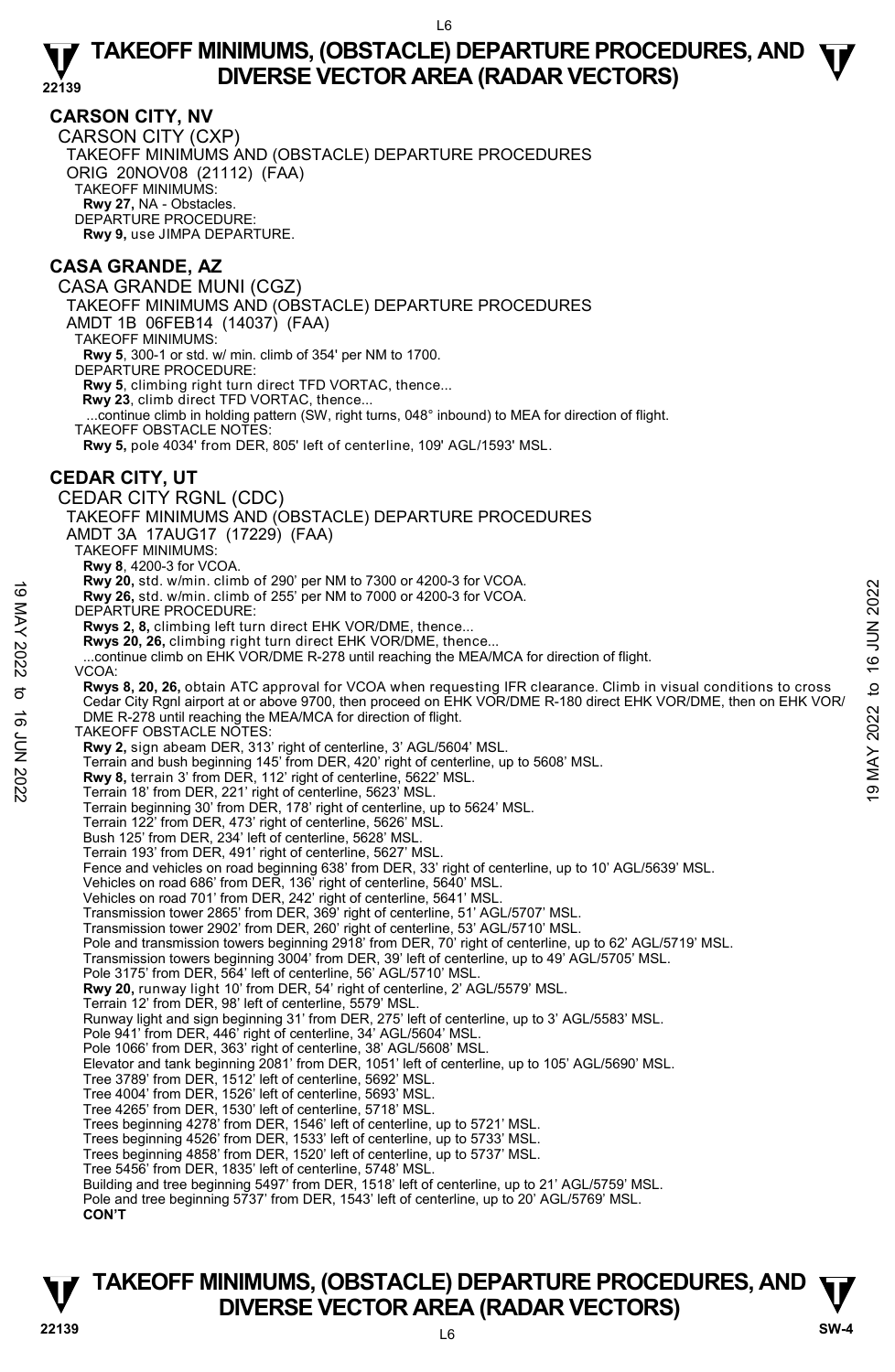**22139** 

# **CEDAR CITY, UT (CON'T)**

CEDAR CITY RGNL (CDC) (CON'T)

 **Rwy 20 (CON'T),** Pole and tree beginning 5964' from DER, 1545' left of centerline, up to 20' AGL/5779' MSL. Trees beginning 1 NM from DER, 1665' left of centerline, up to 5783' MSL.

Tree 1.2 NM from DER, 2080' left of centerline, 5800' MSL.

Trees beginning 1.2 NM from DER, 2049' left of centerline, up to 5814' MSL.

Trees beginning 1.3 NM from DER, 2107' left of centerline, up to 5836' MSL.

Trees beginning 1.3 NM from DER, 2244' left of centerline, up to 5840' MSL.<br>Trees beginning 1.3 NM from DER, 2048' left of centerline, up to 5849' MSL.<br>Trees beginning 1.3 NM from DER, 2283' left of centerline, up to 5852'

Trees beginning 1.4 NM from DER, 2301' left of centerline, up to 5871' MSL.

Tree 1.4 NM from DER, 2599' left of centerline, 5874' MSL.

Trees beginning 1.4 NM from DER, 2436' left of centerline, up to 5895' MSL.

Pole and tree beginning 1.6 NM from DER, 2822' left of centerline, up to 50' AGL/5944' MSL.

Pole 2.3 NM from DER, 3922' left of centerline, 34' AGL/5952' MSL.

**Rwy 26,** sign 71' from DER, 167' right of centerline, 6' AGL/5584' MSL.

Pole 1375' from DER, 319' left of centerline, 44' AGL/5614' MSL.

# **CHANDLER, AZ**

CHANDLER MUNI (CHD) TAKEOFF MINIMUMS AND (OBSTACLE) DEPARTURE PROCEDURES AMDT 1 18SEP14 (14261) (FAA) DEPARTURE PROCEDURE: **Rwys 4L/R,** climbing left turn heading 220° to intercept TFD VORTAC R-350 southbound to TFD VORTAC. **Rwys 22L/R,** climbing left turn heading 190° to intercept TFD VORTAC R-350 southbound to TFD VORTAC. TAKEOFF OBSTACLE NOTES: **Rwy 4L,** antenna on building 69' from DER, 515' left of centerline, 25' AGL/1281' MSL. Tower 981' from DER, 615' left of centerline, 80' AGL/1319' MSL. Trees and poles beginning 1100' from DER, 458' left of centerline, up to 30' AGL/1272' MSL. **Rwy 4R,** poles beginning 1298' from DER, 56' left of centerline, up to 36' AGL/1283' MSL. **Rwy 22L,** tree 336' from DER, 511' right of centerline, 15' AGL/1250' MSL. Tree 988' from DER, 756' left of centerline, 30' AGL/1266' MSL. **Rwy 22R,** building 30' from DER, 441' right of centerline, 24' AGL/1254' MSL. Vehicles beginning 199' from DER, 271' right of centerline, up to 15' AGL/1246' MSL. Poles and trees beginning 471' from DER, 45' left of centerline, up to 36' AGL/1290' MSL Trees and poles beginning 1088' from DER, 50' right of centerline, up to 36' AGL/1274' MSL. DIVERSE VECTOR AREA (RADAR VECTORS) AMDT 1 20AUG15 (15232) (FAA)  **Rwys 4L/R, 22L/R,** heading as assigned by ATC. STELLAR AIRPARK (P19) TAKEOFF MINIMUMS AND (OBSTACLE) DEPARTURE PROCEDURES AMDT 3 06DEC18 (18340) (FAA) DEPARTURE PROCEDURE: **Rwy 17,** climbing left turn heading 150° thence... **Rwy 35,** climbing right turn heading 190° thence...<br>... Intercept TFD VORTAC R-350 southbound to TFD VORTAC. TAKEOFF OBSTACLE NOTES: **EVALUATE:** The 336 from DER, 511' right of centerline, 15' AGL/1250' MSL.<br>
Tree 988' from DER, 441' right of centerline, 30' AGL/1266' MSL.<br> **EVALUATE:** The Same and trees beginning 199' from DER, 441' right of centerlin

**Rwy 17,** pole 648' from DER, 482' left of centerline, 52' AGL/1212' MSL.

Pole 656' from DER, 190' left of centerline, 52' AGL/1213' MSL. Poles beginning 661' from DER, 39' right of centerline, up to 34' AGL/1196' MSL.

Poles beginning 671' from DER, 420' right of centerline, up to 52' AGL/1216' MSL.

Transmission line, sign beginning 869' from DER, 288' right of centerline, up to 50' AGL/1224' MSL. Sign 906' from DER, 260' left of centerline, 42' AGL/1214' MSL.

**Rwy 35,** pole 72' from DER, 357' left of centerline, 30' AGL/1208' MSL.

Building 777' from DER, 300' right of centerline, 30' AGL/1218' MSL.

Building 1282' from DER, 767' right of centerline, 45' AGL/1233' MSL.

# **CLIFTON/MORENCI, AZ**

GREENLEE COUNTY (CFT) TAKEOFF MINIMUMS AND (OBSTACLE) DEPARTURE PROCEDURES ORIG 29JUL10 (10210) (FAA) DEPARTURE PROCEDURE: Use SAN SIMON DEPARTURE.

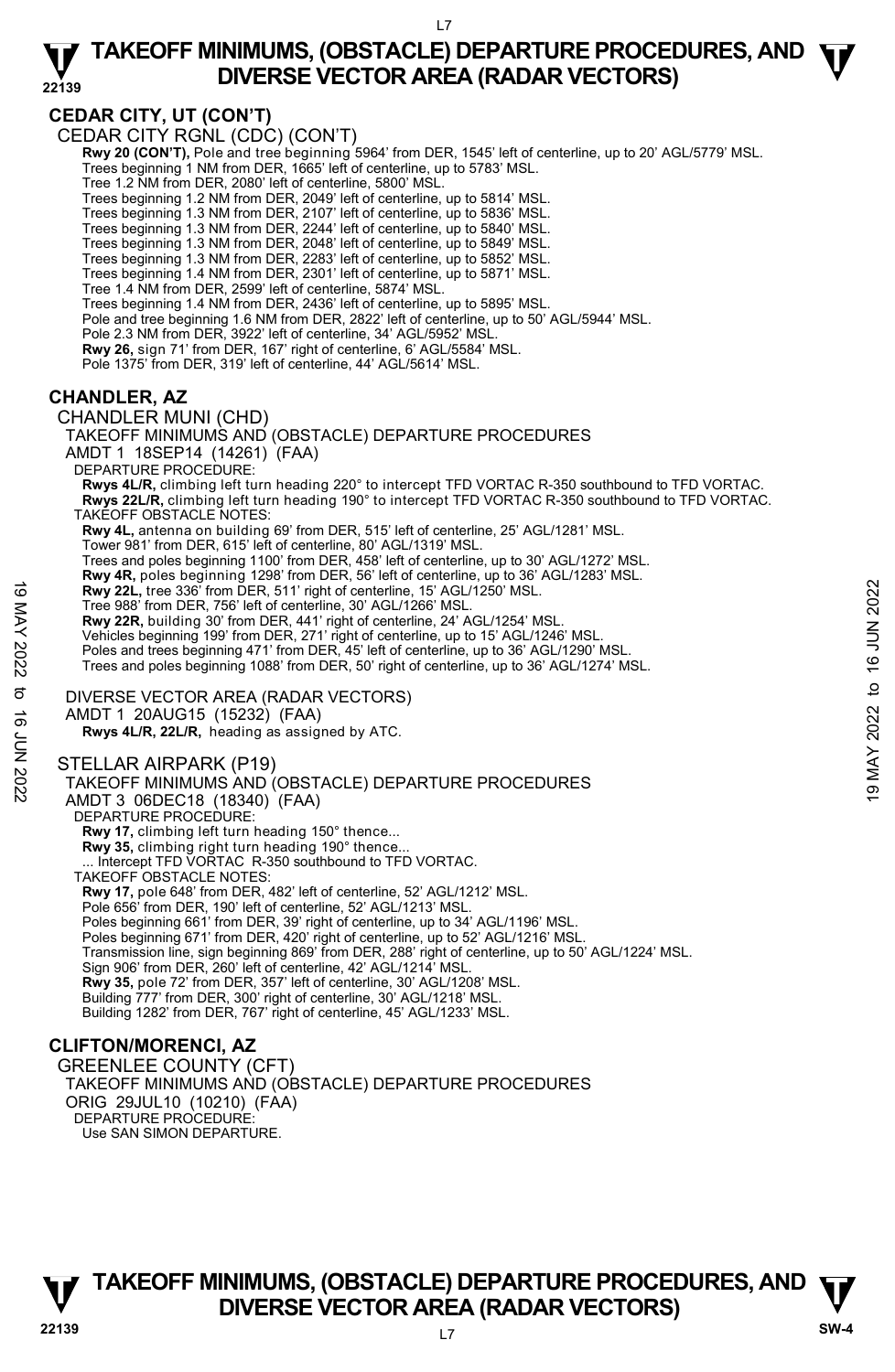# **COLORADO CITY, AZ**

COLORADO CITY MUNI (AZC)

TAKEOFF MINIMUMS AND (OBSTACLE) DEPARTURE PROCEDURES

ORIG-A 03JAN19 (19003) (FAA)

TAKEOFF MINIMUMS:

**Rwy 2,** NA-Terrain.<br>**Rwy 20,** 300-2¼ or std. w/min. climb of 203' per NM to 5300, or alternatively, with std. takeoff minimums and a normal 200' per NM climb gradient, takeoff must occur no later than 1200' prior to DER.

DEPARTURE PROCEDURE:

**Rwy 11,** climbing right turn, thence...

**Rwy 20,** climbing left turn, thence... **Rwy 29,** climbing left turn, thence...

...Intercept bearing 165° from AZC NDB to 7400 before proceeding on course. TAKEOFF OBSTACLE NOTES:

Rwy 11, vegetation beginning 16' from DER, 213' left of centerline, up to 4861' MSL.

**Rwy 20,** tree 27' from DER, 275' left of centerline, 4843' MSL.

Vegetation 45' from DER, 26' right of centerline, 4843' MSL.

Vehicles on road beginning 67' from DER, 389' left of centerline, up to 4853' MSL.

Tree 1.8 NM from DER, 2971' right of centerline, 5118' MSL.

**Rwy 29**, sign and tree beginning 15' from DER, 123' right of centerline, up to 5' AGL/4850' MSL.<br>Vegetation 60' from DER, 46' left of centerline, 4849' MSL.

# **COOLIDGE, AZ**

COOLIDGE MUNI (P08) TAKEOFF MINIMUMS AND (OBSTACLE) DEPARTURE PROCEDURES ORIG 10OCT96 (96284) (FAA) DEPARTURE PROCEDURE: **Rwys 5, 35,** climbing left turn heading 280° to intercept TFD R-063, then via R-063 to TFD VORTAC before proceeding on course. **Rwy 17,** climbing right turn heading 240° to intercept TFD R-090, then via R-090 to TFD VORTAC before proceeding on course. **Rwy 23,** climb runway heading to intercept TFD R-090, then via R-090 to TFD VORTAC before proceeding on course.

# **COTTONWOOD, AZ**

COTTONWOOD (P52) TAKEOFF MINIMUMS AND (OBSTACLE) DEPARTURE PROCEDURES ORIG 26MAY16 (16147) (FAA) DEPARTURE PROCEDURE: Use MINGY DEPARTURE. NOTICHING (SUITSE) TAKE OFF HIM INDIANO CONTINUE OF CONTINUE PROCEDURES<br>
The INSTEAD OF THE CONTINUE OF THE CONTINUE OF THE VORTAC before proceeding on course.<br>
NOTICONWOOD, AZ<br>
COTTONWOOD, AZ<br>
COTTONWOOD, AZ<br>
COTTONWOOD

# **DAVIS-MONTHAN AFB (KDMA)**

TUCSON, AZ TAKEOFF MINIMUMS AND (OBSTACLE) DEPARTURE PROCEDURES AMDT 3 20MAY21 (21140) (USAF) TAKEOFF MINIMUMS: **Rwy 12,** 5300-3, or std. w/min. climb of 240'/NM to 3200. DEPARTURE PROCEDURE: **Rwy 12,** climb to 10000 on track 125°, intercept DMA R-120 for RADAR vectors.  **Rwy 30,** climb to 6500 on track 305°, intercept DMA R-312 for RADAR vectors. TAKEOFF OBSTACLE NOTES: **Rwy 12,** terrain 8' from DER, 424' left of cntrln, 2707' MSL. Terrain 0' from DER, 500' left of cntrln, 2707' MSL. Aircraft tail 81' from DER, 572' left of cntrln, 39' AGL/2748' MSL. Pole 3511' from DER, 1052' left of cntrln, 45' AGL/2776' MSL. Vehicle 1710' from DER, 195' right of cntrln, 10' AGL/2727' MSL. Vehicle 1498' from DER, 787' left of cntrln, 10' AGL/2727' MSL. Terrain 1.1 NM from DER, 1409' left of cntrln, 130' AGL/2892' MSL. Terrain 5880' from DER, 2034' left of cntrln, 130' AGL/2886' MSL. **Rwy 30,** terrain 0' from DER, 500' left of cntrln, 2591' MSL. Terrain 0' from DER, 500' right of cntrln, 2592' MSL. Terrain 13' from DER, 494' right of cntrln, 2592' MSL. Aircraft tail 34' inward of DER, 510' right of cntrln, 39' AGL/2630' MSL. Pylon 3296' from DER, 1373' left of cntrln, 69' AGL/2642' MSL. Pylon 3415' from DER, 1170' left of cntrln, 98' AGL/2665' MSL. Pylon 3771' from DER, 882' left of cntrln, 98' AGL/2665' MSL. Pylon 4112' from DER, 607' left of cntrln, 98' AGL/2664' MSL. Pylon 4455' from DER, 333' left of cntrln, 98' AGL/2672' MSL.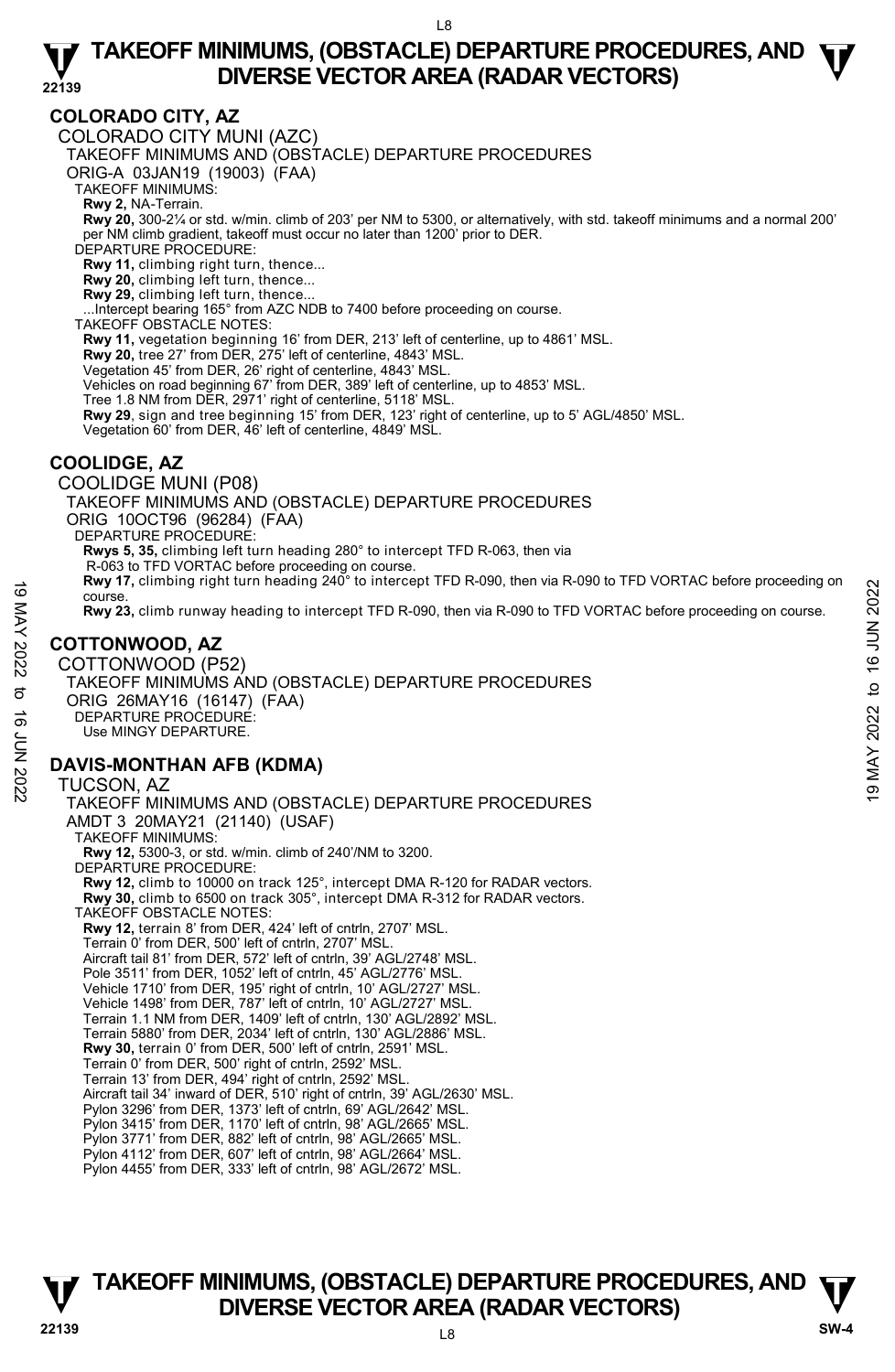**DELTA, UT**  DELTA MUNI (DTA) TAKEOFF MINIMUMS AND (OBSTACLE) DEPARTURE PROCEDURES AMDT 1 02DEC21 (21336) (FAA) DEPARTURE PROCEDURE: Use DELTA DEPARTURE. TAKEOFF OBSTACLE NOTES: **Rwy 17,** lighting beginning 41' from DER, 76' right of centerline, 3' AGL/4754' MSL. Tree 609' from DER, 596' right of centerline, 4780' MSL. **Rwy 35,** vegetation, lighting beginning 9' from DER, 77' right of centerline, up to 4763' MSL.<br>Vegetation 47' from DER, 349' left of centerline, 4763' MSL. Fence 76' from DER, 390' right of centerline, 10' AGL/4769' MSL. Vehicles on road 177' from DER, 477' right of centerline, 4770' MSL. Vehicles on road 227' from DER, 458' right of centerline, 4771' MSL.

# **DOUGLAS BISBEE, AZ**

BISBEE- DOUGLAS INTL (DUG) TAKEOFF MINIMUMS AND (OBSTACLE) DEPARTURE PROCEDURES AMDT 1 09FEB12 (12040) (FAA) DEPARTURE PROCEDURE: **Rwys 8, 17,** climbing right turn on heading 330° to intercept DUG VORTAC R-286 to 9500. **Rwy 26,** climbing right turn to intercept DUG VORTAC R-286 to 9500. **Rwy 35,** climbing left turn to intercept DUG VORTAC R-286 to 9600. TAKEOFF OBSTACLE NOTES: **Rwy 8,** trees and terrain beginning 145' from DER, 51' left of centerline, up to 8' AGL/4220' MSL. Trees and terrain beginning 22' from DER, 247' right of centerline, up to 13' AGL/4197' MSL.<br>**Rwy 17,** trees and terrain beginning 91' from DER, 76' left of centerline, up to 5' AGL/4118' MSL. Trees and terrain beginning 12' from DER, 146' right of centerline, up to 5' AGL/4115' MSL. **Rwy 26,** tree and terrain beginning 16' from DER, 233' left of centerline, up to 5' AGL/4167' MSL. Trees and terrain beginning 17' from DER, 32' right of centerline, up to 7' AGL/4167' MSL. **Rwy 35,** trees and terrain beginning 118' from DER, 15' left of centerline, up to 6' AGL/4190' MSL. Tree and terrain beginning 75' from DER, 100' right of centerline, up to 11' AGL/4200' MSL. 19 May 35, trees and terrain beginning 118' from DER, 15' light of centerline, up to 12 AGL/4190' MSL.<br>
Tree and terrain beginning 75' from DER, 100' right of centerline, up to 11' AGL/4190' MSL.<br>
Tree and terrain beginni

### **DUCHESNE, UT**

DUCHESNE MUNI (U69)

TAKEOFF MINIMUMS AND (OBSTACLE) DEPARTURE PROCEDURES

AMDT 1 10OCT19 (19283) (FAA) TAKEOFF MINIMUMS:

**Rwys 8, 26,** NA - Environmental.

**Rwy 35,** std. w/min. climb of 235' per NM to 6900 or 1100-3 for VCOA. DEPARTURE PROCEDURE:

**Rwy 17,** climbing left turn direct MTU VOR/DME, thence...

**Rwy 35,** climbing right turn direct MTU VOR/DME, thence...

 ...continue climb in MTU VOR/DME holding pattern (hold northeast, right turns, 213° inbound) to cross MTU VOR/DME at or above MEA for route of flight.

VCOA:

**Rwy 35,** obtain ATC approval for VCOA when requesting IFR clearance. Climb in visual conditions to cross<br>Duchesne Muni Airport at or above 6800 then on MTU VOR/DME R-269 to MTU VOR/DME. Continue climb in MTU VOR/ DME holding pattern (hold Northeast, right turns, 213° inbound) to cross MTU VOR/DME at or above MEA for route of flight. TAKEOFF OBSTACLE NOTES:

**Rwy 35,** vehicles on road beginning 315' from DER, 95' right of centerline, up to 15' AGL/5844' MSL.

Vehicles on road beginning 327' from DER, 29' left of centerline, up to 15' AGL/5854' MSL.

Equipment 415' from DER, 515' left of centerline, 17' AGL/5856' MSL.

Building 876' from DER, 617' left of centerline, 30' AGL/5869' MSL.

Pole 1048' from DER, 682' left of centerline, 40' AGL/5889' MSL.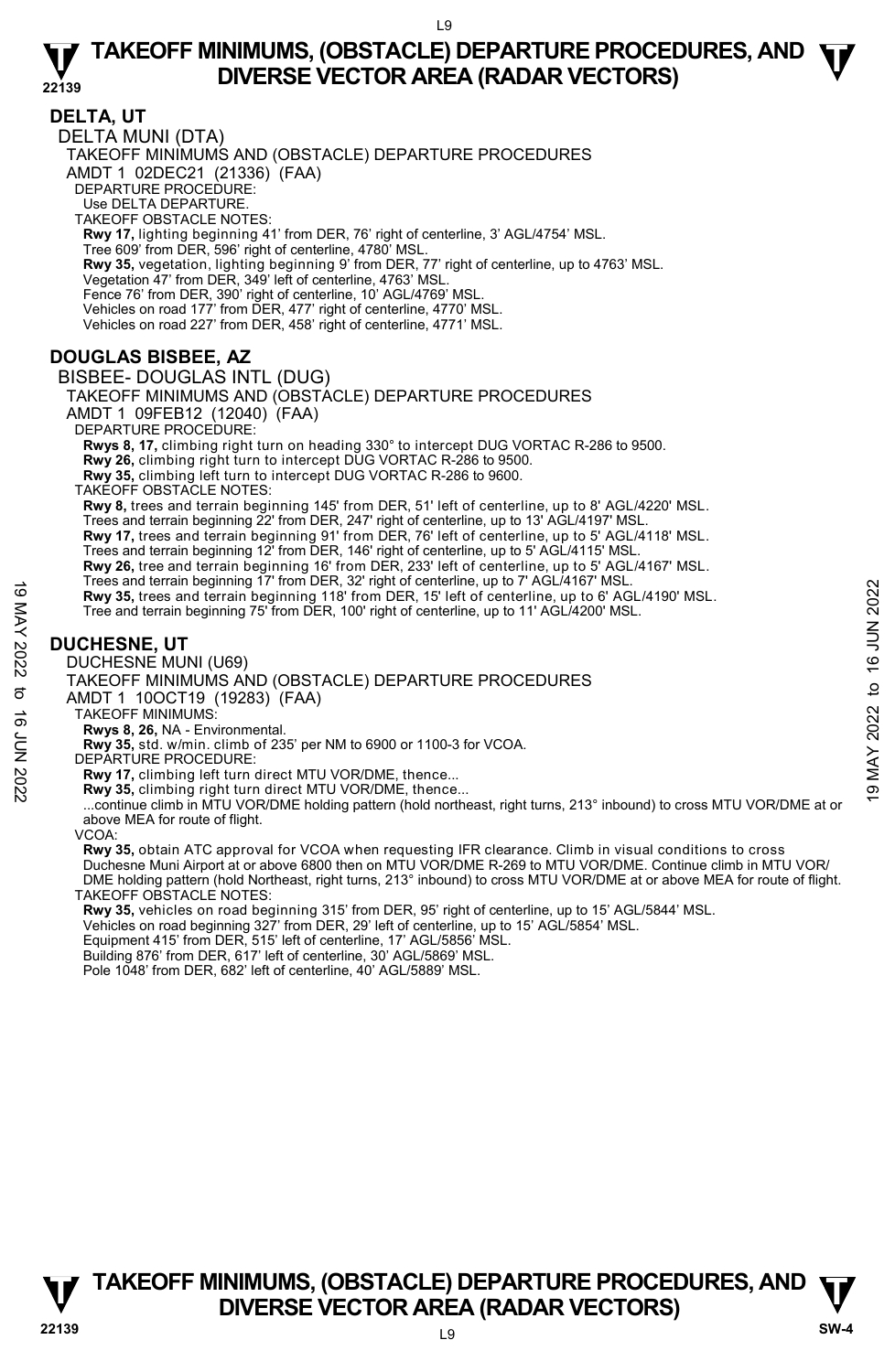**ELKO, NV**  ELKO RGNL (EKO) TAKEOFF MINIMUMS AND (OBSTACLE) DEPARTURE PROCEDURES AMDT 6 26MAY16 (16147) (FAA) TAKEOFF MINIMUMS: **Rwys 12, 30,** NA-ATC. **Rwy 6,** std. w/min. climb of 500' per NM to 7200, or 2000-3 for climb in visual conditions. **Rwy 24**, std. w/min. climb of 390' per NM to 8400, or 2000-3 for climb in visual conditions. DEPARTURE PROCEDURE: **Rwy 6**, climb heading 057° to 6500, then climbing right turn direct BQU VOR/DME, thence. . . **Rwy 24,** climb heading 237° to 6100, then climbing left turn direct BQU VOR/DME, thence. . . . . . . .Continue climb in BQU VOR/DME holding pattern (hold south, left turns, 340° inbound) to cross BQU VOR/DME at or above MEA/MCA for route of flight. VCOA: **Rwy 6, 24,** obtain ATC approval for climb in visual conditions when requesting IFR clearance. Climb in visual conditions to cross Elko Rgnl airport at or above 7000, then proceed to BQU VOR/DME and continue climb in BQU VOR/ DME holding pattern (hold south, left turns, 340° inbound) to cross BQU VOR/DME at or above MEA/MCA for route of flight. TAKEOFF OBSTACLE NOTES: **Rwy 6,** OL on ltd wsk 253' from DER, 155' right of centerline, 5095' MSL. Lt poles, beginning 277' from DER, 332' right of centerline, up to 5097' MSL. Trees, buildings, and ants on ol buildings, beginning 676' from DER, 209' right of centerline, up to 5111' MSL. Pole 765' from DER, 422' left of centerline, 5110' MSL. Ols on poles, beginning 903' from DER, 435' left of centerline, up to 5130' MSL. Trees, poles, and ols on poles, beginning 961' from DER, 130' left of centerline, up to 5207' MSL. Ant 3007' from DER, 84' right of centerline, 5165' MSL. Tree 3676' from DER, 251' right of centerline, 5191' MSL. **Rwy 24,** vehicles on road, beginning 672' from DER, 315' right of centerline, up to 5075' MSL.<br>Poles, trees beginning 1179' from DER, 171' right of centerline, up to 36' AGL/5100' MSL. Poles, beginning 1243' from DER, 663' left of centerline, up to 39' AGL/5085' MSL. Signs, beginning 1566' from DER, 714' right of centerline, up to 5128' MSL. Signs, elevators, silos beginning 2155' from DER, 437' right of centerline, up to 44' AGL/5132' MSL. **ELY, NV**  ELY/YELLAND FLD (ELY) TAKEOFF MINIMUMS AND (OBSTACLE) DEPARTURE PROCEDURES AMDT 2 30JUN11 (21168) (FAA) DEPARTURE PROCEDURE: Use ELY DEPARTURE. **EUREKA, NV**  EUREKA (05U) TAKEOFF MINIMUMS AND (OBSTACLE) DEPARTURE PROCEDURES ORIG 22AUG13 (13234) (FAA) TAKEOFF MINIMUMS: **Rwy 18,** NA-Terrain. DEPARTURE PROCEDURE: use MINES (RNAV) DEPARTURE. **FALLON, NV**  FALLON MUNI (FLX) TAKEOFF MINIMUMS AND (OBSTACLE) DEPARTURE PROCEDURES AMDT 1A 20JUN19 (19171) (FAA) TAKEOFF MINIMUMS: **Rwys 13, 31,** NA - Environmental DEPARTURE PROCEDURE: Rwy 3, climbing left turn, thence. **Rwy 21,** climbing right turn, thence... ... to 9300 direct HZN VORTAC, continue climb in HZN VORTAC holding pattern (hold west, left turn 075° inbound) cross HZN VORTAC at or above 9300 before proceeding on course, continue climb to MEA or assigned altitude. TAKEOFF OBSTACLE NOTES: **Rwy 3,** sign, trees beginning 9' from DER, 37' left of centerline, up to 5' AGL/3966' MSL.<br>Tree 121' from DER, 173' right of centerline, 3966' MSL. Traverse way beginning 134' from DER, 357' right of centerline, up to 3972' MSL. Trees beginning 146' from DER, 469' left of centerline, up to 6' AGL/3969' MSL. Traverse way, tree beginning 315' from DER, 232' right of centerline, up to 3974' MSL. Tree 1068' from DER, 199' left of centerline, 37' AGL/3995' MSL. Trees beginning 1086' from DER, 208' left of centerline, up to 4002' MSL. Tree 1093' from DER, 193' right of centerline, 38' AGL/3992' MSL. Trees, pole beginning 1214' from DER, 306' left of centerline, up to 61' AGL/4018' MSL. Trees beginning 2148' from DER, 819' left of centerline, up to 4023' MSL. **CON'T**  $\frac{1}{2}$ <br>  $\frac{1}{2}$ <br> **ELY, NV**<br>
ELY/YELLAND FLD (ELY)<br>
TAKEOFF MINIMUMS AND (OBSTACLE) DEPARTURE PROCEDURES<br>
AMDIT 2 30JUN11 (21168) (FAA)<br>
TAKEOFF MINIMUMS AND (OBSTACLE) DEPARTURE PROCEDURES<br>  $\frac{1}{2}$ <br>
EUREKA, NV<br>
E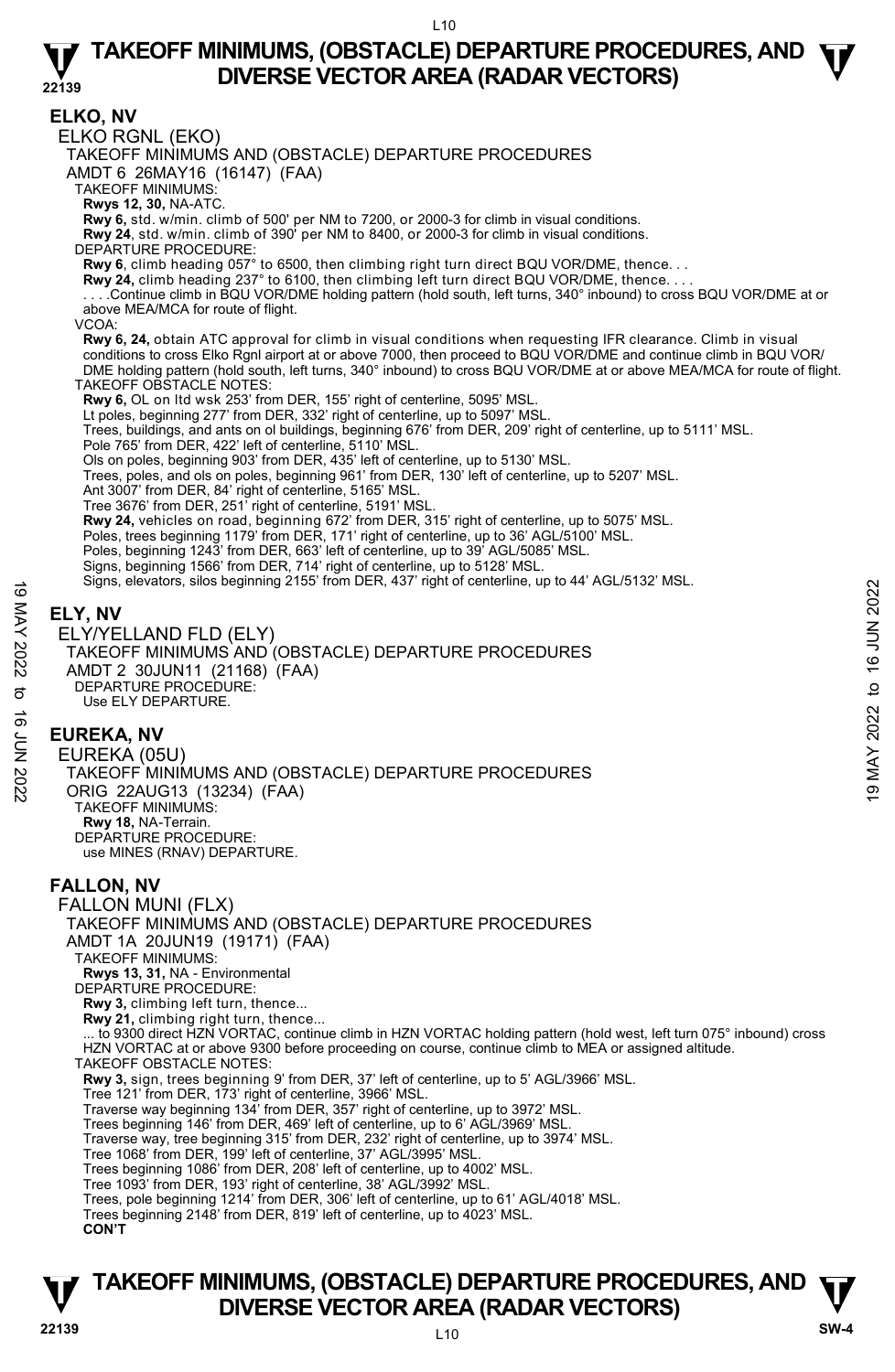# **FALLON, NV (CON'T)**

FALLON MUNI (FLX) (CON'T)

**Rwy 3 (CON'T), tree 2319' from DER, 763' left of centerline, 58' AGL/4024' MSL** 

Trees beginning 2960' from DER, 663' left of centerline, up to 97' AGL/4054' MSL.

**Rwy 21,** trees, terrain beginning 31' from DER, 150' left of centerline, up to 3969' MSL.<br>Traverse way 32' from DER, 497' right of centerline, 3981' MSL.

Pole 112' from DER, 397' right of centerline, 26' AGL/3991' MSL.

Tree 139' from DER, 401' left of centerline, 4' AGL/3970' MSL.

Poles, traverse way, vegetation, building beginning 149' from DER, 19' right of centerline, up to 36' AGL/4002' MSL.

Traverse way beginning 380' from DER, 308' left of centerline, up to 3984' MSL. Traverse way beginning 525' from DER, 22' left of centerline, up to 3985' MSL.

Tree 1286' from DER, 785' right of centerline, 48' AGL/4016' MSL.

Tree 1407' from DER, 840' right of centerline, 57' AGL/4025' MSL. Pole 1813' from DER, 798' left of centerline, 39' AGL/4013' MSL.

Tree 1896' from DER, 869' right of centerline, 76' AGL/4040' MSL.

### **FALLON NAS (VAN VOORHIS FLD) (KNFL)**

FALLON, NV

TAKEOFF MINIMUMS AND (OBSTACLE) DEPARTURE PROCEDURES AMDT 2 21APR22 (22111) (USN) TAKEOFF MINIMUMS:

**Rwy 7,** std. w/min. climb rate of 291' per NM to 9700.  **Rwys 13L/R,** std. w/min. climb rate of 235' per NM to 7200.

DEPARTURE PROCEDURE:

 **Rwys 13L/R,** climb on hdg between 110° CW to 310° from DER.  **Rwy 25,** climb on hdg between 216° CW to 028° from DER.  **Rwys 31L/R,** climb on hdg between 220° CW to 025° from DER.

#### **FILLMORE, UT**

#### FILLMORE MUNI (FOM)

#### TAKEOFF MINIMUMS AND (OBSTACLE) DEPARTURE PROCEDURES

ORIG 18NOV10 (10322) (FAA)

TAKEOFF MINIMUMS:

**Rwy 4,** std. w/ min. climb of 250' per NM to 6200, or 1800-3 for climb in visual conditions. DEPARTURE PROCEDURE:

**Rwy 4,** climbing left turn to 9600 on DTA R-141 to DTA VORTAC, climb in DTA VORTAC holding pattern (South, left turns, 004° inbound) to cross DTA VORTAC at or above MEA for route of flight or for climb in visual conditions cross Fillmore Muni airport Northwest bound at or above 6600, then climb to 9600 on DTA R-146 to DTA VORTAC. Continue climb in DTA<br>VORTAC holding pattern (South, left turns, 004° inbound) to cross DTA VORTAC at or above MEA for route of **Rwy 22,** climbing right turn to 9600 on DTA R-152 to DTA VORTAC, climb in DTA VORTAC holding pattern (South, left turns, 004° inbound) to cross DTA VORTAC at or above MEA for route of flight. FILLMORE MUNI (FOM)<br>
TAKEOFF MINIMUMS AND (OBSTACLE) DEPARTURE PROCEDURES<br>
ORIG 18NOV10 (10322) (FAA)<br>
TAKEOFF MINIMUMS:<br>
RWY4, std. w/ min. climb of 250' per NM to 6200, or 1800-3 for climb in visual conditions.<br>
RWY4, s

TAKEOFF OBSTACLE NOTES:

**Rwy 4,** light 60' from DER, 393' left of centerline, 8' AGL/4987' MSL.

Windsock 129' from DER, 301' left of centerline, 21' AGL/5000' MSL.

Rising terrain 132' from DER, 385' right of centerline, 4989' MSL. Fence beginning 138' from DER, 174' right of centerline, up to 15' AGL/4996' MSL.

Buildings beginning 259' from DER, 455' right of centerline, up to 13' AGL/5012' MSL.

Beacon 311' from DER, 505' left of centerline, 52' AGL/5031' MSL.

Trees beginning 333' from DER, 242' left of centerline, up to 37' AGL/5034' MSL. Vehicle on road beginning 472' from DER, 608' left to 1093' right of centerline, up to 35' AGL/5073' MSL.

Pole 488' from DER, 620' left of centerline, 38' AGL/5037' MSL.

Windmeter, 623' from DER, 342' left of centerline, 9' AGL/5008' MSL. Building 873' from DER, 196' left of centerline, 17' AGL/5016' MSL.

**Rwy 22,** fence 97' from DER, 302' left of centerline, 15' AGL/4916' MSL.

Vehicle on road beginning 228' from DER, 398' left of centerline, up to 9' AGL/4928' MSL.

# **FLAGSTAFF, AZ**

FLAGSTAFF PULLIAM (FLG)

TAKEOFF MINIMUMS AND (OBSTACLE) DEPARTURE PROCEDURES

AMDT 2A 06FEB14 (14037) (FAA)

DEPARTURE PROCEDURE:

**Rwy 3,** turn right.

 **Rwy 21,** turn left. Aircraft departing FLG R-160 CW R-175 climb on course. All others climb southbound on FLG R-172 to 9000, then climbing left turn direct FLG VOR/DME.

TAKEOFF OBSTACLE NOTES:

**Rwy 21,** trees beginning 73' from DER, left and right of centerline, up to 85' AGL/7065' MSL.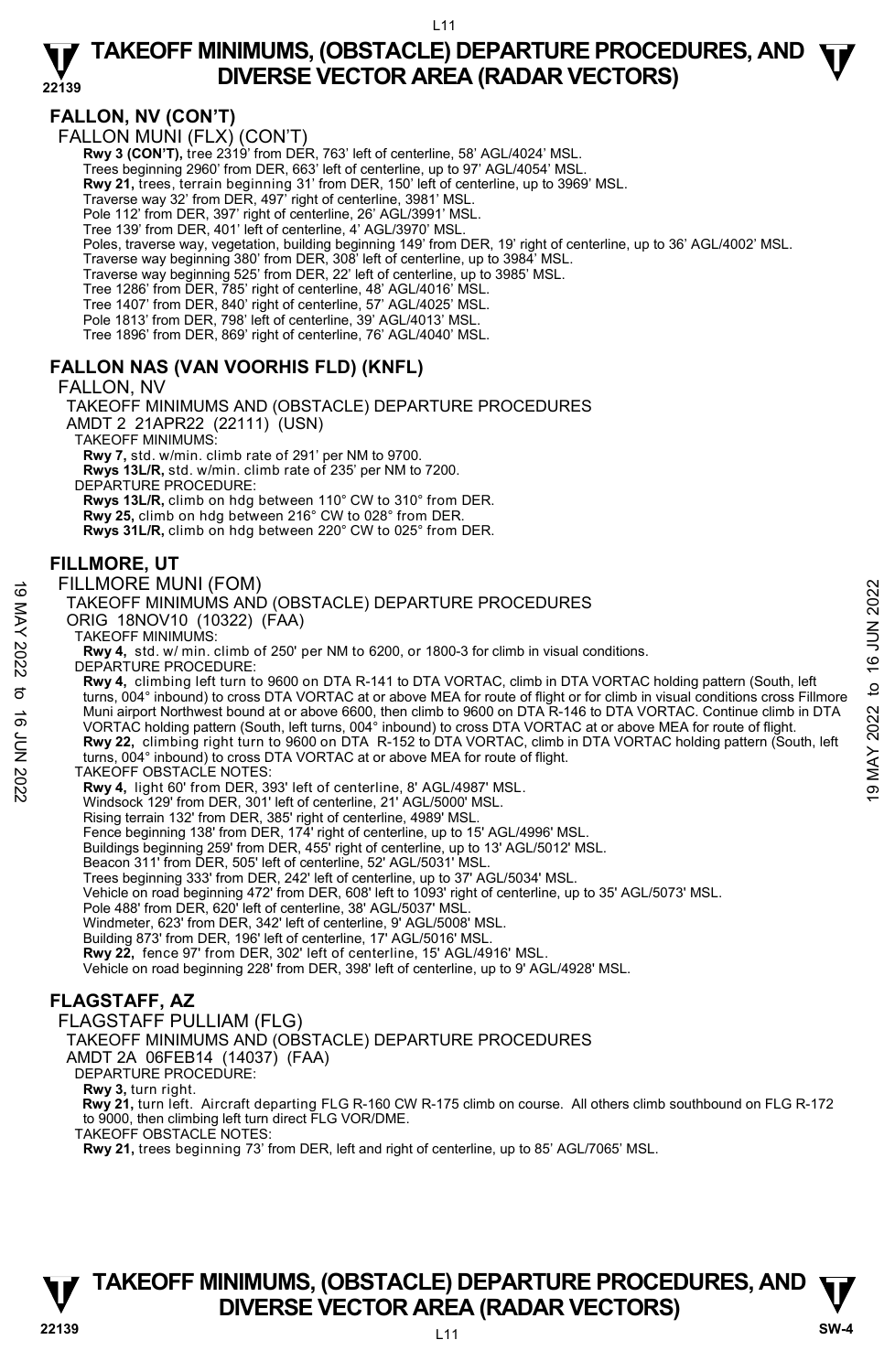#### **FORT HUACHUCA SIERRA VISTA, AZ**

SIERRA VISTA MUNI-LIBBY AAF (FHU)

TAKEOFF MINIMUMS AND (OBSTACLE) DEPARTURE PROCEDURES

AMDT 4 13SEP18 (18256) (FAA)

TAKEOFF MINIMUMS:

**Rwy 21,** NA-terrain.

**Rwy 26,** std. w/min. climb of 335' per NM to 7300', or 2800-3 for VCOA

DEPARTURE PROCEDURE:

**Rwys 3, 8, 12,** climbing left turn... thence.

**Rwys 26, 30,** climbing right turn... thence. ...all aircraft, intercept FHU VOR/DME R-021 to TOMBS INT/FHU 12.76 DME, continue climb in TOMBS holding pattern (hold north, left turns, 201° inbound) to 9500 before proceeding on course.

VCOA:

**Rwy 26,** obtain ATC approval for VCOA when requesting IFR clearance. Climb in visual conditions to cross Sierra Vista Muni-Libby AAF airport at or above 7400' MSL then intercept and proceed on FHU VOR/DME R-021 to TOMBS INT/ FHU 12.76 DME. Continue climb in TOMBS holding pattern (hold north, left turns, 201° inbound) to 9500 before proceeding on course.

TAKEOFF OBSTACLE NOTES:

**Rwy 3,** trees 253' from DER, 130' left of centerline, 10' AGL/4595' MSL.

Tree 199' from DER, 271' right of centerline, 10' AGL/4595' MSL.

**Rwy 8,** reflector, 121' from DER, 174' right of centerline, 4' AGL/4603' MSL.

**Rwy 12,** terrain beginning 22' from DER, 93' right of centerline, up to 4639' MSL.

**Rwy 26,** general utility 100' from DER, 173' right of centerline, 20' AGL/4723' MSL.

General utility 101' from DER, 175' left of centerline, 26' AGL/4730' MSL.

#### DIVERSE VECTOR AREA (RADAR VECTORS)

ORIG 13NOV14 (14317) (FAA)

 **Rwys 3,12,** heading as assigned by ATC.

**Rwy 8,** heading as assigned by ATC. Requires minimum climb of 300' per NM to 8600.

**Rwy 26,** heading as assigned by ATC. Requires minimum climb of 330' per NM to 8100.<br>**Rwy 30,** heading as assigned by ATC. Requires minimum climb of 330' per NM to 8700.

# **GLENDALE, AZ**

GLENDALE MUNI (GEU) TAKEOFF MINIMUMS AND (OBSTACLE) DEPARTURE PROCEDURES AMDT 2 24MAY18 (18144) (FAA) DEPARTURE PROCEDURE: Use DRAKE (RNAV) DEPARTURE. TAKEOFF OBSTACLE NOTES: **Rwy 1,** light on blast fence 4' from DER, 130' left of centerline, up to 10' AGL/1,088' MSL. Trees beginning 124' from DER, left and right of centerline, up to 30' AGL/1,104' MSL. Vehicles beginning 299' from DER, 80' right of centerline, up to 15' AGL/1,091' MSL. Poles and trees beginning 400' from DER, 197' right of centerline, up to 75' AGL/1,144' MSL. **Rwy 19,** trees beginning 281' from DER, 331' left of centerline, up to 33' AGL/1,060' MSL. **EXECUTE AND MAY 20.** Needling as assigned by ATC. Requires minimum climb of 330' per NM to 8700.<br> **CLENDALE AZ**<br> **GLENDALE MUNI (GEU)**<br>
TAKEOFF MINIMUMS AND (OBSTACLE) DEPARTURE PROCEDURES<br>
AMDT 2 24MAY18 (18144) (FAA)<br>

### **GLOBE, AZ**

SAN CARLOS APACHE (P13) TAKEOFF MINIMUMS AND (OBSTACLE) DEPARTURE PROCEDURES AMDT 2 10APR08 (08101) (FAA) DEPARTURE PROCEDURE: Úse IZTIR DEPARTURE.

### **GOODYEAR, AZ**

PHOENIX GOODYEAR (GYR) TAKEOFF MINIMUMS AND (OBSTACLE) DEPARTURE PROCEDURES AMDT 2 24MAY18 (18144) (FAA) DEPARTURE PROCEDURE: Use POTER (RNAV) DEPARTURE. TAKEOFF OBSTACLE NOTES: **Rwy 3,** poles beginning 159' from DER, 267' right of centerline, up to 47' AGL/1,015' MSL. Building 1512' from DER, 828' right of centerline, 48' AGL/1,014' MSL. Tree 1,957' from DER, 551' right of centerline, up to 49' AGL/1,019' MSL. **Rwy 21,** transmission tower 2610' from DER, 1,078' left of centerline, 125' AGL/1,047' MSL. Transmission tower 3,190' from DER, 311' left of centerline, 112' AGL/1,031' MSL. Pole 3,193' from DER, 308' left of centerline, 112' AGL/1,030' MSL.

DIVERSE VECTOR AREA (RADAR VECTORS) AMDT 1 21JUL16 (16203) (FAA)  **Rwy 3, 21,** heading as assigned by ATC.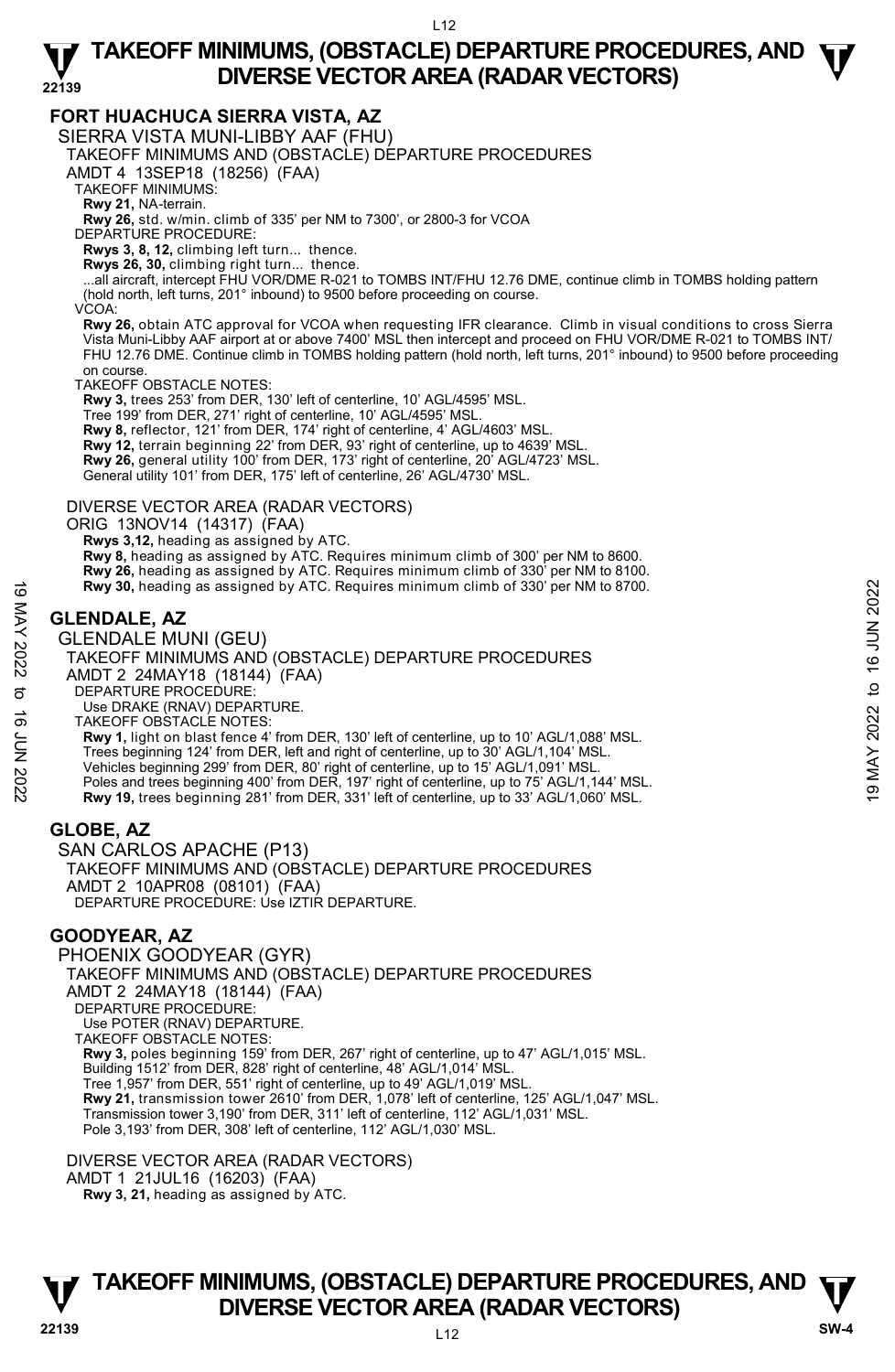### **GRAND CANYON, AZ**

GRAND CANYON NTL PARK (GCN) TAKEOFF MINIMUMS AND (OBSTACLE) DEPARTURE PROCEDURES ORIG 30AUG07 (21168) (FAA) TAKEOFF MINIMUMS: **Rwy 3,** NA-Environmental. DEPARTURE PROCEDURE: **Rwy 21,** use GRAND DEPARTURE.

VALLE (40G) TAKEOFF MINIMUMS AND (OBSTACLE) DEPARTURE PROCEDURES ORIG 18SEP14 (14261) (FAA) DEPARTURE PROCEDURE: **Rwy 1,** Climb on a heading between 188° CW to 091° from DER.

**Rwy 19,** climb on a heading between 170° CW to 008° from DER.

#### **HAWTHORNE, NV**

HAWTHORNE INDUSTRIAL (HTH)

TAKEOFF MINIMUMS AND (OBSTACLE) DEPARTURE PROCEDURES

ORIG 14SEP17 (17257)

TAKEOFF MINIMUMS:

**Rwy 15, 33,** NA – ATC.

**Rwy 10, 28,** 4200 - 3 for VCOA.

VCOA:

**Rwy 10, 28,** obtain ATC approval for VCOA when requesting IFR clearance. climb in visual conditions to cross<br>Hawthorne Industrial airport at or above 8300 then climb to 11500 on MVA R-251 to MVA VORTAC before proceeding o course.

TAKEOFF OBSTACLE NOTES:

**Rwy 10,** ground beginning at DER, 53' right of centerline, up to 4232' MSL.

Ground 139' from DER, 39' right of centerline, 4234' MSL.

Ground 145' from DER, 387' right of centerline, 4236' MSL.

Bush 193' from DER, 480' right of centerline, 2' AGL/4238' MSL. Bush 363' from DER, 576' right of centerline, 3' AGL/4242' MSL.

Bush 557' from DER, 555' right of centerline, 1' AGL/4245' MSL.

**Rwy 28,** ground 1' from DER, 388' left of centerline, 4183' MSL. Bush 10' from DER, 488' left of centerline, 2' AGL/4185' MSL.

#### **HEBER, UT**

HEBER VALLEY (HCR)

TAKEOFF MINIMUMS AND (OBSTACLE)DEPARTURE PROCEDURES 19 Ground 139 from DER, 39 right of centerline, 4234' MSL.<br>
19 Ground 1439 from DER, 39 right of centerline, 4236' MSL.<br>
19 Bush 193' from DER, 480' right of centerline, 2' AGL/4248' MSL.<br>
Bush 363' from DER, 555' right o

AMDT 4A 15AUG19 (19227) (FAA)

TAKEOFF MINIMUMS:

**Rwys 4, 22,** 5800-5 for VCOA. VCOA NA at night.

VCOA:

**Rwys 4, 22,** obtain ATC approval for VCOA when requesting IFR clearance. Climb in visual conditions to cross Heber Valley airport at or above 11300 before proceeding on course.

TAKEOFF OBSTACLE NOTES:

**Rwy 4,** fence abeam DER, 301' left of centerline, 16' AGL/5647' MSL. Pole 24' from DER, 404' left of centerline, up to 33' AGL/5659' MSL.

Bush 23' from DER, 61' left of centerline, up to 5639' MSL.

Terrain 109' from DER, 428' right of centerline, 5642' MSL.

Multiple poles, tree, beginning 200' from DER, 269' left of centerline, up to 36' AGL/5666' MSL.

Tree, fence beginning 252' from DER, 249' right of centerline, up to 5659' MSL.

Pole 319' from DER, 404' left of centerline, up to 5670' MSL.

Tree, pole beginning 662' from DER, 404' left of centerline, up to 5681' MSL.

Tree, sign, pole beginning 710' from DER, 281' left of centerline, up to 5682' MSL.

Building beginning 1066' from DER, 42' right of centerline, up to 5674' MSL.

Tree, pole beginning 1120' from DER, 181' right of centerline, up to 5689' MSL. Tree, pole beginning 1281' from DER, 278' right of centerline, up to 5690' MSL.

Trees beginning 1773' from DER, 238' left of centerline, up to 5689' MSL. Tree, pole beginning 1901' from DER, 399' right of centerline, up to 5708' MSL.

Tree 1909' from DER, 498' left of centerline, 5692' MSL.

**Rwy 22,** pole abeam DER, 292' right of centerline, 16' AGL/5592' MSL.

Fence, vegetation, terrain 13' from DER, 225' left of centerline, up to 9' AGL/5597' MSL.

Trees beginning 608' from DER, 384' right of centerline, up to 5611' MSL. Pole 829' from DER, 474' left of centerline, 22' AGL/5605' MSL.

Pole 988' from DER, 634' left of centerline, up to 33' AGL/5617' MSL.

Tree 1672' from DER, 777' left of centerline, 5628' MSL.

Terrain beginning 1.1 NM from DER, 1752' left of centerline, up to 5964' MSL.

Tree 1.3 NM from DER, 2420' left of centerline, 5821' MSL.

Terrain, trees beginning 1.4 NM from DER, 1124' left of centerline, up to 6128' MSL.

Terrain, trees beginning 1.5 NM from DER, 372' left of centerline, up to 6411' MSL.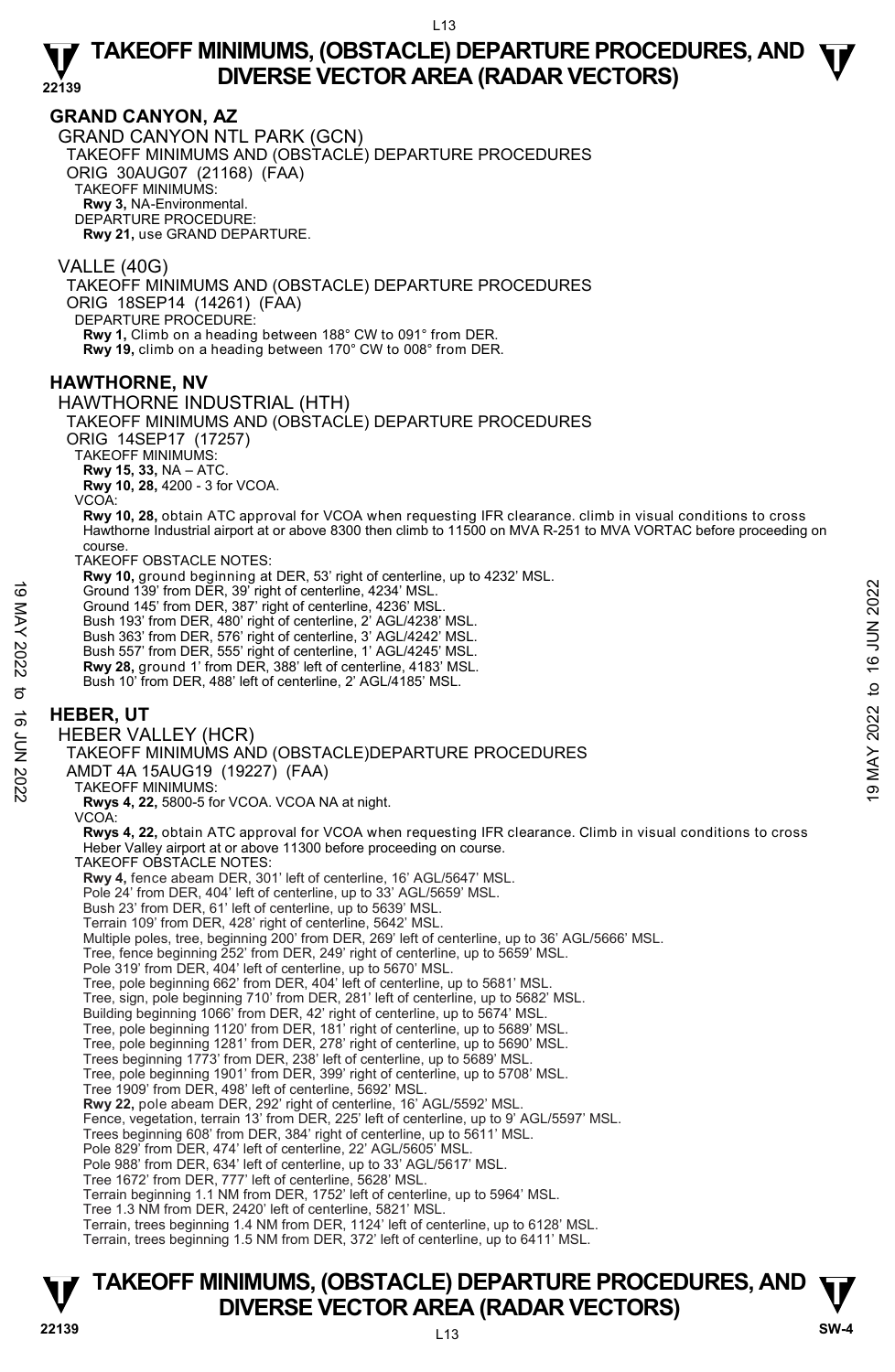# **HILL AFB (KHIF)**

OGDEN, UT

TAKEOFF MINIMUMS AND (OBSTACLE) DEPARTURE PROCEDURES Diverse departures NA, use RADAR vectors or published Departure Procedures (DP) for obstacle avoidance.

# **HUNTINGTON, UT**

HUNTINGTON MUNI (69V)

TAKEOFF MINIMUMS AND (OBSTACLE) DEPARTURE PROCEDURES

AMDT 2B 19JUL18 (18200) (FAA)

TAKEOFF MINIMUMS:

**Rwys 12, 18, 26, 30, 36,** NA-Environmental.

DEPARTURE PROCEDURE:

**Rwy 8,** climbing left turn direct PUC VOR/DME...

...continue climb in PUC VOR/DME holding pattern (hold south, RT, 009° inbound) to MEA for direction of flight.

TAKEOFF OBSTACLE NOTES:

**Rwy 8,** tree 2663' from DER, 922' left of centerline, 40' AGL/5979' MSL.

#### **KANAB, UT**

#### KANAB MUNI (KNB)

TAKEOFF MINIMUMS AND (OBSTACLE) DEPARTURE PROCEDURES

AMDT 3 11FEB10 (10042) (FAA)

TAKEOFF MINIMUMS:

**Rwy 1,** std. with min. climb of 742' per NM to 6600, or 1100-3 with min. climb of 535' per NM to 6900, or 2400-3 for climb in visual conditions.

DEPARTURE PROCEDURE:

**Rwy 19,** climb heading 171° to 6800 before turning.

**Rwy 1,** climb heading 006° to 6100 before turning, or for climb in visual conditions, cross Kanab Muni airport at or above 7100 before proceeding on course.

TAKEOFF OBSTACLE NOTES:

- **Rwy 1,** vent on building 554' from DER, 370' left of centerline, 16' AGL/4884' MSL. Trees beginning 1138' from DER, 302' left of centerline, up to 100' AGL/5939' MSL.
- Rising terrain and trees beginning 1.68 NM from DER, 247' right of centerline, up to 100' AGL/5239' MSL. New 1, vent on building 554' from DER, 370' left of centerline, 16' AGL/4884' MSL.<br>
Trees beginning 1138' from DER, 302' left of centerline, up to 100' AGL/5939' MSL.<br>
Rising terrain and trees beginning 1.68 NM from DER,
	-

Rising terrain and trees beginning 1.76 NM from DER, 766' left of centerline, up to 100' AGL/5599' MSL.<br>Rising terrain beginning 3.5 NM from DER, left and right of centerline, up to 6359' MSL.

**Rwy 19,** trees beginning 271' from DER, 506' right of centerline, up to 100' AGL/4899' MSL.

# **KINGMAN, AZ**

KINGMAN (IGM)

TAKEOFF MINIMUMS AND (OBSTACLE) DEPARTURE PROCEDURES

AMDT 1A 16JUL20 (21168) (FAA)

TAKEOFF MINIMUMS:

**Rwys 3, 35,** 2000-2 or std. w/min. climb of 275' per NM to 5500.

**Rwys 17, 21,** NA. DEPARTURE PROCEDURE:

Climb northbound on IGM R-010 until reaching 6000; reverse course to the left and continue climb to 9000 direct to IGM. If unable to cross IGM at 9000 continue climb in IGM holding pattern (SW, left turns, 027° inbound).

TAKEOFF OBSTACLE NOTES:

**Rwy 3,** terrain and vegetation beginning 171' from DER, 264' right of centerline, up to 3402' MSL. **Rwy 35,** terrain beginning 32' from DER, 172' right of centerline, up to 3363' MSL. Fence 306' from DER, 392' right of centerline, 6' AGL/3368' MSL. Traverse way 441' from DER, 274' right of centerline, up to 15' AGL/3372' MSL.

# **LAGUNA AAF (LGF)**

YUMA PROVING GROUND, AZ

TAKEOFF MINIMUMS AND (OBSTACLE) DEPARTURE PROCEDURES

04SEP03 (03247)

TAKEOFF MINIMUMS:

**Rwy 6, 18, 36,** turn right, climb to 3600 direct BZA VORTAC.

**Rwy 24,** climb to 3600 direct to BZA VORTAC.

TAKEOFF OBSTACLE NOTES:

**Rwy 18,** 386' (6' AGL) windsock, 818' from DER, 194' left of centerline.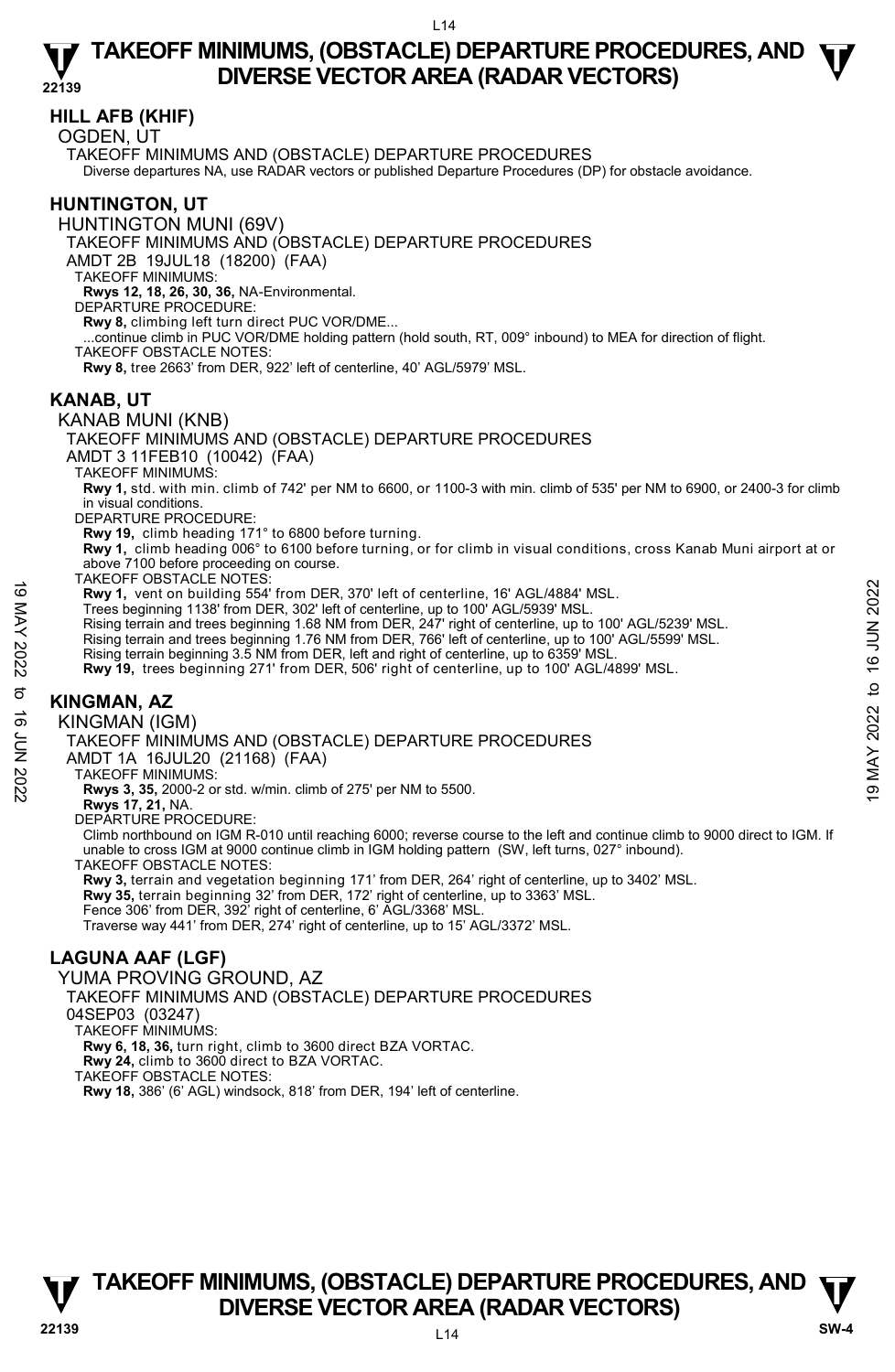**LAKE HAVASU CITY, AZ** 

LAKE HAVASU CITY (HII)

TAKEOFF MINIMUMS AND (OBSTACLE) DEPARTURE PROCEDURES

AMDT 2 31MAY12 (12152) (FAA)

TAKEOFF MINIMUMS:

**Rwy 14,** std. w/min. climb of 465' per NM to 4800, or 1500-3 for climb in visual conditions.

**Rwy 32,** 600-1¾ w/min. climb of 492' per NM to 1100, or 1500-3 for climb in visual conditions.

DEPARTURE PROCEDURE:

**Rwy 14,** climbing right turn heading 300° to intercept EED VORTAC R-155 to EED VORTAC, continue climb in EED VORTAC holding pattern (East, right turns, 257° inbound) to cross EED VORTAC at or above 6100 before proceeding on course or ...

 **Rwy 32,** climbing left turn heading 290° to intercept EED VORTAC R-155 to EED VORTAC, continue climb in EED VORTAC holding pattern (East, right turns, 257° inbound) to cross EED VORTAC at or above 6100 before proceeding on course or.

 **Rwys 14, 32**, ... For climb in visual conditions: cross Lake Havasu City airport northwest bound at or above 2300, then Intercept EED VORTAC R-138 to EED VORTAC, continue climb in EED VORTAC holding pattern (East, right turns 257° inbound) to cross EED VORTAC at or above 6100 before proceeding on course. When executing VCOA, notify ATC prior to departure.

TAKEOFF OBSTACLE NOTES:

**Rwy 14,** pole 3327' from DER, 46' right of centerline, 107' AGL/868' MSL.

Poles 3468' from DER, 195' left of centerline, up to 107' AGL/890' MSL

Trees/bushes 976' from DER, 380' left of centerline, up to 46' AGL/829' MSL.

Terrain 143' from DER, 346' left of centerline, up to 804' MSL.

**Rwy 32,** trees 1544' from DER, 416' right of centerline, up to 44' AGL/793' MSL.

### **LAS VEGAS, NV**

HARRY REID INTL (LAS) TAKEOFF MINIMUMS AND (OBSTACLE) DEPARTURE PROCEDURES

AMDT 8 17AUG17 (21168) (FAA)

TAKEOFF MINIMUMS:

**Rwy 1L,** 300-1 or std. w/min. climb of 269' per NM to 2300.

- **Rwy 19L,** std. w/min. climb of 256' per NM to 3400.
- 

**Rwy 19R,** std. w/min. climb of 242' per NM to 3400. **Rwy 26L,** 300-2¼ or std. w/min. climb of 214' per NM to 2400.

- **Rwy 26R,** 400-2½ or std. w/min. climb of 270' per NM to 2400.
- DEPARTURE PROCEDURE:
- **Rwys 1L/R,** climbing right turn direct BLD VORTAC before proceeding on course.

**Rwys 8L/R,** climb heading 079° to 3700, then climbing right turn direct BLD VORTAC before proceeding on course. **Rwys 19L/R,** climb heading 194° to 2800, then climbing left turn heading 120° and BLD R-257 to BLD VORTAC before proceeding on course. TAKEOFF MINIMUMS:<br> **EVALUATED AT AN AVALUATED AT AVALUATED AT AVALUATED AT AN AVALUATED AT AVALUATED AT AVALUATED AT AVALUATED AT<br>
RWY 19 R, std. w/min. climb of 242' per NM to 3400.<br>
RWY 20R, 300-2/4 or std. w/min. climb** 

**Rwys 26L/R,** climb heading 259° to 2800, then climbing right turn direct BLD VORTAC before proceeding on course. TAKEOFF OBSTACLE NOTES:

**Rwy 1L,** REIL 23' from DER, 153' left of centerline, 3' AGL/2090' MSL.

Sign 1037' from DER, 695' left of centerline, 41' AGL/2125' MSL.

Building 1556' from DER, 552' left of centerline, 2129' MSL.

Building 1779' from DER, 649' left of centerline, 2147' MSL.

Buildings beginning 1907' from DER, 186' left of centerline, up to 2150' MSL. Buildings beginning 1977' from DER, 214' left of centerline, up to 2150' MSL.

- Buildings beginning 2095' from DER, 275' left of centerline, up to 83' AGL/2153' MSL.
- Buildings beginning 3953' from DER, 1397' left of centerline, up to 162' AGL/2226' MSL.<br>Building 4126' from DER, 1090' left of centerline, 2229' MSL.
- 

Building 4542' from DER, 1400' left of centerline, 183' AGL/2240' MSL.

Building 4604' from DER, 1367' left of centerline, 186' AGL/2243' MSL.

**Rwy 1R,** building 609' from DER, 538' right of centerline, 28' AGL/2095' MSL.

Sign 1336' from DER, 447' right of centerline, 60' AGL/2122' MSL.

**Rwy 8L,** pole 744' from DER, 442' right of centerline, 30' AGL/2057' MSL.

- Tree 758' from DER, 168' right of centerline, 2068' MSL. Tree 767' from DER, 589' left of centerline, 2060' MSL.
- 
- Tree 850' from DER, 184' left of centerline, 2067' MSL.

Trees beginning 886' from DER, 371' right of centerline, up to 2074' MSL.

- **Rwy 8R,** tower 1457' from DER, 848' right of centerline, 64' AGL/2097' MSL. **Rwy 19L,** railroad, pole beginning 952' from DER, 322' left of centerline, up to 2215' MSL.
- Railroad 1043' from DER, 178' left of centerline, 2218' MSL.
- Railroad, pole beginning 1122' from DER, 19' left of centerline, up to 2219' MSL. Railroad 1166' from DER, 75' right of centerline, 2220' MSL.
- 

Railroad 1219' from DER, 235' right of centerline, 2222' MSL.

Railroad 1230' from DER, 281' right of centerline, 2223' MSL. Pole 1234' from DER, 178' left of centerline, 2221' MSL.

Railroad 1241' from DER, 351' right of centerline, 2224' MSL.

Railroad 1246' from DER, 489' right of centerline, 2225' MSL.

Railroad, pole beginning 1247' from DER, 11' right of centerline, up to 2226' MSL.

Poles, tree, vehicles on road, sign, parking lot beginning 1392' from DER, 115' right of centerline, up to 36' AGL/2238' MSL.

- Tree, pole beginning 1410' from DER, 9' left of centerline, up to 2232' MSL. Tree 1819' from DER, 124' left of centerline, 2236' MSL.
- **CON'T**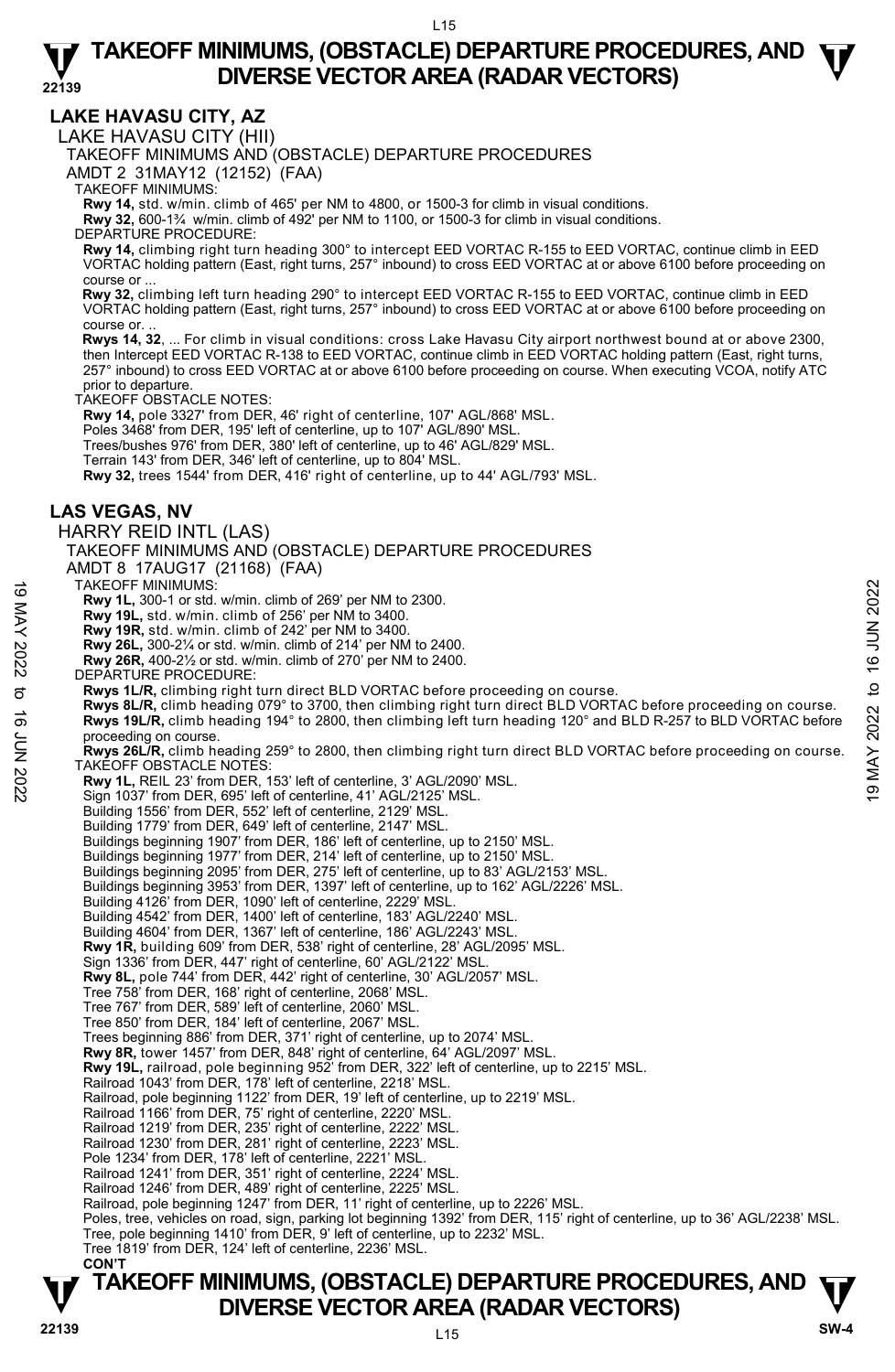#### L16

#### **22139 TAKEOFF MINIMUMS, (OBSTACLE) DEPARTURE PROCEDURES, AND**  $\Psi$ **DIVERSE VECTOR AREA (RADAR VECTORS)**

# **LAS VEGAS, NV (CON'T)**

HARRY REID INTL (LAS) (CON'T) **Rwy 19L (CON'T),** pole, tree, vehicles on road beginning 1824' from DER, 9' right of centerline, up to 34' AGL/2242'<br>MSL. Pole 1933' from DER, 623' right of centerline, 34' AGL/2243' MSL. Pole, tree beginning 1936' from DER, 55' right of centerline, up to 36' AGL/2245' MSL. Pole, tree, parking lot beginning 2036' from DER, 386' right of centerline, up to 35' AGL/2246' MSL. Pole, parking lot, tree, vehicles on road beginning 2133' from DER, 183' right of centerline, up to 36' AGL/2247' MSL. Sign, tree, parking lot, vehicles on road, pole, building beginning 2179' from DER, 27' right of centerline, up to 2256' MSL. Pole 2229' from DER, 578' left of centerline, 2238' MSL. Poles beginning 2332' from DER, 583' left of centerline, up to 2240' MSL. Sign, tree, pole, parking lot, building beginning 2381' from DER, 53' right of centerline, up to 41' AGL/2257' MSL. Building, tree, pole beginning 2466' from DER, 591' right of centerline, up to 38' AGL/2258' MSL. Building, tree, poles, utility box beginning 2505' from DER, 157' right of centerline, up to 38' AGL/2259' MSL. Pole, building beginning 2738' from DER, 20' left of centerline, up to 2251' MSL. Building, tree beginning 2739' from DER, 1134' right of centerline, up to 57' AGL/2279' MSL. Building, tree beginning 2766' from DER, 869' right of centerline, up to 57' AGL/2280' MSL. Building, tree beginning 2822' from DER, 1006' right of centerline, up to 58' AGL/2281' MSL. Buildings, tree, poles beginning 2861' from DER, 665' right of centerline, up to 59' AGL/2282' MSL. Buildings, pole beginning 3418' from DER, 884' right of centerline, up to 61' AGL/2284' MSL. Building, pole beginning 3515' from DER, 424' right of centerline, up to 59' AGL/2287' MSL. Sign 5292' from DER, 1688' right of centerline, 55' AGL/2309' MSL. Building, pole beginning 5596' from DER, 1758' left of centerline, up to 110' AGL/2334' MSL. Communication tower 5717' from DER, 781' right of centerline, 80' AGL/2327' MSL. Building 2 NM from DER, 2897' left of centerline, 236' AGL/2491' MSL. Buildings beginning 2 NM from DER, 2936' left of centerline, up to 241' AGL/2494' MSL. **Rwy 19R,** ground 60' from DER, 475' right of centerline, 2186' MSL. Ground 151' from DER, 529' right of centerline, 2190' MSL. Building 194' from DER, 444' right of centerline, 9' AGL/2199' MSL. NAVAID 262' from DER, 408' right of centerline, 14' AGL/2206' MSL. Vehicles on road, ground, control box beginning 348' from DER, 42' right of centerline, up to 2208' MSL. Pole, vehicles on road beginning 503' from DER, 434' right of centerline, up to 2218' MSL. Pole, sign, vehicles on road, flag pole, fence beginning 592' from DER, 277' right of centerline, up to 37' AGL/2234' MSL. Signs, parking lot, vehicles on road, building, pole, tree beginning 844' from DER, 266' right of centerline, up to 41' AGL/2240' MSL. Tower, fence, vehicles on road, sign beginning 961' from DER, 175' right of centerline, up to 41' AGL/2243' MSL. T-L tower, vehicles on road, railroad, pole, railroad crossing signal control box, parking lot beginning 1132' from DER, 8' right of centerline, up to 47' AGL/2249' MSL. Railroad 1219' from DER, 701' left of centerline, 2222' MSL. Railroad 1230' from DER, 656' left of centerline, 2223' MSL. Railroad 1240' from DER, 585' left of centerline, 2224' MSL. Railroad 1246' from DER, 448' left of centerline, 2225' MSL. Railroad, pole beginning 1247' from DER, 76' left of centerline, up to 2226' MSL. Poles, tree, vehicles on road, sign beginning 1392' from DER, 15' left of centerline, up to 36' AGL/2238' MSL. Poles, tree, parking lot, building beginning 1726' from DER, 11' right of centerline, up to 2254' MSL. Pole, tree beginning 1823' from DER, 78' left of centerline, up to 34' AGL/2242' MSL. Pole 1933' from DER, 313' left of centerline, 34' AGL/2243' MSL. Pole, tree beginning 1935' from DER, 12' left of centerline, up to 36' AGL/2245' MSL. Pole, tree beginning 2036' from DER, 5' left of centerline, up to 35' AGL/2246' MSL. Poles, building, tree beginning 2043' from DER, 221' right of centerline, up to 2255' MSL. Pole, tree beginning 2133' from DER, 19' left of centerline, up to 36' AGL/2247' MSL.<br>Tree, poles, sign, building beginning 2146' from DER, 14' right of centerline, up to 2259' MSL. Pole, building, tree beginning 2234' from DER, 12' left of centerline, up to 35' AGL/2249' MSL. Pole, tree beginning 2335' from DER, 88' left of centerline, up to 36' AGL/2250' MSL.<br>Sign, tree, poles, building beginning 2381' from DER, 37' left of centerline, up to 41' AGL/2257' MSL.<br>Pole, buildings, tree beginning 2 Building beginning 2739' from DER, 196' right of centerline, up to 57' AGL/2279' MSL. Building, tree beginning 2766' from DER, 73' right of centerline, up to 57' AGL/2280' MSL.<br>Building beginning 2767' from DER, 44' left of centerline, up to 36' AGL/2258' MSL. Building, tree beginning 2822' from DER, 68' right of centerline, up to 58' AGL/2281' MSL. Building, tree beginning 2861' from DER, 126' right of centerline, up to 59' AGL/2282' MSL. Buildings, tree beginning 2893' from DER, 6' right of centerline, up to 2288' MSL. Building beginning 2895' from DER, 2' left of centerline, up to 39' AGL/2262' MSL. Buildings, tree building beginning 3032' from DER, 301' right of centerline, up to 61' AGL/2290' MSL. Buildings, tree, pole beginning 3076' from DER, 58' right of centerline, up to 61' AGL/2291' MSL. Buildings, sign, poles beginning 3459' from DER, 287' right of centerline, up to 74' AGL/2302' MSL. Building 3495' from DER, 53' left of centerline, 52' AGL/2278' MSL. Communication tower 5717' from DER, 156' left of centerline, 80' AGL/2327' MSL. **Rwy 26L,** building 1002' from DER, 250' left of centerline, 6' AGL/2183' MSL. Railroad, pole beginning 1857' from DER, 793' left of centerline, up to 2215' MSL. Railroad 2068' from DER, 796' left of centerline, 2218' MSL. Pole, railroad beginning 2148' from DER, 800' left of centerline, up to 2221' MSL. 19 Pole, vehicles on road beginning 503' from DER, 434' right of centerline, up to 2218' MSL.<br>
Pole, signs, perkicles on road, flag pole, fence beginning 592' from DER, 277' right of centerline, up to 37' AGL/2234' MSL.<br>

Tree, railroad beginning 2376' from DER, 780' left of centerline, up to 2232' MSL.

Tree, railroad beginning 2528' from DER, 751' left of centerline, up to 2233' MSL.

Pole 2861' from DER, 811' left of centerline, 36' AGL/2238' MSL.  **CON'T**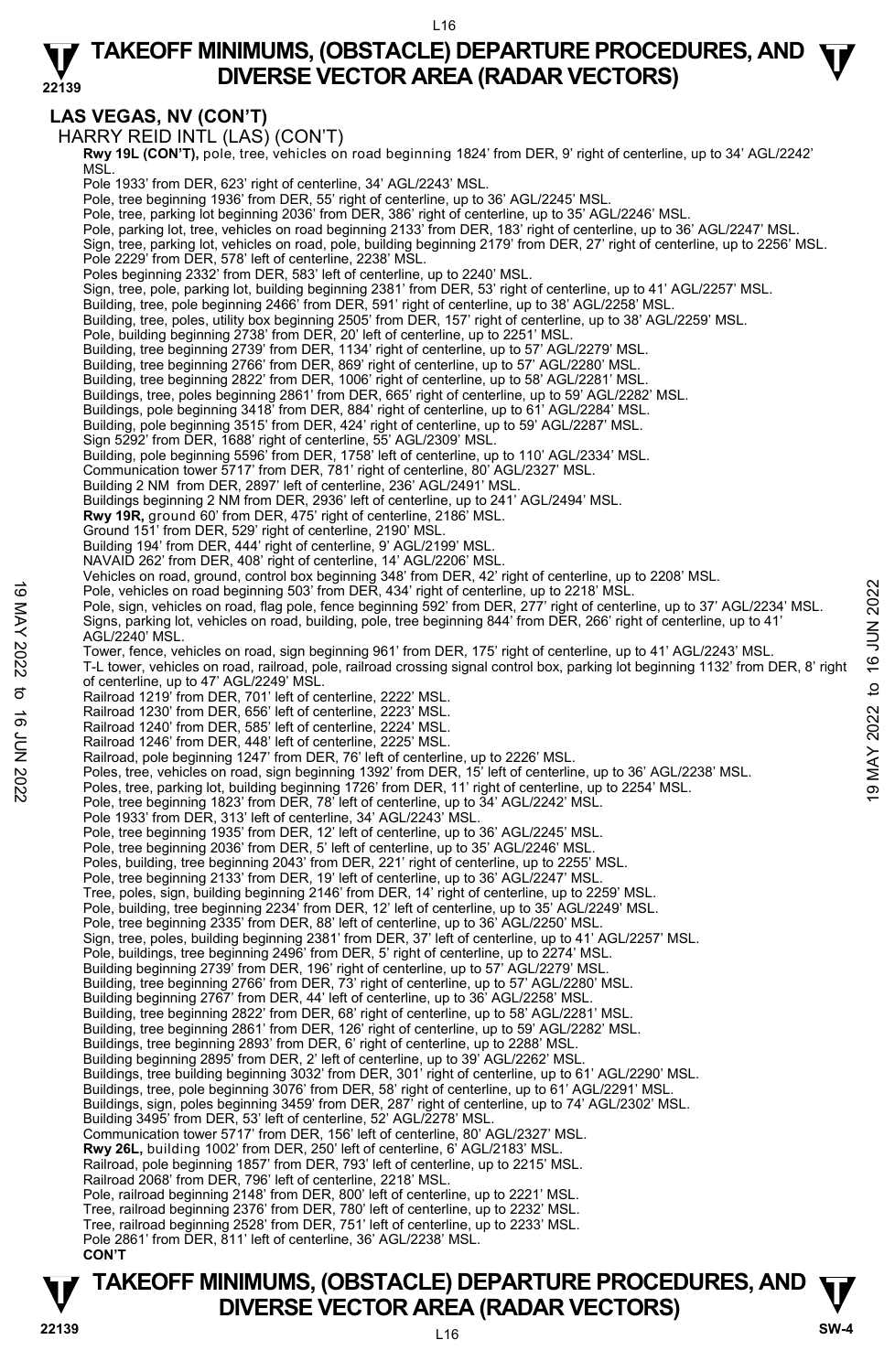#### L17

# **TAKEOFF MINIMUMS, (OBSTACLE) DEPARTURE PROCEDURES, AND**  $\Psi$ **DIVERSE VECTOR AREA (RADAR VECTORS)**

#### **22139 LAS VEGAS, NV (CON'T)**  HARRY REID INTL (LAS) (CON'T) **Rwy 26L (CON'T),** pole 3167' from DER, 1144' left of centerline, 34' AGL/2242' MSL.<br>Pole 3171' from DER, 1091' left of centerline, 34' AGL/2243' MSL. Pole 3313' from DER, 1200' left of centerline, 35' AGL/2246' MSL. Sign, T-L tower beginning 3672' from DER, 145' left of centerline, up to 2256' MSL. Pole, building beginning 4223' from DER, 1389' left of centerline, up to 2274' MSL. Building 4554' from DER, 1593' left of centerline, 2277' MSL. Building 4687' from DER, 1685' left of centerline, 53' AGL/2279' MSL. Building 4719' from DER, 1754' left of centerline, 61' AGL/2290' MSL. Building 4954' from DER, 1694' left of centerline, 61' AGL/2291' MSL. Transmission tower 5469' from DER, 1056' left of centerline, 2297' MSL. Pole 5879' from DER, 1519' left of centerline, 2309' MSL. Pole 6019' from DER, 2022' right of centerline, 101' AGL/2309' MSL. Pole 1 NM from DER, 1720' left of centerline, 46' AGL/2311' MSL. Pole 1 NM from DER, 1922' left of centerline, 45' AGL/2311' MSL. Tower 1.1 NM from DER, 1843' left of centerline, 80' AGL/2332' MSL. Pole 1.8 NM from DER, 1817' left of centerline, 131' AGL/2435' MSL. NAVAIDs, building beginning 533' from DER, 367' left of centerline, up to 14' AGL/2206' MSL. NAVAIDs beginning 533' from DER, on centerline, up to 5' AGL/2195' MSL. Vehicles on road beginning 666' from DER, crossing left and right of centerline, up to 2208' MSL. Pole 785' from DER, 592' left of centerline, 2218' MSL. Pole, tree beginning 786' from DER, 8' left of centerline, up to 2220' MSL. Trees beginning 821' from DER, 49' right of centerline, up to 25' AGL/2214' MSL. Pole, sign, tree, building beginning 873' from DER, 347' left of centerline, up to 37' AGL/2234' MSL. Trees beginning 952' from DER, 48' right of centerline, up to 2233' MSL. Pole, tree, railroad beginning 1093' from DER, 531' left of centerline, up to 38' AGL/2237' MSL. Trees beginning 1559' from DER, 555' right of centerline, up to 2259' MSL. Tree, building, railroad beginning 1812' from DER, 191' left of centerline, up to 2246' MSL.

Building 2501' from DER, 881' left of centerline, 2254' MSL.

Poles beginning 3002' from DER, 543' left of centerline, up to 44' AGL/2271' MSL.

Poles beginning 3005' from DER, 743' left of centerline, up to 48' AGL/2277' MSL.

Pole 3116' from DER, 1022' right of centerline, 101' AGL/2309' MSL.

Sign 3339' from DER, 278' left of centerline, up to 2286' MSL. Communication tower 4521' from DER, 704' right of centerline, 2332' MSL.

Sign 1.3 NM from DER, 2649' left of centerline, 80' AGL/2384' MSL.

Pole 1.5 NM from DER, 2801' left of centerline, 100' AGL/2444' MSL. Pole 1.6 NM from DER, 2832' left of centerline, up to 100' AGL/2455' MSL.

Pole, communication tower beginning 1.7 NM from DER, 2068' left of centerline, up to 100' AGL/2463' MSL. Foles beginning 3005' from DER, 743' left of centerline, up to 48' AGL/2277' MSL.<br>
Pole 3116' from DER, 1022' right of centerline, 101' AGL/2309' MSL.<br>
Sign 3339' from DER, 278' left of centerline, up to 2286' MSL.<br>
Commu

Pole 1.7 NM from DER, 2845' left of centerline, 135' AGL/2469' MSL.

Transmission tower 2.1 NM from DER, 3453' left of centerline, 134' AGL/2490' MSL.

### HENDERSON EXEC (HND)

TAKEOFF MINIMUMS AND (OBSTACLE) DEPARTURE PROCEDURES

AMDT 1 22JUN17 (21112) (FAA)

TAKEOFF MINIMUMS:

**Rwys 17L/R,** std. w/min. climb of 491' per NM to 6000 or 2800-2¾ for VCOA. **Rwys 35L/R,** std. w/min. climb of 312' per NM to 4700 or 2800-2¾ for VCOA.

DEPARTURE PROCEDURE:

**Rwys 17L/R,** climbing right turn on LAS R-157 to LAS VORTAC before proceeding on course.

**Rwys 35 L/R,** climbing right turn on BLD R-257 to BLD VORTAC before proceeding on course.

VCOA:

**All Rwys,** obtain ATC approval for VCOA when requesting IFR clearance. Climb in visual conditions to cross Henderson Exec airport eastbound at or above 5100, then proceed on BLD R-249 TO BLD VORTAC before proceeding on course.

TAKEOFF OBSTACLE NOTES:

**Rwy 17L,** terrain beginning 2427' from DER, 18' left of centerline, 2552' MSL.<br>Poles beginning 4256' from DER, 678' right of centerline, up to 2598' MSL.

**Rwy 17R,** bush 134' from DER, 314' right of centerline, 2498' MSL.

Fence 629' from DER, 75' right of centerline, 2510' MSL. Terrain 928' from DER, 717' left of centerline, 2552' MSL.

Tank 1096' from DER, 311' right of centerline, 2533' MSL.

Vehicles on road beginning 1149' from DER, crossing centerline, up to 1159' MSL.

Poles beginning 2756' from DER, from 400' left to 698' right of centerline, up to 2764' MSL.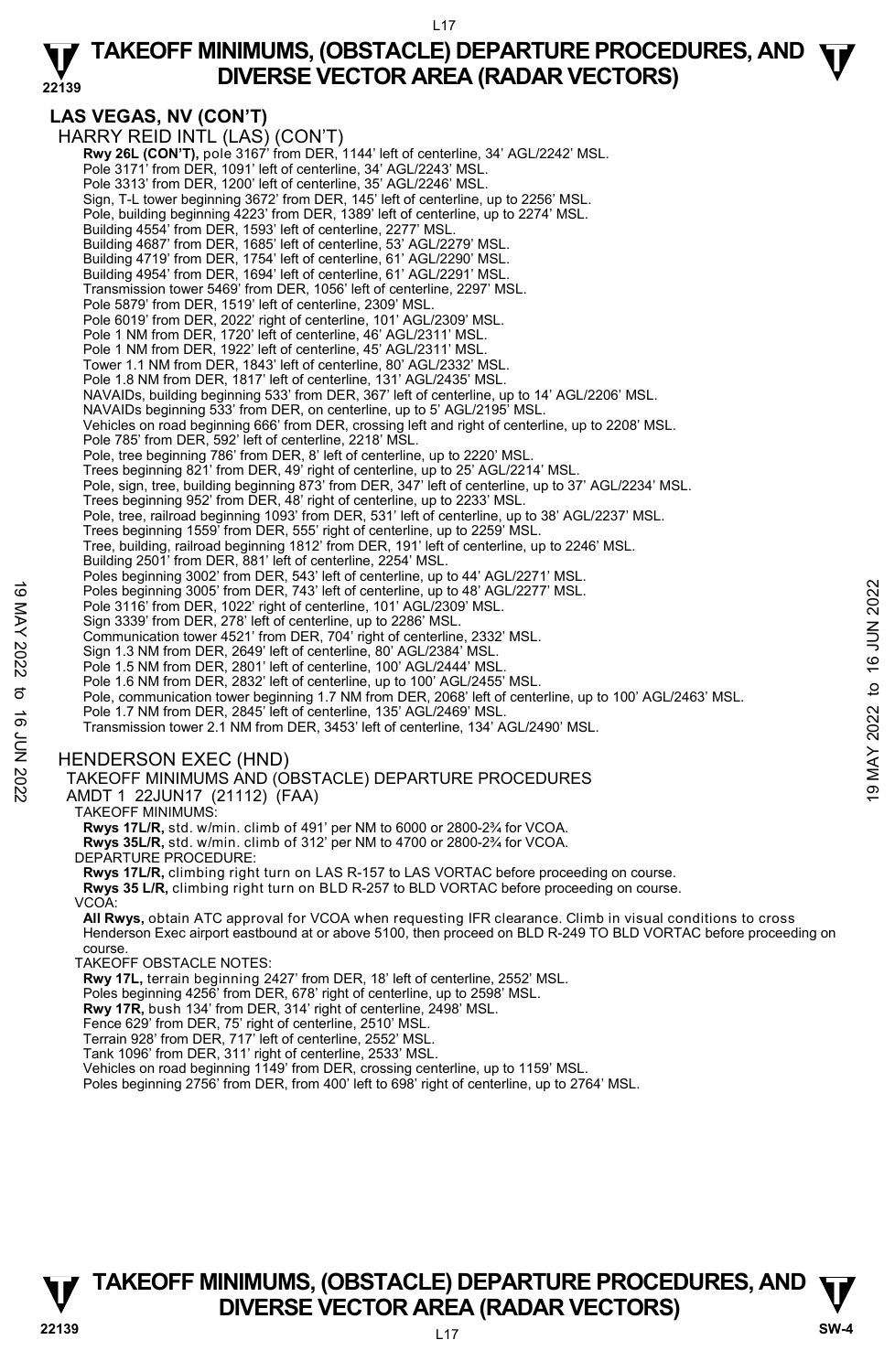# **LAS VEGAS, NV (CON'T)**

NORTH LAS VEGAS (VGT) TAKEOFF MINIMUMS AND (OBSTACLE) DEPARTURE PROCEDURES AMDT 3A 08NOV18 (18312) (FAA) DEPARTURE PROCEDURE: Use BOULDER CITY DEPARTURE. TAKEOFF OBSTACLE NOTES: **Rwy 7,** tower 1.1 NM from DER, 1044' right of centerline, 252' AGL/2348' MSL. **Rwy 12R,** multiple towers 1.0 NM from DER, 850' right of centerline, up to 267' AGL/2368' MSL.<br>Tower 1.2 NM from DER, 1355' right of centerline, 270' AGL/2367' MSL. Power lines 1122' from DER, 764' right of centerline, traversing to the southeast out to 2345' from DER, 510' right of centerline, 106' AGL/2344' MSL. **Rwy 12L,** light pole 254' from DER, 462' right of centerline, 36' AGL/2159' MSL. Trucks on road 255' from DER, 502' right of centerline, 15' AGL/2155' MSL. Power line 1289' from DER, 663' right of centerline traversing to the Northeast out to 1576' from DER, 716' left of centerline, up to 129' AGL/2226' MSL.<br>Multiple towers 5045' from DER,1551' right of centerline, 267' AGL/2368' MSL. **Rwy 25,** light pole, 1447' from DER, 21' right of centerline, 35' AGL/2255' MSL. **Rwy 30L,** signs, building, light pole beginning 1692' from DER, 236' left of centerline, up to 49' AGL/2271' MSL. Multiple trees beginning 1785' from DER, 78' right of centerline, up to 57' AGL/2296' MSL. Tree, multiple towers/antennas beginning 2745' from DER, 511' left of centerline, up to 84' AGL/2397' MSL. **Rwy 30R,** antenna tower 4639' from DER, 1736' left of centerline, 84' AGL/2327' MSL. Anemometer 552' from DER, 570' left of centerline, 34' AGL/2216' MSL. Vent on building 1632' from DER, 566' right of centerline, 58' AGL/2240' MSL. Antenna on hanger 2012' from DER, 195' right of centerline, 61' AGL/2247' MSL. **LOGAN, UT**  LOGAN-CACHE (LGU) TAKEOFF MINIMUMS AND (OBSTACLE) DEPARTURE PROCEDURES AMDT 8 17DEC09 (09351) (FAA) TAKEOFF MINIMUMS: **Rwys 10, 28,** NA-obstacles. DEPARTURE PROCEDURE: **Rwys 17, 35,** use ORNEY DEPARTURE. **LOVELOCK, NV**  DERBY FLD (LOL) TAKEOFF MINIMUMS AND (OBSTACLE) DEPARTURE PROCEDURES AMDT 1 03JAN19 (21280) (FAA) TAKEOFF MINIMUMS: **Rwy 2,** std. w/min. climb of 415' per NM to 8200 or 3200-3 for climb in visual conditions. **Rwys 8, 20,** std. w/min. climb of 340' per NM to 8200 or 3200-3 for climb in visual conditions. **Rwy 26,** std. w/min. climb of 400' per NM to 8200 or 3200-3 for climb in visual conditions. DEPARTURE PROCEDURE: Rwy 2, climb to 6500 then climbing left turn direct LLC VORTAC, thence **Rwys 8, 20, 26,** climb to 5700 then climbing left turn direct LLC VORTAC, thence... ...Climb in LLC VORTAC holding pattern (north, left turn, 169° inbound) to depart LLC VORTAC at or above 8800, continue climb on course to MEA or assigned altitude. VCOA: Obtain ATC approval for VCOA when requesting IFR clearance. Climb in visual conditions to cross Derby Fld airport at or above 7000 before proceeding on course. TAKEOFF OBSTACLE NOTES: **Rwy 2,** vegetation 13' from DER, 141' right of centerline, 3908' MSL. Sign 17' from DER, 199' left of centerline, 2' AGL/3909' MSL. Vegetation 54' from DER, 155' right of centerline, 3909' MSL. Tree 80' from DER, 347' right of centerline, 3912' MSL. **Rwy 8,** vegetation beginning 56' from DER, 172' left of centerline, up to 3910' MSL. Vegetation 147' from DER, 376' left of centerline, 3911' MSL. **Rwy 20,** vegetation beginning 47' from DER, 112' left of centerline, up to 3910' MSL.<br>**Rwy 26,** terrain 15' from DER, 170' right of centerline, 3905' MSL. 19 MAY 2007 MINIMUMS.<br>
The Mays 10, 28, NA-obstacles.<br>
DEPARTURE PROCEDURE:<br>
Nows 17, 35, use ORNEY DEPARTURE.<br>
No DERBY FLD (LOL)<br>
TAKEOFF MINIMUMS AND (OBSTACLE) DEPARTURE PROCEDURES<br>
⇒ AMDT 1 03JAN19 (21280) (FAA)<br>
TA

Vegetation 67' from DER, 239' left of centerline, 3906' MSL.

Tree 258' from DER, 531' left of centerline, 3917' MSL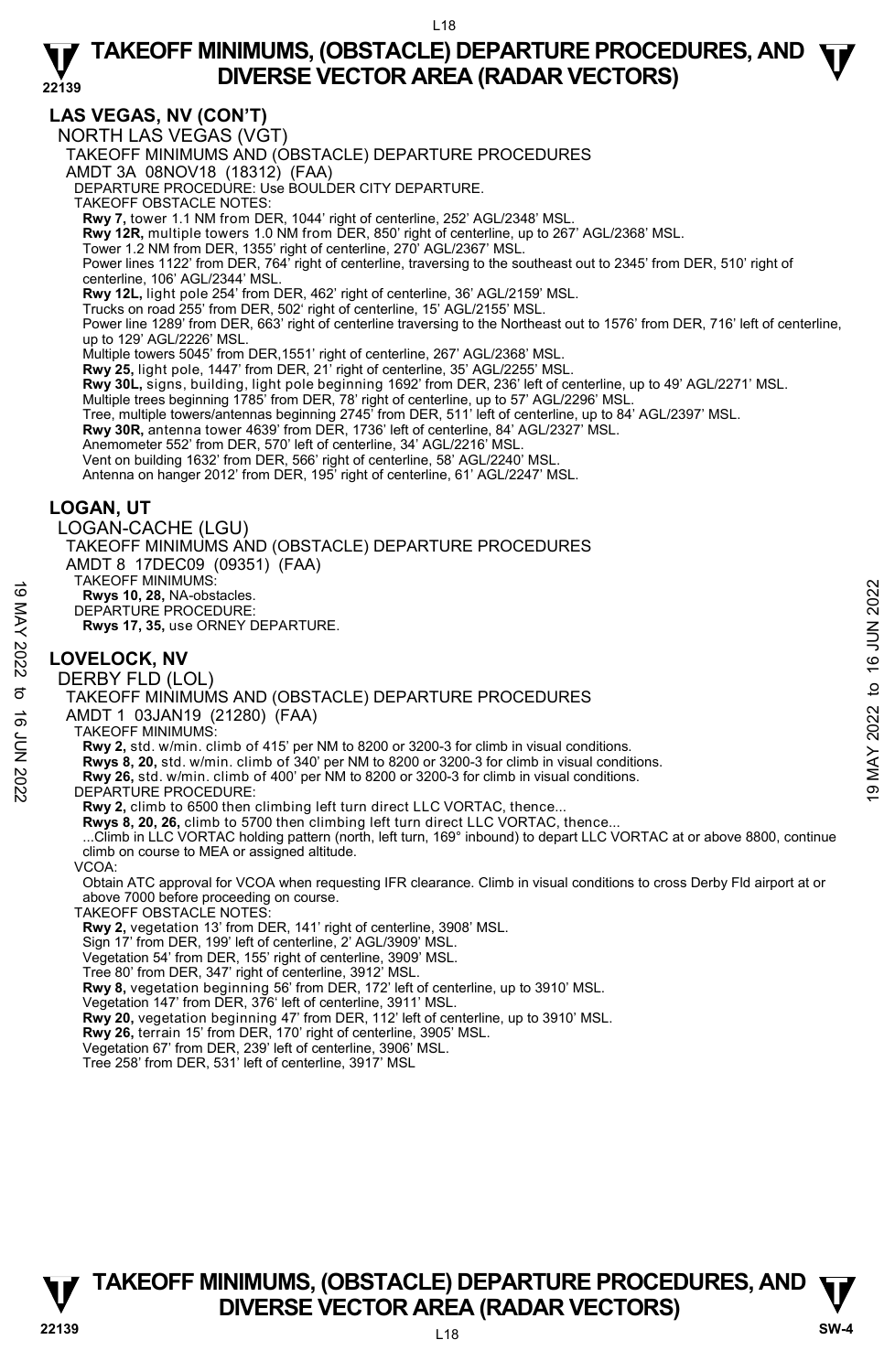# **LUKE AFB (KLUF)**

GLENDALE, AZ

TAKEOFF MINIMUMS AND (OBSTACLE) DEPARTURE PROCEDURES AMDT 4 09JAN14 (14009) DEPARTURE PROCEDURE: **Rwy 3L, 3R,** Climb heading 030° to LUF 4 DME, then climbing left turn on a heading between 320° CW to 360° from DER. Expect RADAR vectors on course from Luke RAPCON. **Rwy 21L, 21R,** Climb heading 210° to LUF 8 DME, then climb on a heading between 180° CW to 222° from DER. Expect RADAR vectors on course from Luke RAPCON. TAKEOFF OBSTACLE NOTES: **Rwy 3L,** Taxiing aircraft, 19' AGL/1123' MSL, 1221' from DER, 782' left of centerline. Taxiing aircraft, 19' AGL/1123' MSL, 1407' from DER, 609' left of centerline. **Rwy 21L,** Taxiing aircraft, 38' AGL/1117' MSL, 1428' from DER, 774' left of centerline.

### **MANTI, UT**

MANTI-EPHRAIM (41U) TAKEOFF MINIMUMS AND (OBSTACLE) DEPARTURE PROCEDURES ORIG 22JUN17 (17173) (FAA) DEPARTURE PROCEDURE **Rwy 3,** Use YMONT DEPARTURE. **Rwy 21,** Use WUXOT DEPARTURE.

### **MARANA, AZ**

MARANA RGNL(AVQ) TAKEOFF MINIMUMS AND (OBSTACLE) DEPARTURE PROCEDURES ORIG-A 22AUG13 (13234) (FAA) TAKEOFF MINIMUMS: **Rwys 3, 12,** N/A-Obstacles DEPARTURE PROCEDURE: **Rwy 21,** climb to 6500 via heading 360° and TUS R-308 to TOTEC INT/TUS 57 DME, then as filed. **y 30,** climb to 6500 via heading 303° intercept TUS R-308 above 3500, to TOTEC INT/TUS 57 DME, then as filed. TAKEOFF OBSTACLE NOTES: **Rwy 21,** road 53' from DER, 413' left of centerline, 15' AGL/2035' MSL. Tree 800' from DER, 695' left of centerline, 32' AGL/2043' MSL. Multiple trees and poles beginning 518' from DER, 190' right of centerline, up to 38' AGL/2049' MSL. **Rwy 30,** multiple trees beginning 148' from DER, 275' right of centerline, up to 19' AGL/2020' MSL. HE SANDING PROCEDURE:<br>
The SAND 19 MAY 20, climb to 6500 via heading 360° and TUS R-308 to TOTEC INT/TUS 57 DME, then as filed.<br>
TAKEOFF OBSTACLE NOTES:<br>
TAKEOFF OBSTACLE NOTES:<br>
TAKEOFF OBSTACLE NOTES:<br>
Note 16 JUN 2022

# **MESA, AZ**

FALCON FLD (FFZ) TAKEOFF MINIMUMS AND (OBSTACLE) DEPARTURE PROCEDURES

AMDT 4 29JUL10 (21112) (FAA) DEPARTURE PROCEDURE:

Use MESA DEPARTURE.

### DIVERSE VECTOR AREA (RADAR VECTORS)

AMDT 1 07JAN16 (16007) (FAA)

 **Rwy 4L,** heading as assigned by ATC; requires minimum climb of 480' per NM to 3800. **Rwy 4R,** heading as assigned by ATC; requires minimum climb of 500' per NM to 3700. **Rwys 22L/R,** heading as assigned by ATC.

# **MESQUITE, NV**

MESQUITE (67L)

TAKEOFF MINIMUMS AND (OBSTACLE) DEPARTURE PROCEDURES

ORIG 13SEP18 (18256) (FAA)

TAKEOFF MINIMUMS:

**Rwy 2,** 300-2¼ or std. w/min. climb of 455' per NM to 2300.

DEPARTURE PROCEDURE:

**Rwy 2,** climb heading 018° to 2400 then climbing left turn direct MMM VORTAC, continue climb-in hold (hold S, left turn, 015° inbound) to 11000 before proceeding on course.

**Rwy 20,** climbing right turn direct MMM VORTAC, continue climb-in hold (hold S, left turn 015° inbound) to 11000 before proceeding on course.

TAKEOFF OBSTACLE NOTES:

**Rwy 2,** terrain beginning 41' from DER, 227' left of centerline, up to 1992' MSL.

Terrain beginning 83' from DER, 456' right of centerline, up to 2000' MSL.

Fence, terrain beginning 190' from DER, 211' right of centerline, up to 3' AGL/2005' MSL.

Terrain beginning 197' from DER, 213' left of centerline, up to 2006' MSL.

Terrain beginning 295' from DER, 222' right of centerline, up to 2006' MSL.<br>Terrain beginning 365' from DER, 225' left of centerline, up to 2019' MSL.

Fence beginning 491' from DER, 238' right of centerline, up to 3' AGL/2014' MSL. Terrain 783' from DER, 496' left of centerline, 2026' MSL.

**CON'T**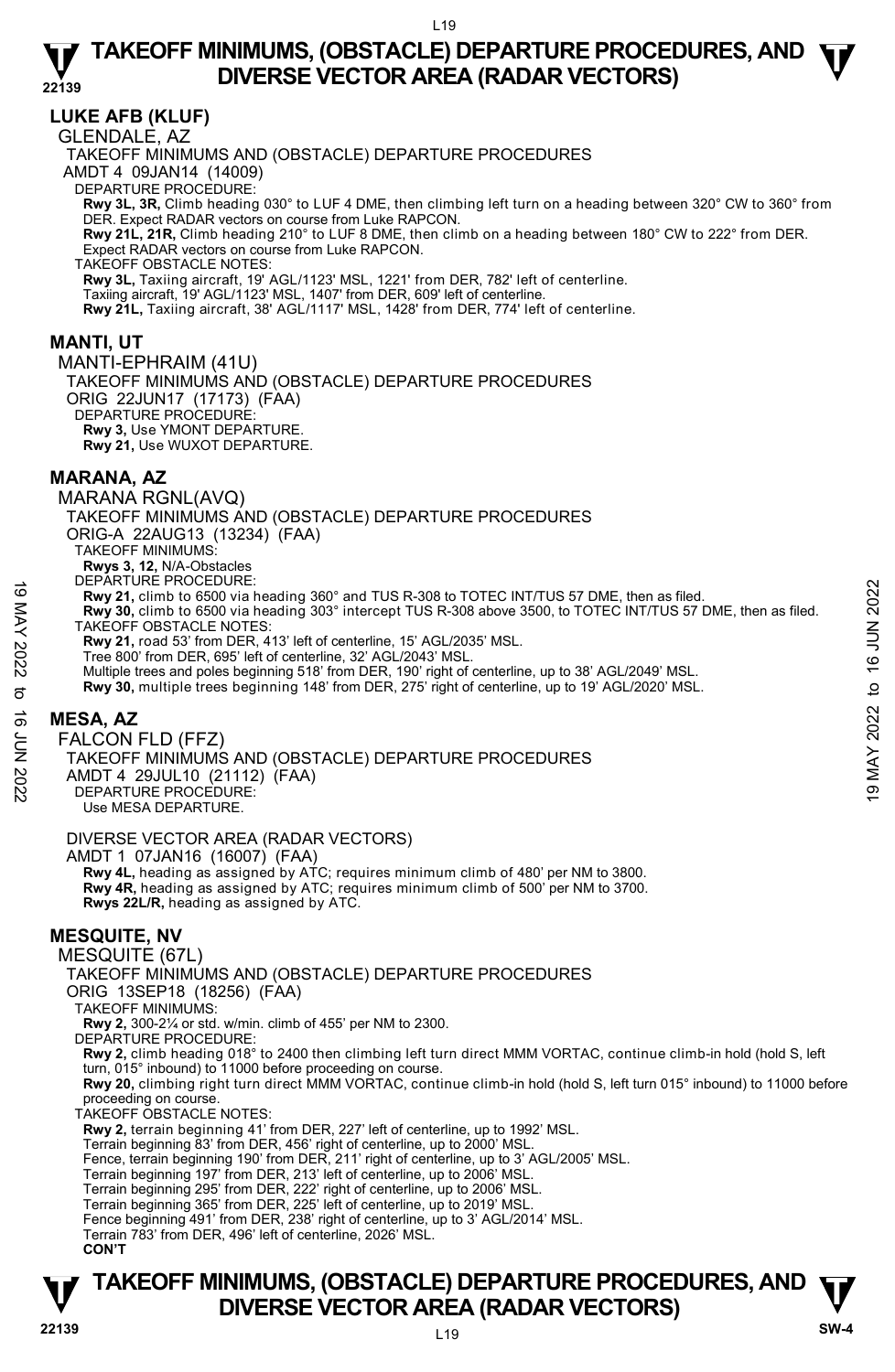# **MESQUITE, NV (CON'T)**

MESQUITE (67L) (CON'T) **Rwy 2 (CON'T)**, terrain beginning 846' from DER, 254' left of centerline, up to 2031' MSL.<br>Terrain, fence beginning 971' from DER, 272' left of centerline, up to 2036' MSL. Terrain, fence beginning 1176' from DER, 269' left of centerline, up to 2038' MSL. Terrain beginning 1289' from DER, 411' left of centerline, up to 2043' MSL. Terrain beginning 1426' from DER, 647' left of centerline, up to 2048' MSL. Terrain beginning 2059' from DER, 909' left of centerline, up to 2059' MSL. Terrain 2960' from DER, 1201' left of centerline, 2065' MSL. Terrain beginning 3160' from DER, 139' right of centerline, up to 2098' MSL. Terrain beginning 3268' from DER, 73' right of centerline, up to 2119' MSL. Terrain beginning 3317' from DER, 334' left of centerline, up to 2084' MSL. Terrain beginning 3424' from DER, 674' right of centerline, up to 2139' MSL. Terrain 3429' from DER, 459' right of centerline, 2149' MSL. Terrain beginning 3434' from DER, 109' left of centerline, up to 2102' MSL. Terrain 3460' from DER, 387' right of centerline, 2152' MSL. Terrain, vegetation beginning 3484' from DER, 10' right of centerline, up to 2156' MSL. Terrain 3794' from DER, 751' left of centerline, 2110' MSL. Terrain beginning 3794' from DER, 163' left of centerline, up to 2118' MSL. Terrain beginning 3903' from DER, 952' left of centerline, up to 2122' MSL. Terrain, vegetation beginning 3911' from DER, 119' left of centerline, up to 2199' MSL. Terrain, vegetation beginning 4387' from DER, 10' left of centerline, up to 2204' MSL. Terrain 1.5 NM from DER, 2409' left of centerline, 2216' MSL. Vegetation 1.5 NM from DER, 2758' left of centerline, 2231' MSL. Terrain beginning 1.5 NM from DER, 2618' left of centerline, up to 2257' MSL. Terrain beginning 1.5 NM from DER, 2769' left of centerline, up to 2259' MSL. Terrain 1.7 NM from DER, 3138' left of centerline, 2244' MSL. **Rwy 20,** lighting 1' from DER, 46' left of centerline, 2' AGL/1876' MSL. Lighting 3' from DER, 89' right of centerline, 2' AGL/1876' MSL. Traverse way 4' from DER, 355' right of centerline, 1878' MSL. Transmission line 453' from DER, 308' left of centerline, 70' AGL/1888' MSL.

# **MICHAEL AAF (KDPG),**

DUGWAY PROVING GROUND, UT

TAKEOFF MINIMUMS AND (OBSTACLE) DEPARTURE PROCEDURES

AMDT 2 23AUG12 (12236)

DEPARTURE PROCEDURES:

**Rwy 12,** Climb heading 122° to 5700, then climbing right turn on a heading between 202° CW to 302° to 10,000 before proceeding on course. MICHAEL AAF (KDPG),<br>
MICHAEL AAF (KDPG),<br>
DUGWAY PROVING GROUND, UT<br>
TAKEOFF MINIMUMS AND (OBSTACLE) DEPARTURE PROCEDURES<br>
ANDT 2 23AUG12 (12236)<br>
ANDT 2 23AUG12 (12236)<br>
DEPARTURE PROCEDURES:<br>
E Ray 12, Climb heading 122

**Rwy 30,** Climbing left turn on a heading between 267° CW to 300° to 10,000 before proceeding on course.

# **MILFORD, UT**

MILFORD MUNI/BEN AND JUDY BRISCOE FLD (MLF)

TAKEOFF MINIMUMS AND (OBSTACLE) DEPARTURE PROCEDURES

AMDT 2 05APR12 (21112) (FAA)

TAKEOFF MINIMUMS:

**Rwy 34,** std. w/min. climb of 487' per NM to 6500 or 1500-3 for climb in visual conditions.

DEPARTURE PROCEDURE:

**Rwy 16,** climb direct MLF VORTAC, thence...

...aircraft departing on V235 or V21 southbound proceed on course.

 ...all other aircraft climb to 11000 on MLF VORTAC R-168, then right turn direct MLF VORTAC. Continue climb-in-hold, right turns, 348° inbound to cross MLF VORTAC at or above MEA/MCA for route of flight.

**Rwy 34,** climbing left turn to intercept MLF VORTAC R-310 to MLF VORTAC, thence...

...aircraft departing on V235 or V21 southbound; proceed on course

 ...all other aircraft, climb-in-hold, MLF VORTAC, right turns, 348° inbound to cross MLF VORTAC at or above MEA/MCA for route of flight.

 ...or climb in visual conditions to cross Milford Muni/Ben and Judy Briscoe Fld airport southbound at or above 6400, then climb on MLF VORTAC R-345 to MLF VORTAC. Aircraft departing on V235 and V21 southbound; proceed on course. All other aircraft climb to 11000 on MLF VORTAC R-168, then, right turn direct MLF VORTAC. Continue climb in- hold, right turns, 348° inbound to cross MLF VORTAC at or above MEA/MCA for route of flight.

TAKEOFF OBSTACLE NOTES:

**Rwy 16,** trees beginning 440' from DER, 332' right of centerline, up to 100' AGL/5159' MSL.

Trees beginning 4912' from DER, 1451' right of centerline, up to 100' AGL/5179' MSL.

**Rwy 34,** vehicles on roadway 231' from DER, across centerline, up to 15' AGL/5054' MSL.

Trees beginning 3177' from DER, 508' left of centerline, up to 100' AGL/5119' MSL.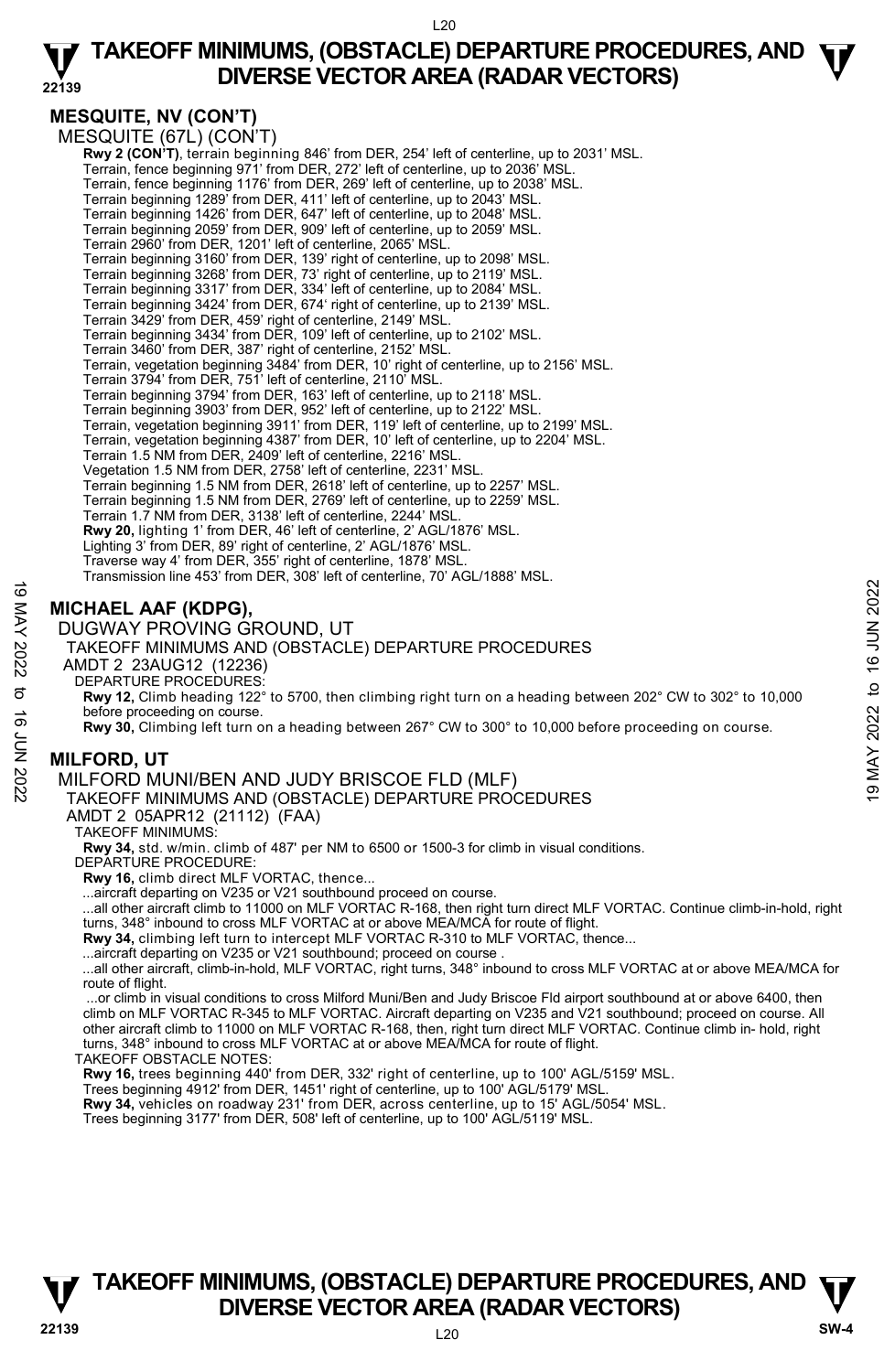#### **MINDEN, NV**

MINDEN-TAHOE (MEV) TAKEOFF MINIMUMS AND (OBSTACLE) DEPARTURE PROCEDURES AMDT 2 15DEC11 (11349) (FAA) TAKEOFF MINIMUMS: **Rwys 12, 16, 30,** NA - Obstacles. DEPARTURE PROCEDURE: **Rwy 34,** use MINDEN (RNAV) DEPARTURE.

# **MOAB, UT**

CANYONLANDS RGNL (CNY) TAKEOFF MINIMUMS AND (OBSTACLE) DEPARTURE PROCEDURES AMDT 4 03JAN19 (21056) (FAA) TAKEOFF MINIMUMS: **Rwys 15, 33,** NA - Runway Surface. **Rwy 3,** std. w/ min. climb of 405' per NM to 6100 or 5000-3 for VCOA. **Rwy 21,** std. w/ min. climb of 456' per NM to 6100 or 5000-3 for VCOA. DEPARTURE PROCEDURE: **Rwy 3,** climbing left turn to 6700 on OAB R-298, thence... **Rwy 21,** climbing right turn to 6700 on OAB R-298, thence... ...Climbing right turn to 10000 direct OAB VOR/DME. Continue climb in holding to 10000 at OAB VOR/DME (northwest, left turn, 118° inbound) before proceeding on course. VCOA: **Rwys 3, 21,** obtain ATC approval for VCOA when requesting IFR clearance. Climb in visual conditions to cross Canyonlands Field at or above 9400 before proceeding on course. TAKEOFF OBSTACLE NOTES: **Rwy 3,** terrain 46' from DER, 484' right of centerline, 4559' MSL. Tree 63' from DER, 481' left of centerline, 4564' MSL. Tree 86' from DER, 509' left of centerline, 4565' MSL. Electrical system 135' from DER, 529' right of centerline, 34' AGL/4595' MSL. Transmission line 1108' from DER, 589' right of centerline, 51' AGL/4596' MSL. Transmission line 1786' from DER, 606' left of centerline, 50' AGL/4603' MSL. Terrain 1.5 NM from DER, 1600' right of centerline, 4827' MSL. Transmission line 170 of DER, 328<sup>2</sup> igint of centerline, 31<sup>2</sup> AGL/4596° MSL.<br>
Transmission line 1786<sup>°</sup> from DER, 606<sup>°</sup> left of centerline, 51<sup>2</sup> AGL/4603<sup></sup> MSL.<br>
Terrain 1.5 NM from DER, 1600<sup>°</sup> right of centerline, 4

- 
- Terrain 2.5 NM from DER, 1185' left of centerline, 4990' MSL.
- **Rwy 21,** bush beginning 60' from DER, 79' left of centerline, up to 10' AGL/4581' MSL.
- Bush beginning 132' from DER, 65' right of centerline, up to 10' AGL/4597' MSL.
- Pole 1658' from DER, 128' left of centerline, 85' AGL/4625' MSL. Pole 1710' from DER, 319' right of centerline, 4602' MSL.
- 
- Pole 1827' from DER, 831' right of centerline, 4623' MSL. Bush 1.5 NM from DER, 2256' left of centerline, 10' AGL/4797' MSL.
- 
- Bush beginning 1.9 NM from DER, 3289' right of centerline, up to 4868' MSL.
- Terrain 1.9 NM from DER, 2742' right of centerline, 4899' MSL.
- Traverse way beginning 2 NM from DER, 39' left of centerline, up to 10' AGL/4984' MSL. Traverse way beginning 2.1 NM from DER, 297' left of centerline, up to 10' AGL/4994' MSL.
- Trees beginning 2.1 NM from DER, 91' left of centerline, up to 10' AGL/5014' MSL.

# **NELLIS AFB (KLSV)**

LAS VEGAS, NV

TAKEOFF MINIMUMS AND (OBSTACLE) DEPARTURE PROCEDURES AMDT 5 24MAR22 (22111) (USAF) TAKEOFF MINIMUMS: **Rwy 3L,** 2500-3 SR-SS or std. w/min. climb of 270' per NM to 3700. **Rwy 3R,** 2700-3 SR-SS or std. w/min. climb of 245' per NM to 4700.  **Rwys 21L/R,** 10100-3 SR-SS or std. w/min. climb of 373' per NM (mil)/402' per NM (civ) to 13300. DEPARTURE PROCEDURE: **Rwys 3L/R,** climb hdg 040°, expect RADAR vectors passing 5400' MSL from RAPCON. **Rwys 21L/R,** climb on hdg between 210° CW to 285° from DER. TAKEOFF OBSTACLE NOTES:

**Rwy 21L,** trees 1387' from DER, 744' left of centerline, 49' AGL/1871' MSL.

### DIVERSE VECTOR AREA (RADAR VECTORS)

AMDT 2 22APR21 (21112) (USAF)

 **Rwys 3L/R,** NA-Terrain.

**Rwys 21L/R,** hdg as assigned by ATC; requires min. climb of 285' (Mil)/297' (Civ)/NM until 12,000.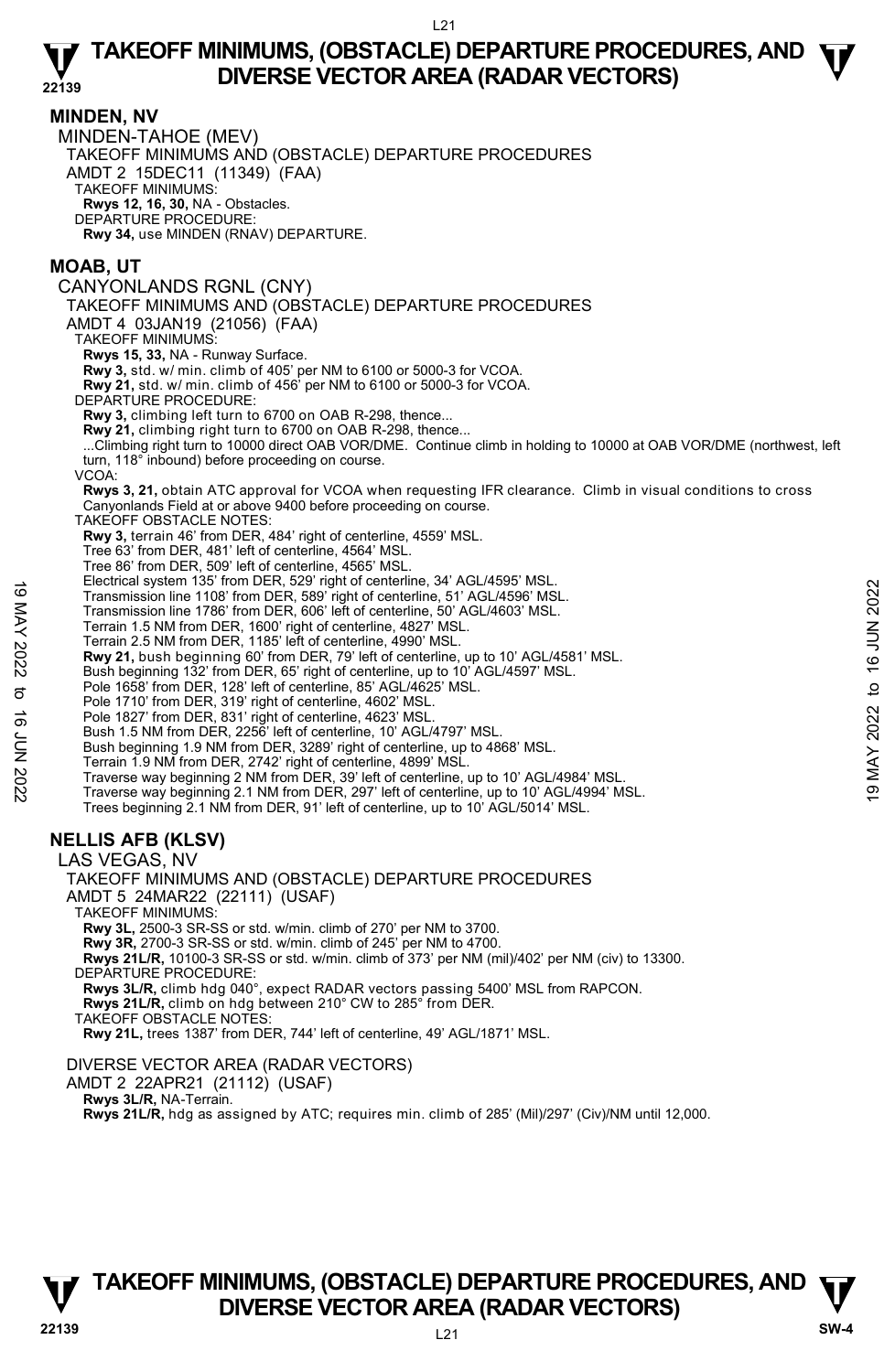**NEPHI, UT**  NEPHI MUNI (U14) TAKEOFF MINIMUMS AND (OBSTACLE) DEPARTURE PROCEDURES ORIG 20OCT11 (11293) (FAA) DEPARTURE PROCEDURE: Use NEPHI DEPARTURE.

# **NOGALES, AZ**

NOGALES INTL (OLS) TAKEOFF MINIMUMS AND (OBSTACLE) DEPARTURE PROCEDURES AMDT 3 08NOV18 (18312) (FAA) TAKEOFF MINIMUMS: Use NOGALES DEPARTURE. TAKEOFE OBSTACLE NOTES: **Rwy 3,** tree 58' from DER, 455' left of centerline, 3963' MSL. Tree 80' from DER, 174' right of centerline, 6' AGL/3958' MSL. Trees beginning 97' from DER, 446' left of centerline, up to 15' AGL/3964' MSL. Tree 252' from DER, 43' right of centerline, 5' AGL/3962' MSL. Tree 261' from DER, 463' left of centerline, 3971' MSL. Trees beginning 308' from DER, 37' right of centerline, up to 9' AGL/3964' MSL. Trees, fence beginning 334' from DER, 136' left of centerline, up to 3987' MSL. Trees beginning 368' from DER, 64' right of centerline, up to 3991' MSL. Tree, terrain beginning 603' from DER, 546' right of centerline, up to 3993' MSL. Trees, fence, terrain beginning 659' from DER, 13' left of centerline, up to 3995' MSL. Trees, terrain, fence beginning 833' from DER, 103' right of centerline, up to 4010' MSL. Trees, terrain beginning 1179' from DER, 118' left of centerline, up to 5' AGL/3996' MSL. Trees, terrain beginning 1199' from DER, 97' right of centerline, up to 4036' MSL. Trees, terrain beginning 1241' from DER, 66' left of centerline, up to 4018' MSL. Trees, terrain beginning 1412' from DER, 90' right of centerline, up to 4043' MSL. Traverse way, terrain beginning 1624' from DER, 642' left of centerline, up to 4028' MSL. Terrain beginning 1637' from DER, 2' right of centerline, up to 4052' MSL. Trees, traverse way, terrain beginning 1688' from DER, 45' left of centerline, up to 4035' MSL. Terrain beginning 1825' from DER, 38' right of centerline, up to 4067' MSL. Pole, traverse way, trees beginning 1853 from DER, 475' left of centerline, up to 21' AGL/4043' MSL. Terrain 2033' from DER, 186' left of centerline, 4047' MSL. Trees, traverse way, terrain beginning 2041' from DER, 74' left of centerline, up to 7' AGL/4052' MSL. Terrain 2221' from DER, 269' left of centerline, 4055' MSL. Tree, traverse way, terrain beginning 2253' from DER, 170' left of centerline, up to 18' AGL/4080' MSL. Terrain beginning 2354' from DER, 20' right of centerline, up to 4068' MSL. Trees, traverse way, pole, terrain beginning 2491' from DER; 55' left of centerline, up to 14' AGL/4093' MSL. Terrain beginning 2539' from DER, 125' right of centerline, up to 4087' MSL. Traverse way 2657' from DER, 32' left of centerline, 15' AGL/4095' MSL. Terrain beginning the starting inceract of entertine, up to 4026 MSL.<br>Terrain beginning 1837 from DER, 2' right of centerline, up to 4052' MSL.<br>Trees, traverse way, terrain beginning 1888' from DER, 45' left of centerline, Terrain, traverse way beginning 2768' from DER, 98' right of centerline, up to 4112' MSL. Traverse way 2987' from DER, 530' right of centerline, 4117' MSL. Traverse way 2995' from DER, 635' right of centerline, 4121' MSL. Traverse way, terrain beginning 3009' from DER, 489' right of centerline, up to 4123' MSL. Tree, traverse way, terrain beginning 3351' from DER, 12' right of centerline, up to 4130' MSL. Traverse way, terrain beginning 3449' from DER, 633' right of centerline, up to 4143' MSL. Traverse way 3499' from DER, 1364' right of centerline, 4149' MSL. Traverse way, terrain, vegetation beginning 3570' from DER, 101' right of centerline, up to 4155' MSL. Tree, terrain beginning 3581' from DER, 42' left of centerline, up to 4112' MSL. Terrain beginning 4127' from DER, 627' right of centerline, up to 4156' MSL. Tree, terrain beginning 4143' from DER, 768' right of centerline, up to 4180' MSL. Trees, terrain beginning 4262' from DER, 426' right of centerline, up to 4184' MSL. Tree, terrain beginning 4495' from DER, 709' right of centerline, up to 4210' MSL. Terrain beginning 4627' from DER, 1171' right of centerline, up to 4217' MSL. Tree, terrain beginning 4737' from DER, 216' right of centerline, up to 4223' MSL. Tree, terrain beginning 5806' from DER, 409' right of centerline, up to 4241' MSL. Trees, terrain beginning 5953' from DER, 420' right of centerline, up to 4254' MSL. Trees, terrain beginning 1 NM from DER, 58' right of centerline, up to 4256' MSL. Trees, terrain beginning 1 NM from DER, 1260' left of centerline, up to 4136' MSL. Trees, terrain beginning 1.1 NM from DER, 442' left of centerline, up to 4151' MSL. Pole, trees, terrain beginning 1.2 NM from DER, 164' left of centerline, up to 16' AGL/4221' MSL. Trees, terrain beginning 1.3 NM from DER, 84' left of centerline, up to 4254' MSL. Trees, terrain beginning 1.4 NM from DER, 58' right of centerline, up to 11' AGL/4326' MSL. Trees, terrain beginning 1.4 NM from DER, 25' left of centerline, up to 11' AGL/4283' MSL. Trees, terrain beginning 1.5 NM from DER, 79' right of centerline, up to 11' AGL/4327' MSL. **CON'T**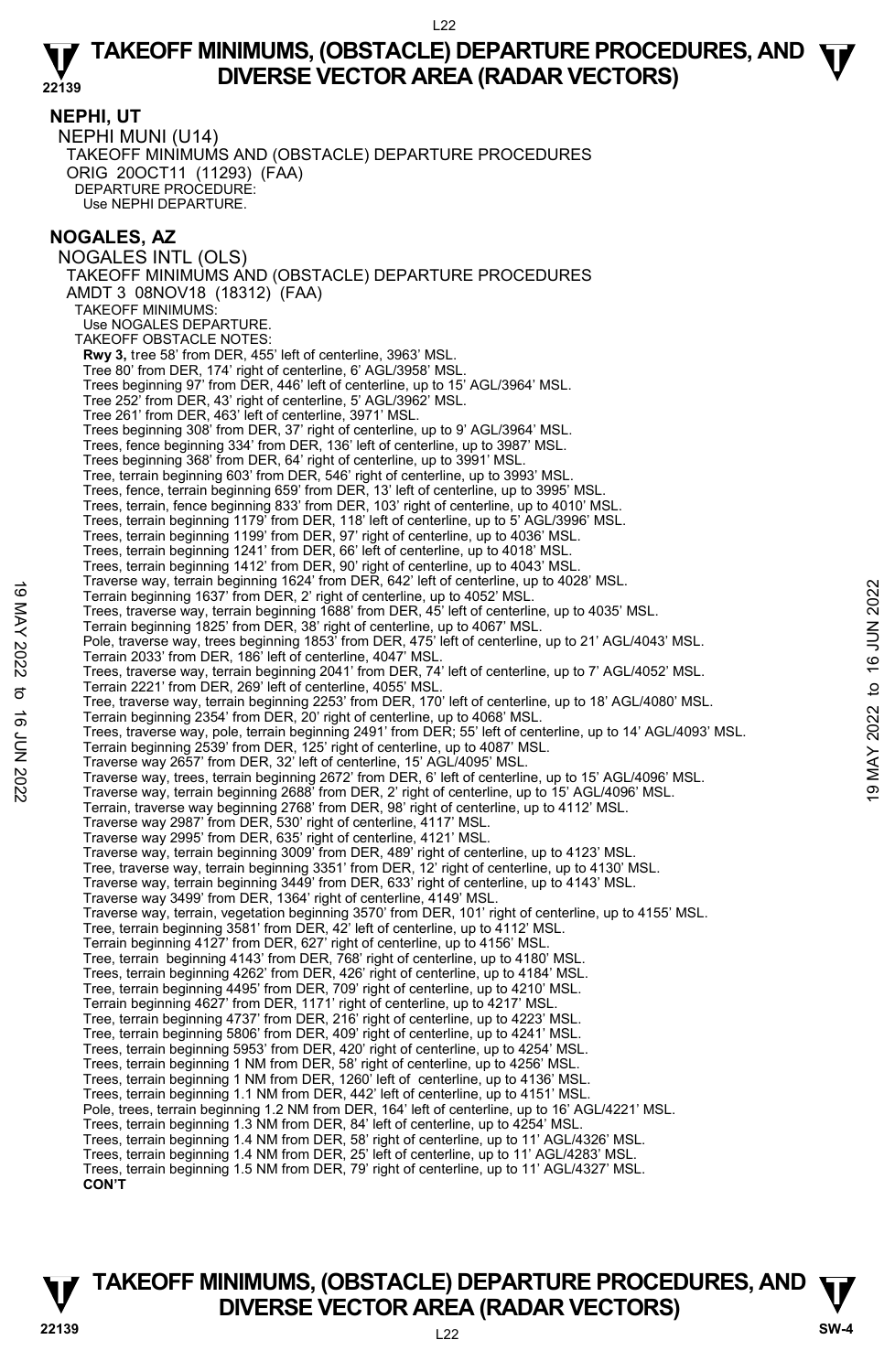# **NOGALES, AZ (CON'T)**

NOGALES INTL (OLS) (CON'T)

**Rwy 3 (CON'T),** trees, terrain beginning 1.7 NM from DER, 639' right of centerline, up to 4345' MSL.

Trees, terrain beginning 1.8 NM from DER, 172' right of centerline, up to 4367' MSL. Trees, terrain beginning 1.9 NM from DER, 628' right of centerline, up to 4384' MSL.

Terrain, traverse way, trees beginning 2 NM from DER, 935' right of centerline, up to 4406' MSL.

Terrain 2.1 NM from DER, 616' left of centerline, 4299' MSL.

Trees, terrain, traverse way beginning 2.2 NM from DER, 1859' right of centerline, up to 4451' MSL. Trees, traverse way, terrain beginning 2.2 NM from DER, 234' left of centerline, up to 4359' MSL.

Trees, terrain, traverse way beginning 2.3 NM from DER, 835' right of centerline, up to 14' AGL/4535' MSL.

**Rwy 21,** tree 3' from DER, 445' left of centerline, 3847' MSL. Tree 19' from DER, 141' left of centerline, 10' AGL/3848' MSL.

Tree 29' from DER, 339' left of centerline, 3849' MSL.

Tree, vegetation beginning 45' from DER, 201' left of centerline, up to 17' AGL/3851' MSL. Tree 48' from DER, 504' right of centerline, 3845' MSL.

Trees, vegetation beginning 112' from DER, 49' right of centerline, up to 24' AGL/3854' MSL.

# **OGDEN, UT**

OGDEN-HINCKLEY (OGD) TAKEOFF MINIMUMS AND (OBSTACLE) DEPARTURE PROCEDURES AMDT 2B 28FEB19 (19059) (FAA) DEPARTURE PROCEDURE: Use EMONT DEPARTURE. TAKEOFF MINIMUMS: **Rwy 3,** NAVAID, vehicle on road beginning 195' from DER, 267' right of centerline, up to 17' AGL/4426' MSL. Pole 241' from DER, 535' left of centerline, 39' AGL/4447' MSL. Pole 348' from DER, 582' right of centerline, 41' AGL/4451' MSL. Trees, building beginning 375' from DER, 62' left of centerline, up to 4451' MSL. Tree, pole beginning 430' from DER, 502' right of centerline, up to 4455' MSL. **Rwy 21,** tree 702' from DER, 649' left of centerline, 4492' MSL. Tree 1133' from DER, 701' left of centerline, 4513' MSL. Trees, building, pole beginning 2074' from DER, 792' left of centerline, up to 4570' MSL. Tree 3429' from DER, 421' right of centerline, 4561' MSL. **Rwy 35,** tree 209' from DER, 185' left of centerline, 4446' MSL. Tree 243' from DER, 233' left of centerline, 4447' MSL. Trees beginning 292' from DER, 87' right of centerline, up to 4454' MSL. Tree 686' from DER, 397' right of centerline, 4479' MSL. **OWYHEE, NV**  OWYHEE (10U) Tree 1133 from DER, 701 left of centerline, 4513 MSL.<br>
Tree 3429 from DER, 701 left of centerline, 4513 MSL.<br>
Tree 3429 from DER, 421 right of centerline, 4661' MSL.<br> **EVALUATION 1990** From DER, 185' left of centerline, 44

TAKEOFF MINIMUMS AND (OBSTACLE) DEPARTURE PROCEDURES

ORIG 17JUN21 (21168) (FAA)

TAKEOFF MINIMUMS:

 **Rwy 5,** std. w/min. climb of 495' per NM to 9000, or 3200-3 for VCOA.

 **Rwy 23,** std. w/min. climb of 395' per NM to 10100, or 3200-3 for VCOA.

VCOA:

**All runways**, obtain ATC approval for VCOA when requesting IFR clearance. Climb in visual conditions to cross Owyhee airport at or above 8400 before proceeding on course.

TAKEOFF MINIMUMS:

**Rwy 5,** fence 11' from DER, 440' right of centerline, 4' AGL/5367' MSL. Fence beginning 94' from DER, 319' left of centerline, up to 7' AGL/5372' MSL.

**Rwy 23,** fence 17' from DER, 319' right of centerline, 7' AGL/5380' MSL.

Fence beginning 91' from DER, 399' left of centerline, up to 6' AGL/5382' MSL. Fence 119' from DER, 319' right of centerline, 5381' MSL.

## **PAGE, AZ**

PAGE MUNI (PGA)

TAKEOFF MINIMUMS AND (OBSTACLE) DEPARTURE PROCEDURES

AMDT 2A 21JUL16 (16203) (FAA)

TAKEOFF MINIMUMS:

**Rwys 7, 25,** NA – obstacles.

**Rwy 15,** std. w/ min. climb of 285' per NM to 6500, or 3100-3 for climb in visual conditions.

DEPARTURE PROCEDURE:

**Rwy 33,** Climb heading 336° to 6000, then climbing left turn direct PGA VOR/DME, thence…

**Rwy 15,** Climb heading 156° to 6200, then climbing right turn direct PGA VOR/DME, thence…

…cross PGA VOR/DME at or above 7700. Continue climb in PGA VOR/DME holding pattern (hold nw, right turns 147° Inbound) to cross PGA VOR/DME at or above MEA/MCA for direction of flight.

VCOA:

**Rwy 15,** obtain ATC approval for climb in visual conditions when requesting IFR clearance. Climb in visual conditions to cross Page Muni airport at or above 7300 before proceeding on course.

TAKEOFF OBSTACLE NOTES:

**Rwy 15,** rising terrain 192' from DER, 272' right of centerline, 4323' MSL.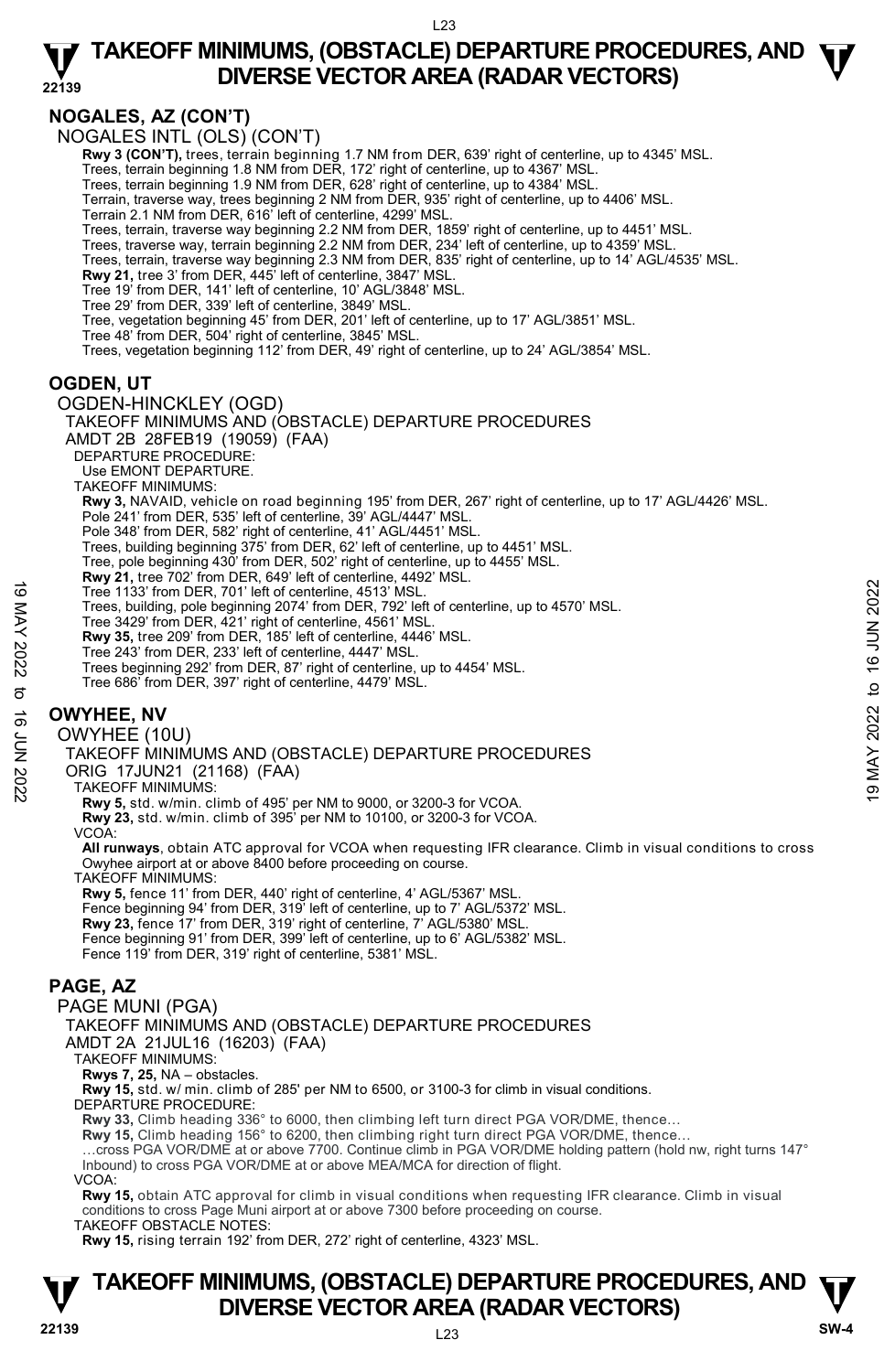### **PANGUITCH, UT**

PANGUITCH MUNI (U55)

TAKEOFF MINIMUMS AND (OBSTACLE) DEPARTURE PROCEDURES

ORIG 02JUN11 (11153) (FAA)

TAKEOFF MINIMUMS:

**Rwy 18,** std. w/min. climb of 350' per NM to 9200 or 2200-3 for climb in visual conditions. **Rwy 36,** std. w/min. climb of 450' per NM to 9500 or 2200-3 for climb in visual conditions.

DEPARTURE PROCEDURE:

**Rwy 18,** climb heading 185° to 9200 then left turn to intercept BCE VORTAC R-274, continue climb to 12000 to BCE VORTAC, or for climb in visual conditions: cross Panguitch Muni Airport southeast bound at or above 8800' MSL then via BCE R-320 to BCE VORTAC thence.

**Rwy 36,** climb heading 005° to 9500 then left turn to intercept BCE VORTAC R-323 (V257), continue climb to 12000 to BCE VORTAC, or for climb in visual conditions: cross Panguitch Muni Airport southeast bound at or above 8800' MSL then via BCE R-320 to BCE VORTAC thence…

 …continue climb in BCE VORTAC holding pattern (hold southwest, right turn, 045° inbound) to cross BCE VORTAC at or above MEA for route of flight.

TAKEOFF OBSTACLE NOTES:

**Rwy 36,** terrain 64' from DER, 426' right of centerline, 6775' MSL.

Terrain 426' from DER, 565' right of centerline, 6779' MSL.

**Rwy 18,** terrain beginning 114' from DER, 306' left of centerline, 6758' MSL.<br>Terrain 26' from DER, 229' left of centerline 6756' MSL.

Terrain 388' from DER, 91' left of centerline 6766' MSL.

Terrain 316' from DER, 321' left of centerline 6766' MSL.

### **PARKER, AZ**

AVI SUQUILLA (P20)

TAKEOFF MINIMUMS AND (OBSTACLE) DEPARTURE PROCEDURES

AMDT 1 18SEP14 (22083) (FAA) TAKEOFF MINIMUMS:

**Rwy 1**, std. w/min. climb of 275' per NM to 2700 or 1800-2½ for VCOA.

DEPARTURE PROCEDURE:

**Rwy 1**, climb heading 012° to 1400 then climbing right turn to intercept PKE VORTAC R-067 to PKE VORTAC. **Rwy 19,** climbing right turn to intercept PKE VORTAC R-067 to PKE VORTAC.

VCOA:

**Rwy 1,** obtain ATC approval for climb in visual conditions when requesting IFR clearance. Climb in visual conditions to cross Avi Suquilla airport at or above 2100 then proceed on PKE R-067 to PKE VORTAC. THE THING CONSISTED IN THE CONDUCEDURES<br>
THE PROCEDURE:<br>
THE PROCEDURE:<br>
The May 1, climb heading 012° to 1400 then climbing right turn to intercept PKE VORTAC R-067 to PKE VORTAC.<br>
The Wy 1, climb heading 012° to 1400 th

#### **PAYSON, AZ**

PAYSON (PAN)

TAKEOFF MINIMUMS AND (OBSTACLE) DEPARTURE PROCEDURES

AMDT 1A 15NOV12 (12320) (FAA)

TAKEOFF MINIMUMS:

**Rwy 6,** std. w/ min. climb of 360' per NM to 9300, or 2500-3 for climb in visual conditions.

**Rwy 24,** std. w/ min. climb of 375' per NM to 9300, or 2500-3 for climb in visual conditions. DEPARTURE PROCEDURE:

**Rwys 6, 24,** for climb in visual conditions: Cross Payson Airport at or above 7500 MSL before proceeding on course. When executing VCOA, notify ATC prior to departure.

TAKEOFF OBSTACLE NOTES:

**Rwy 6,** tree 197' from DER, 118' right of centerline, up to 12' AGL/5170' MSL.

Bush 83' from DER, 99' right of centerline, up to 3' AGL/5161' MSL. **Rwy 24,** bush 15' from DER, 133' right of centerline, 6' AGL/5148' MSL.

Tree 320' from DER, 183' right of centerline, 12' AGL/5154' MSL.

Fence 85' from DER, 84' left of centerline, 4' AGL/5141' MSL.

Tree 164' from DER, 126' left of centerline, 9' AGL/5147' MSL.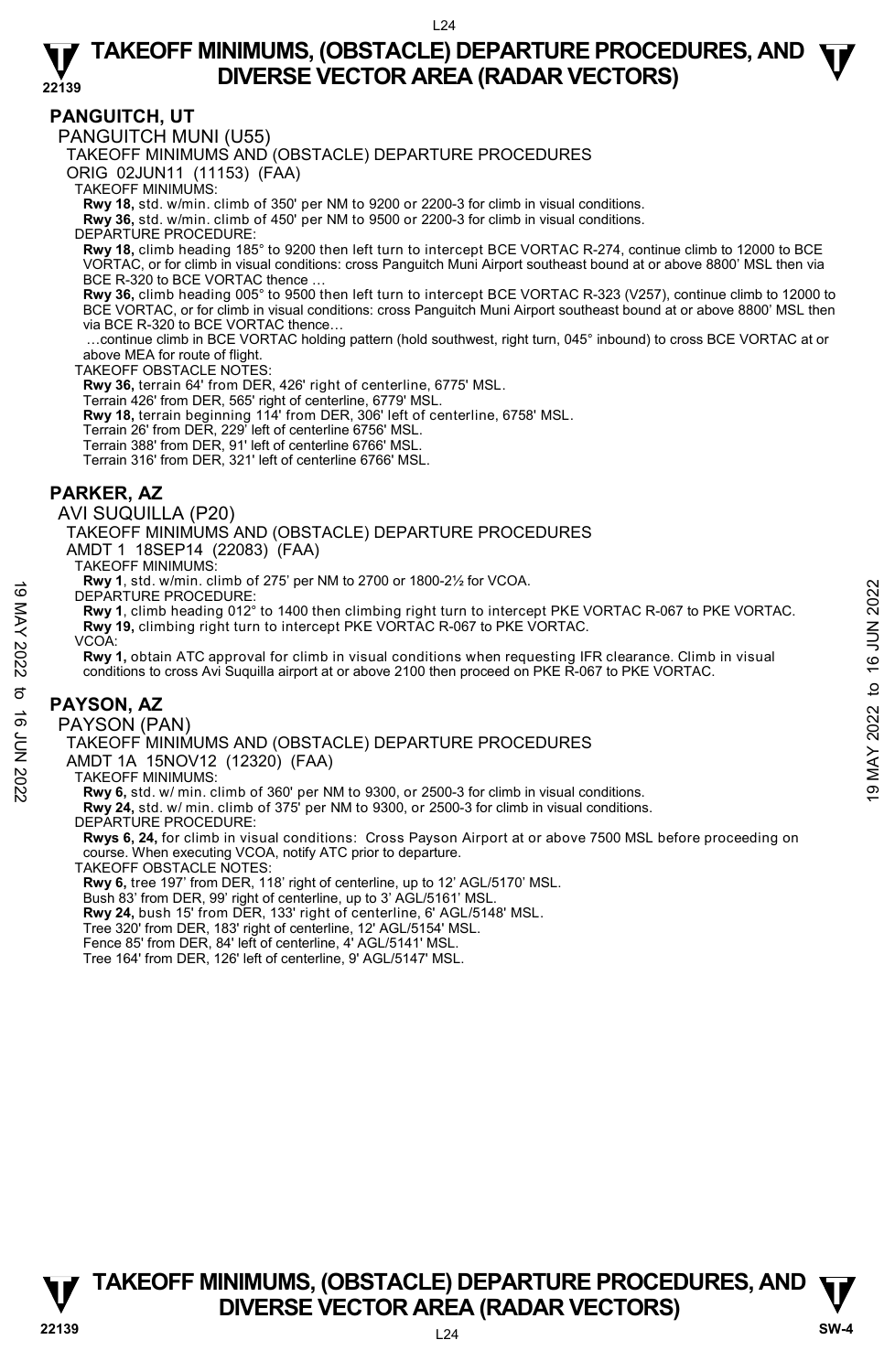**PHOENIX, AZ**  PHOENIX DEER VALLEY (DVT)

TAKEOFF MINIMUMS AND (OBSTACLE) DEPARTURE PROCEDURES

AMDT 6 24MAY18 (18144) (FAA)

DEPARTURE PROCEDURE:

Use DEER VALLEY DEPARTURE.

TAKEOFF OBSTACLE NOTES:

**Rwy 7L,** multiple poles and vegetation beginning 912' from DER, 125' left of centerline, up to 30' AGL/2,423' MSL. Cactus 3,824' from DER, 96' right of centerline, 16' AGL/1,596' MSL.

Windsock 340' from DER, 354' right of centerline, 9' AGL/1,488' MSL

**Rwy 7R,** multiple antennas and vegetation beginning 546' from DER, 267' left of centerline up to 52' AGL/1,952' MSL. Multiple antennas and vegetation beginning 978' from DER, 431' right of centerline up to 40' AGL/1,609' MSL. **Rwy 25R,** multiple antennas beginning 1.4 NM from DER, 1,847' right of centerline, up to 96' AGL/1,806' MSL.<br>**Rwy 25L,** pole 1,127' from DER, 498' right of centerline, 36' AGL/1,475' MSL.

Pole 1,184' from DER, 495' left of centerline, 32' AGL/1,471' MSL.

DIVERSE VECTOR AREA (RADAR VECTORS)

ORIG 13NOV14 (14317) (FAA)

 **Rwys 25L, 25R,** heading as assigned by ATC; requires minimum climb of 370' per NM to 4600.

#### PHOENIX SKY HARBOR INTL (PHX)

TAKEOFF MINIMUMS AND (OBSTACLE) DEPARTURE PROCEDURES

AMDT 6 18SEP14 (14261) (FAA)

TAKEOFF MINIMUMS:

**Rwy 26,** 600-2¾ or std. w/min. climb of 326' per NM to 1900.

DEPARTURE PROCEDURE:

**Rwys 7L, 7R, 8,** climb heading 078° to 3000, then climbing right turn direct PXR VORTAC.

**Rwys 25L, 25R**, climb heading 258° to 1900 then climbing right turn to join PXR R-260 (V16) westbound, climb to 5000.

**Rwy 26,** climb heading 258° to 1550, then join PXR R-260 (V16) westbound, climb to 5000. Westbound departures continue climb on PXR R-260. All others, climbing right turn direct PXR VORTAC.

TAKEOFF OBSTACLE NOTES:

**Rwy 7R,** transmission towers and power lines, 3201' from DER, 1122' right of centerline, up to 131' AGL/1260' MSL. **Rwy 8,** multiple light poles, beginning 2539' from DER, 900' left of centerline, up to 82' AGL/1234' MSL. For example and the same signing and the same of the same of the same of the same of the same of the same of the same of the same of the same of the same of the same of the same of the same of the same of the same of the

Light pole, 1639' from DER, 793' right of centerline, 46' AGL/1177' MSL.

**Rwy 25L,** multiple light poles, beginning 681' from DER, 521' left of centerline, up to 63' AGL/1166' MSL.<br>Sign, 902' from DER, 711' left of centerline, 64' AGL/1170' MSL.

Multiple light poles, beginning 1519' from DER, 535' left of centerline, up to 99' AGL/1201' MSL.

Multiple light poles, beginning 1919' from DER, 598' left of centerline, up to 90' AGL/1192' MSL.<br>**Rwy 26,** pole, 42' from DER, 440' left of centerline, 26' AGL/1135' MSL.

Fence, 176' from DER, 547' left of centerline, 11' AGL/1120' MSL.

Pole, 315' from DER, 499' left of centerline, 11' AGL/1120' MSL.

Tree, 763' from DER, 642' left of centerline, 24' AGL/1135' MSL.

Pole, 1959' from DER, 923' left of centerline, 59' AGL/1163' MSL.

Pole, 2312' from DER, 318' left of centerline, 66' AGL/1169' MSL.

Pole, 2336' from DER, 578' left of centerline, 67' AGL/1170' MSL. Pole, 78' from DER, 456' right of centerline, 32' AGL/1142' MSL.

- 
- Pole, 82' from DER, 64' right of centerline, 18' AGL/1127' MSL. Tree, 118' from DER, 294' right of centerline, 22' AGL/1133' MSL.
- Tree, 239' from DER, 214' right of centerline, 22' AGL/1133' MSL.
- Tree, 414' from DER, 522' right of centerline, 24' AGL/1135' MSL.
- Sign, 520' from DER, 567' right of centerline, 16' AGL/1125' MSL.
- Pole, 2301' from DER, 193' right of centerline, 69' AGL/1171' MSL.

Pole, 2302' from DER, 661' right of centerline, 68' AGL/1171' MSL.

#### DIVERSE VECTOR AREA (RADAR VECTORS)

AMDT 2 13NOV14 (14317) (FAA)

 **Rwys 7L, 7R, 8,** heading as assigned by ATC.

**Rwy 25L,** heading as assigned by ATC; requires minimum climb of 305' per NM to 6000. **Rwy 25R,** heading as assigned by ATC; requires minimum climb of 325' per NM to 6000.

**Rwy 26,** heading as assigned by ATC; requires minimum climb of 300' per NM to 6000.



L25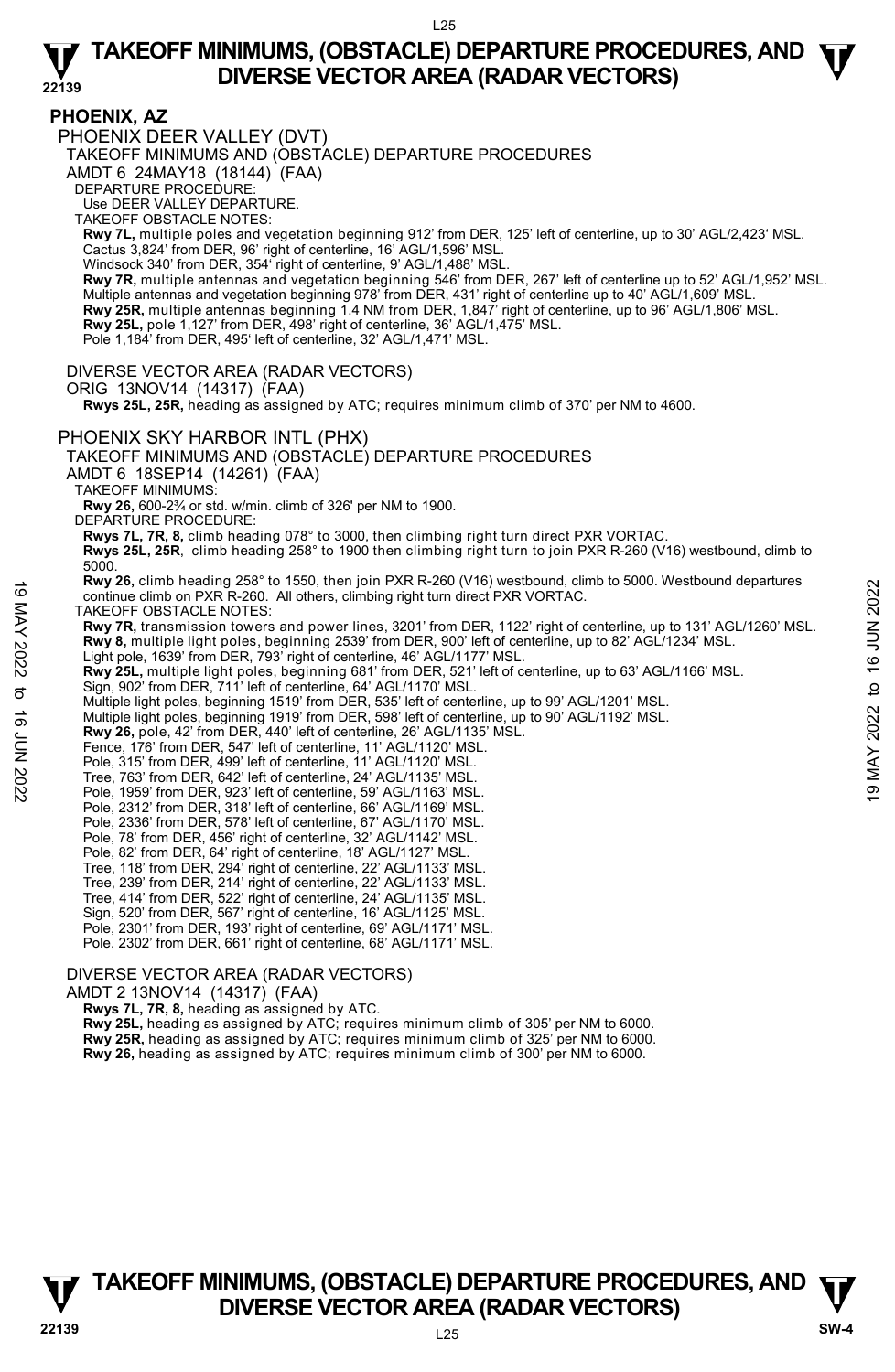#### **PHOENIX, AZ (CON'T)**

PHOENIX-MESA GATEWAY (IWA) TAKEOFF MINIMUMS AND (OBSTACLE) DEPARTURE PROCEDURES AMDT 2 24MAY18 (18144) (FAA) DEPARTURE PROCEDURE: Use PHOENIX DEPARTURE. TAKEOFF OBSTACLE NOTES: **Rwy 30L/C/R,** trees beginning 351' from DER, 351' left of centerline, up to 20' AGL/1,359' MSL. Trees beginning 689' from DER, 398' right of centerline, up to 20' AGL/1,359' MSL.

DIVERSE VECTOR AREA (RADAR VECTORS)

AMDT 1 20AUG15 (15232) (FAA)

 **Rwys 12L, 12C, 12R**, as assigned by ATC; requires minimum climb of 250' per NM to 3100. **Rwys 30L, 30C, 30R**, heading as assigned by ATC.

### **PRESCOTT, AZ**

PRESCOTT RGNL - ERNEST A LOVE FLD (PRC) TAKEOFF MINIMUMS AND (OBSTACLE) DEPARTURE PROCEDURES AMDT 5A 20JUN19 (21224) (FAA) DEPARTURE PROCEDURE: Use PRESCOTT DEPARTURE. TAKEOFF OBSTACLE NOTES: **Rwy 3L,** lighting 8' from DER, 19' right of centerline, 1' AGL/4939' MSL. Sign 15' from DER, 126' left of centerline, 3' AGL/4939' MSL. Tree 20' from DER, 408' left of centerline, 4949' MSL. Tree 184' from DER, 404' left of centerline, 4951' MSL. **Rwy 12,** tree 4' from DER, 323' right of centerline, 5066' MSL. Buildings, lighting, sign beginning 9' from DER, 122' left of centerline, up to 31' AGL/5057' MSL. Tree, utility pole, sign, terrain beginning 19' from DER, 65' right of centerline, up to 28' AGL/5062' MSL.<br>
Terrain, road beginning 196' from DER, 317' left of centerline, up to 5069' MSL.<br>
Terrain, road beginning 302' fr Trees beginning 302' from DER, 361' left of centerline, up to 45' AGL/5083' MSL. Tower, road, trees, pole beginning 426' from DER, 267' left of centerline, up to 46' AGL/5092' MSL. Terrain, trees beginning 2.1 NM from DER, 2368' right of centerline, up to 56' AGL/5656' MSL. **Rwy 21R,** sign, terrain beginning 11' from DER, 82' left of centerline, up to 2' AGL/4977' MSL. Sign, trees, road, building, electrical system, pole, tank beginning 11' from DER, 19' right of centerline, up to 50' AGL/5024' M<sub>SL</sub> Trees beginning 90' from DER, 70' left of centerline, up to 50' AGL/5041' MSL. Trees, poles, building beginning 752' from DER, 22' right of centerline, up to 50' AGL/5031' MSL.<br>Tree, pole beginning 940' from DER, 3' left of centerline, up to 50' AGL/5044' MSL. Trees, poles, building beginning 980' from DER, 22' right of centerline, up to 50' AGL/5044' MSL. Fence, trees, poles, road, building, stack, tank beginning 1207' from DER, 35' right of centerline, up to 57' AGL/5054' MSL. Trees, poles beginning 1561' from DER, left and right of centerline, up to 50' AGL/5064' MSL. Trees beginning 1954' from DER, 129' left of centerline, 50' AGL/5064' MSL. Trees beginning 2325' from DER, left and right of centerline, up to 50' AGL/5080' MSL. Trees beginning 2615' from DER, 140' left of centerline, up to 50' AGL/5077' MSL. Building, trees beginning 2718' from DER, 35' right of centerline, up to 50' AGL/5093' MSL. Trees, pole beginning 3134' from DER, 128' left of centerline, up to 50' AGL/5090' MSL. Trees, beginning 3442' from DER, 24' right of centerline, up to 50' AGL/5103' MSL. Trees beginning 3527' from DER, 175' left of centerline, up to 50' AGL/5103' MSL. Antenna, building, trees beginning 3772' from DER, left and right of centerline, up to 90' AGL/5116' MSL. Trees beginning 4194' from DER, 145' right of centerline, up to 5113' MSL. Trees beginning 4759' from DER, left and right of centerline, up to 75' AGL/5117' MSL. Trees beginning 5180' from DER, 15' right of centerline, 70' AGL/5119' MSL. Trees beginning 5408' from DER, 743' right of centerline, up to 50' AGL/5126' MSL. **Rwy 21L,** lighting, fence beginning 30' from DER, 336' left of centerline, up to 7' AGL/5042' MSL. Road, fence, tree beginning 111' from DER, 469' left of centerline, up to 5051' MSL. Road, fence beginning 300' from DER, 455' left of centerline, up to 5056' MSL. Wind indicator, pole, tree, roads beginning 402' from DER, 269' right of centerline, up to 5076' MSL.<br>Tree, fence, roads, lighting, pole, sign, NAVAID, building beginning 614' from DER, 41' left of centerline, up to 5113' Trees, road beginning 782' from DER, 528' right of centerline, up to 47' AGL/5089' MSL. Trees, road, pole, fence, electrical system, building, lighting, antenna beginning 971' from DER, 2' right of centerline, up to 70' AGL/5117 ' MSL. Trees beginning 1779' from DER, 108' left of centerline, up to 71' AGL/5116' MSL. **Rwy 30,** buildings, sign, poles beginning 28' from DER, 127' left of centerline, up to 25' AGL/5041' MSL. DIVERSE VECTOR AREA (RADAR VECTORS) ORIG-A 20JUN19 (19171) (FAA)

 **Rwys 3L/R,** heading as assigned by ATC. **Rwy 12,** heading as assigned by ATC; requires min. climb of 370' per NM to 7700.

**Rwys 21L/R,** heading as assigned by ATC; requires min. climb of 390' per NM to 8300.

**Rwy 30,** heading as assigned by ATC.

# **TAKEOFF MINIMUMS, (OBSTACLE) DEPARTURE PROCEDURES, AND**  $\Psi$ **<br>DIVERSE VECTOR AREA (RADAR VECTORS) Property BUVERSE VECTOR AREA (RADAR VECTORS) Property** SW-4  $\frac{80}{22139}$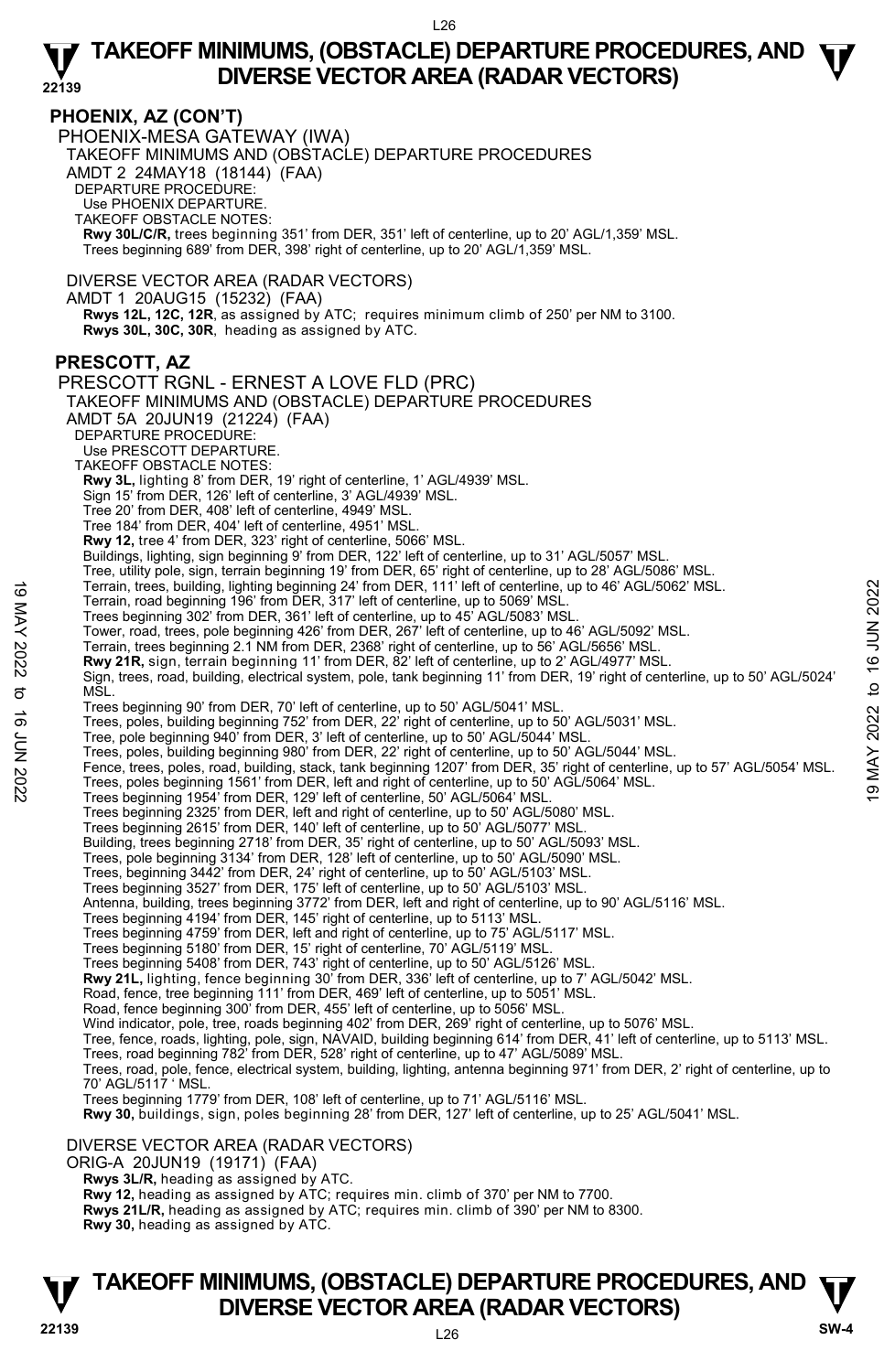### **PRICE, UT**

CARBON COUNTY RGNL/BUCK DAVIS FLD (PUC)

TAKEOFF MINIMUMS AND (OBSTACLE) DEPARTURE PROCEDURES

AMDT 5 05MAR15 (21280) (FAA)

TAKEOFF MINIMUMS:

**Rwy 1,** std. w/min. climb of 400' per NM to 6800 or 3300-3 for climb in visual conditions.

**Rwy 8,** NA-Obstacles.

**Rwy 33,** std. w/min. climb of 370' per NM to 6700 or 3300-3 for climb in visual conditions.

DEPARTURE PROCEDURE:

**Rwy 1,** climb to 6400 then climbing right turn on a heading between 144° CW to 187°, maintain 210 KIAS until completion of turn, thence . . .

**Rwy 15,** climb on a heading between 129° CW to 196°, thence . . .

**Rwy 19,** climb on a heading between 195° CCW to 128°, thence . . . **Rwy 26,** climb on a heading between 179° CCW to 127°, thence . . .

**Rwy 33,** climb to 6300 then climbing left turn on a heading between 178° CCW to 148°, thence . . .

continue climb to assigned altitude for direction of flight.

VCOA:

**Rwys 1, 33,** obtain ATC approval for climb in visual conditions when requesting IFR clearance. Climb in visual conditions to cross Carbon County Rgnl/Buck Davis Fld airport at or above 9100 before proceeding on course. TAKEOFF OBSTACLE NOTES:

**Rwy 1,** multiple trees and poles beginning 164' from DER, left and right of centerline, up to 64' AGL/6207' MSL.

#### **PROVO, UT**

PROVO MUNI (PVU) TAKEOFF MINIMUMS AND (OBSTACLE) DEPARTURE PROCEDURES AMDT 6 30SEP04 (04274) (FAA) DEPARTURE PROCEDURE: Use PROVO DEPARTURE.

#### **RENO, NV**

RENO/STEAD (RTS)

TAKEOFF MINIMUMS AND (OBSTACLE) DEPARTURE PROCEDURES

AMDT 3A 02JUL09 (09183) (FAA)

TAKEOFF MINIMUMS:

CAT A, B only, CAT C, D NA. **Rwys 8, 14,** 1300-2 or std. with a min. climb of 400' per NM to 6500.

**Rwy 26,** 1900-2 or std. with a min. climb of 410' per NM to 7200.

**Rwy 32,** 2300-2 or std. with a min. climb of 420' per NM to 7200. DEPARTURE PROCEDURE:

**Rwys 8, 32,** climbing right turn heading 100° and FMG VORTAC R-314 to FMG VORTAC.

**Rwy 14,** left turn climb direct FMG VORTAC.

**EXERIO, NV**<br>
RENO/STEAD (RTS)<br>
TAKEOFF MINIMUMS AND (OBSTACLE) DEPARTURE PROCEDURES<br>
MDT 3A 02JUL09 (09183) (FAA)<br>
TAKEOFF MINIMUMS:<br>
NGATA, B only, CAT C, D NA.<br>
CAT A, B only 32, 2000-2 or std. with a min. climb of 400 R-170 at or above 10000; R-171 CW R-195 at or above 10500; R-196 CW R-259 at or above 12000.

### RENO/TAHOE INTL (RNO)

AMDT 4 20DEC07 (07354) (FAA)

TAKEOFF MINIMUMS:

**Rwy 7**, NA-terrain.

**Rwy 16L,** std. w/ min. climb of 730' per NM to 8000, or 600-1¼ w/ min. climb of 480' per NM to 8000, or 2700-3 for climb in visual conditions.

**Rwy 16R,** std. w/ the following minimum climb requirements: 210 knots or less, 385' per NM to 8000; more than 210 knots, 420' per NM to 8900, or 2700-3 for climb in visual conditions. Resume normal speed after passing FMG VORTAC.

**Rwy 25,** std. w/ min. climb of 470' per NM to 7800, or 2700-3 for climb in visual conditions. **Rwy 34L,** std. w/ min. climb of 320' per NM to 7000, or 2700-3 for climb in visual conditions.

**Rwy 34R,** std. w/ min. climb of 480' per NM to 7000, or 500-1½ w/ min. climb of 320' per NM to 7000, or 2700-3 for climb in visual conditions.

DEPARTURE PROCEDURE:

**Rwys 16L/R,** climb heading 164° to 6600 then climbing left turn direct FMG VORTAC, thence. . . or for climb in visual conditions: cross Reno/Tahoe Intl Airport at or above 7000 via heading 054° and FMG R-234 to FMG VORTAC, thence. . . **Rwy 25,** climb heading 254° to 5000 then climbing right turn direct FMG VORTAC, thence. . . or for climb in visual<br>conditions: cross Reno/Tahoe Intl Airport at or above 7000 via heading 054° and FMG R-234 to FMG VORTAC, **Rwys 34L/R,** climb heading 344° to 7000 then climbing right turn direct FMG VORTAC, thence. . . or for climb in visual conditions: cross Reno/Tahoe Intl Airport at or above 7000 via heading 054° and FMG R-234 to FMG VORTAC, thence. . .

. All aircraft: continue climb in FMG VORTAC holding pattern (northeast, left turn, 221° inbound) to cross FMG VORTAC at or above MEA/MCA for route of flight.

**CON'T** 



TAKEOFF MINIMUMS AND (OBSTACLE) DEPARTURE PROCEDURES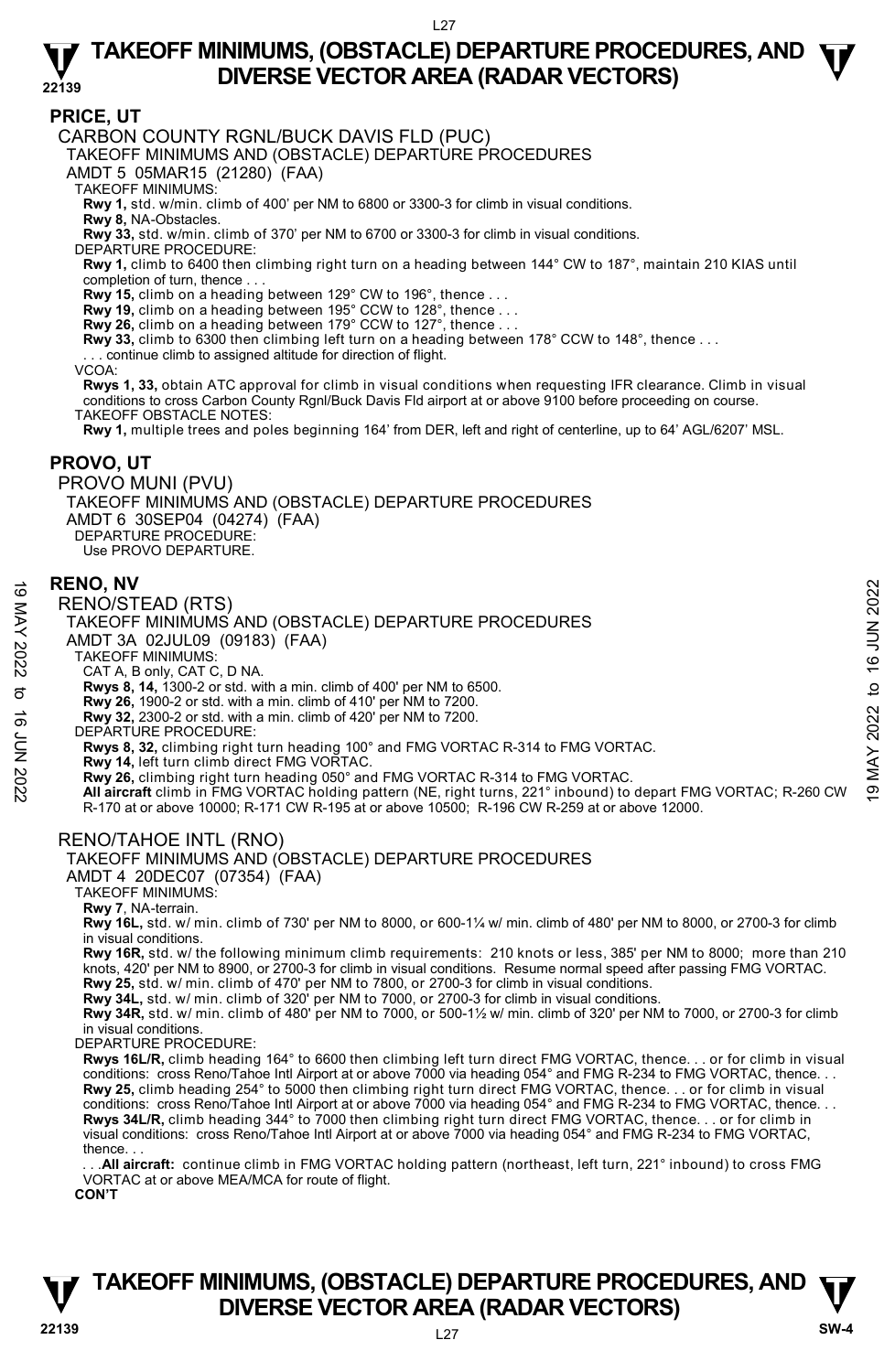**22139** 

# **RENO, NV (CON'T)**

RENO/TAHOE INTL (RNO) (CON'T)

TAKEOFF OBSTACLE NOTES:

**Rwy 16L,** multiple poles, trees, bushes and terrain beginning 618' from DER, 133' left of centerline, up to 20' AGL/4961' MSL

**Rwy 16R,** multiple trees 2784' from DER, 171' right of centerline, up to 20' AGL/4510' MSL.

Multiple trees and terrain beginning 746' from DER, 380' left of centerline, up to 20' AGL/4703' MSL.

**Rwy 25,** multiple trees and poles beginning 829' from DER, 201' right of centerline, up to 103' AGL/4523' MSL. Building 6023' from DER, 456' right of centerline, 152' AGL/4608' MSL.

Fence 222' from DER, 270' right of centerline, up to 5' AGL/4415' MSL.

Multiple trees and poles beginning 500' from DER, 31' left of centerline, up to 20' AGL/4506' MSL.

**Rwy 34L,** multiple trees and poles beginning 1229' from DER, 180' right of centerline, up to 20' AGL/4498' MSL.

Multiple trees beginning 1193' from DER, 331' left of centerline, up to 20' AGL/4489' MSL.<br>**Rwy 34R,** multiple trees and poles beginning 1067' from DER, 172' right of centerline, up to 20' AGL/4497' MSL. Multiple trees and poles beginning 1230' from DER, 350' left of centerline, up to 20' AGL/4498' MSL.

Building 1.2 NM from DER, 1730' right of centerline, 363' AGL/4780' MSL.

#### DIVERSE VECTOR AREA (RADAR VECTORS)

ORIG 08JAN15 (15008) (FAA)

 **Rwy 25,** heading as assigned by ATC; requires minimum climb of 500' per NM to 8100. **Rwy 34L,** heading as assigned by ATC; requires minimum climb of 460' per NM to 7700. **Rwy 34R,** heading as assigned by ATC; requires minimum climb of 410' per NM to 8100.

### **RICHFIELD, UT**

RICHFIELD MUNI (RIF) TAKEOFF MINIMUMS AND (OBSTACLE) DEPARTURE PROCEDURES AMDT 1 05JUN08 (08157) (FAA) DEPARTURE PROCEDURE: **Rwy 1,** use RICHFIELD (RNAV) DEPARTURE. **Rwy 19,** use HAMET (RNAV) DEPARTURE.

# **ROOSEVELT, UT**

ROOSEVELT MUNI (74V) TAKEOFF MINIMUMS AND (OBSTACLE) DEPARTURE PROCEDURES AMDT 2 10NOV16 (16315) (FAA) TAKEOFF MINIMUMS: **Rwy 7**, std. **Rwy 25**, std. w/min. climb of 300' per NM to 6100 or 1300-3 for VCOA. DEPARTURE PROCEDURE: **Rwy 7**, turn right. **Rwy 25**, turn left. **ROOSEVELT, UT**<br>
ROOSEVELT, UT<br>
ROOSEVELT MUNI (74V)<br>
TAKEOFF MINIMUMS AND (OBSTACLE) DEPARTURE PROCEDURES<br>
AND TAKEOFF MINIMUMS AND (OBSTACLE) DEPARTURE PROCEDURES<br>
AND TAKEOFF MINIMUMS:<br>
TAKEOFF MINIMUMS:<br>
TAKEOFF MINIM or above 8000; R-291 CW R-039 at or above 10000. Then climb on course. **VCOA Rwy 25**, obtain ATC approval for VCOA when requesting IFR clearance. Climb in visual conditions to cross Roosevelt Muni airport southbound at or above 6300 on MTU R-010 to MTU VOR/DME, continue climb in hold (NE, right turns, 213° inbound) to MEA for direction of flight. TAKEOFF OBSTACLE NOTES: **Rwy 7**, NAVAID 38' from DER, 110' left of centerline, 5' AGL/5111' MSL. Vehicles on road beginning 76' from DER, 250' left of centerline, up to 15' AGL/5122' MSL. **Rwy 25**, NAVAID 39' from DER, 112' left of centerline, 2' AGL/5177' MSL. Tree 95' from DER, 384' left of centerline, 9' AGL/5179' MSL. Trees beginning 180' from DER, 403' left and right of centerline, up to 22' AGL/5192' MSL. Tree, building, vehicle on road, pole beginning 5668' from DER, 1461' right of centerline, up to 45' AGL/5345' MSL.<br>Trees, poles, buildings, vehicle on road beginning 1 NM from DER, 1031' right of centerline, up to 100' AG Tree, vehicle on road, terrain beginning 1.2 NM from DER, 1904' right of centerline, up to 16' AGL/5416' MSL. Poles, tree, vehicle on road beginning 1.3 NM from DER, 1915' right of centerline, up to 56' AGL/5426' MSL. Trees beginning 1.5 NM from DER, 1553' right of centerline, up to 55' AGL/5485' MSL. Trees beginning 1.8 NM from DER, 1871' right of centerline, up to 53' AGL/5493' MSL. Tree 1.9 NM from DER, 1987' right of centerline, 20' AGL/5483' MSL. **SAFFORD, AZ**  SAFFORD RGNL (SAD) TAKEOFF MINIMUMS AND (OBSTACLE) DEPARTURE PROCEDURES AMDT 1 29JUL10 (10210) (FAA)

- **Rwys 8, 26,** NA Airspace. DEPARTURE PROCEDURE:
- **Rwys 12, 30,** use SAFFORD RNAV DEPARTURE.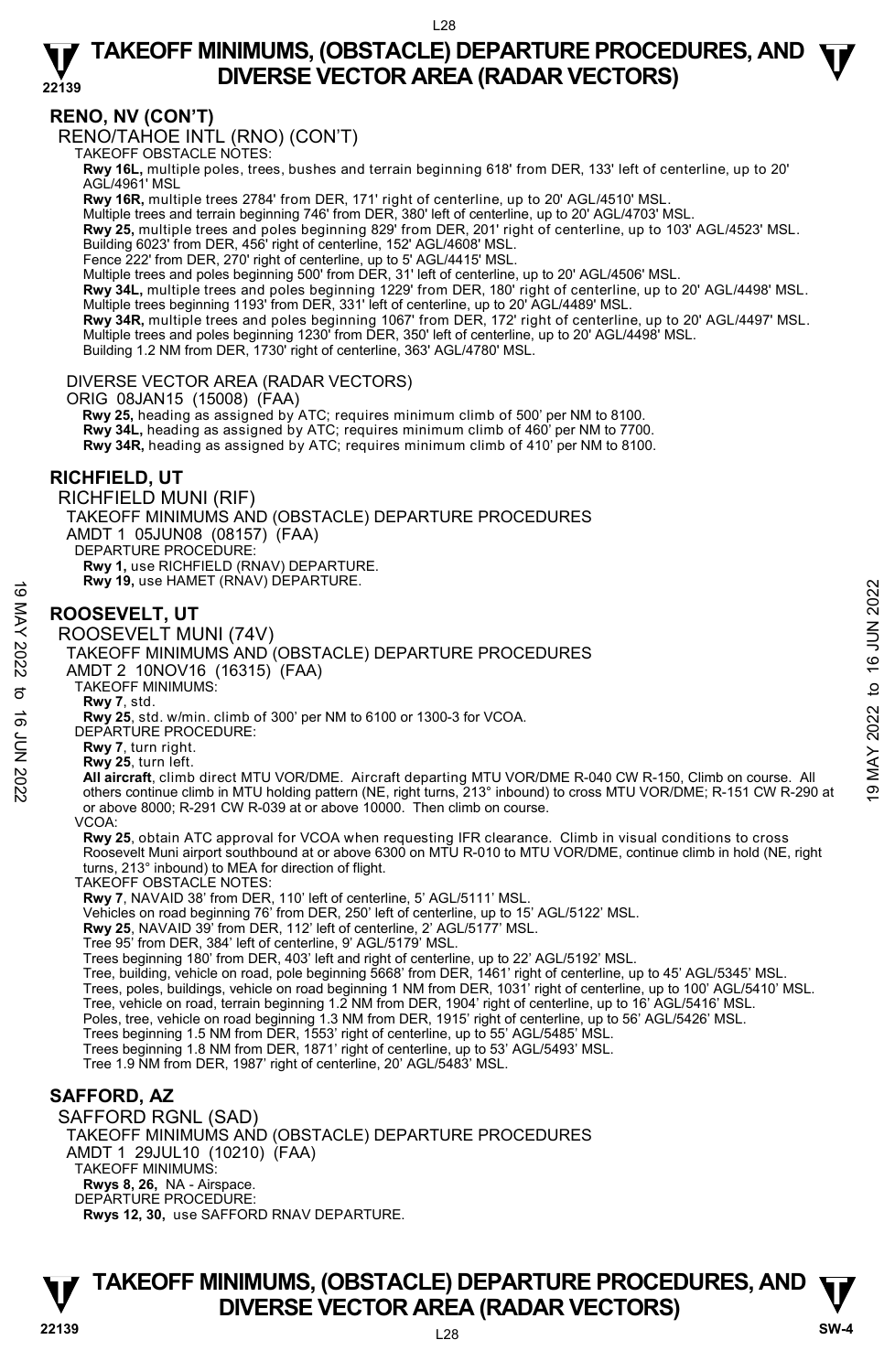#### **ST. GEORGE, UT**

ST GEORGE RGNL (SGU) TAKEOFF MINIMUMS AND (OBSTACLE) DEPARTURE PROCEDURES ORIG-A 26MAY16 (16147) (FAA) DEPARTURE PROCEDURE: Use JITKA DEPARTURE.

### **ST. JOHNS, AZ**

ST JOHNS INDUSTRIAL AIR PARK (SJN) TAKEOFF MINIMUMS AND (OBSTACLE) DEPARTURE PROCEDURES AMDT 1B 10NOV16 (16315) (FAA) TAKEOFF MINIMUMS: **Rwys 3, 32, 14**, std. **Rwy 21**, 700-2¾ or standard w/min. climb of 378' per NM to 6600. DEPARTURE PROCEDURE: **Rwys 3, 32**, climbing right turn. **Rwys 14, 21**, climbing left turn. **All aircraft**, climb direct SJN VORTAC. Aircraft departing SJN VORTAC R-240 CW to R-080 Climb on course. All others continue climb in SIN VORTAC holding pattern (hold NE, right turns, 239° inbound) to cross SJN VORTAC at or above 9000. TAKEOFF OBSTACLE NOTES: **Rwy 3**, sign 15' from DER, 125' left of centerline, 3' AGL/5736' MSL. **Rwy 14**, vehicle on road 1' from DER, 113' right of centerline, up to 15' AGL/5750' MSL. Tree, fence, post, obstruction light on building, ant on building and transmission line tower beginning 27' from DER, 94' left of centerline, up to 5780' MSL. Airport beacon lighted, tower, pole, windsock, building, obstruction light on building, light pole, transmission light tower and<br>tree, beginning 58' from DER, 88' right of centerline, up to 57' AGL/5793' MSL. Vehicle on road 67' from DER, crossing centerline, 15' AGL/5752' MSL. Trees and poles beginning 515' from DER, 73' left of centerline, up to 76' AGL/5784' MSL. Vehicle on road 559' from DER, crossing centerline, 15' AGL/5762' MSL. **Rwy 32**, vehicle on road and generator utility beginning 34' from DER, 3' right of centerline, up to 15' AGL/5745' MSL. Generator utility 40' from DER, 79' left of centerline, 10' AGL/5736' MSL. Vehicle on road 102' from DER, crossing centerline, 15' AGL/5741' MSL. Buildings beginning 201' from DER, 327' left of centerline up to 5743' MSL. Pole 307' from DER, 570' left of centerline, up to 30' AGL/5757' MSL. **Rwy 21**, tree and fence 15' from DER, 248' left of centerline, 5767' MSL. Trees and buildings beginning 23' from DER, 276' right of centerline, up to 5798' MSL. Trees beginning 92' from DER, 27' left of centerline, up to 5778' MSL. Fence beginning 208' from DER, crossing centerline, up to 5738' MSL. Vehicles on road 265' from DER, crossing centerline, 15' AGL/5756' MSL. Trees, buildings, signs and poles beginning 285' from DER, 2' right of centerline, up to 5781' MSL. Trees, buildings, signs and poles beginning 597' from DER, 3' left of centerline, up to 5780' MSL. Trees, buildings and poles beginning 808' from DER, 10' right of centerline, up to 5833' MSL. Trees, buildings and poles beginning 867' from DER, 3' left of centerline, up to 5788' MSL. Trees beginning 1257' from DER, 20' left of centerline, up to 5816' MSL. Buildings, poles and trees beginning 3704' from DER, 662' right of centerline, up to 5914' MSL.<br>Poles beginning 3491' from DER, 1293' left of centerline, up to 5872' MSL. Communications tower 2.2 NM from DER, 1415' left of centerline, 199' AGL/6356' MSL. Pole 2.2 NM from DER, 1467' left of centerline, 31' AGL/6133' MSL. **SALT LAKE CITY, UT**  SALT LAKE CITY INTL (SLC) TAKEOFF MINIMUMS AND (OBSTACLE) DEPARTURE PROCEDURES AMDT 11A 17AUG17 (17229) (FAA) TAKEOFF MINIMUMS: **Rwy 32,** 400-1 or std. w/ min. climb of 498' per NM to 4700. DEPARTURE PROCEDURE: **Rwy 14,** climb to 10000 on heading 192° and FFU R-341 to FFU VORTAC before proceeding on course. **Rwy 16R,** climb to 10000 on heading 164° and FFU R-341 to FFU VORTAC before proceeding on course. **Rwy 16L,** climb to 10000 on heading 164° and FFU R-341 to FFU VORTAC before proceeding on course. **Rwy 17,** climb to 10000 on heading 169° and FFU R-341 to FFU VORTAC before proceeding on course. **Rwy 32,** climb to 9000 on heading 002° and OGD R-153 to OGD VORTAC before proceeding on course. **Rwy 34L,** climb to 9000 on heading 344° and OGD R-153 to OGD VORTAC before proceeding on course. 19 Metric of Total 399 short Detection (19 and 2017 for the Security beginning 34' from DER, 3' right of centerline, up to 15' AGL/5745' MSL.<br>
19 Generator utility 40' from DER, 79' left of centerline, 10' AGL/5736' MSL.<br>

**Rwy 35,** climb to 9000 on heading 339° and OGD R-153 to OGD VORTAC before proceeding on course. **CON'T** 



**Rwy 34R,** climb to 9000 on heading 344° and OGD R-153 to OGD VORTAC before proceeding on course.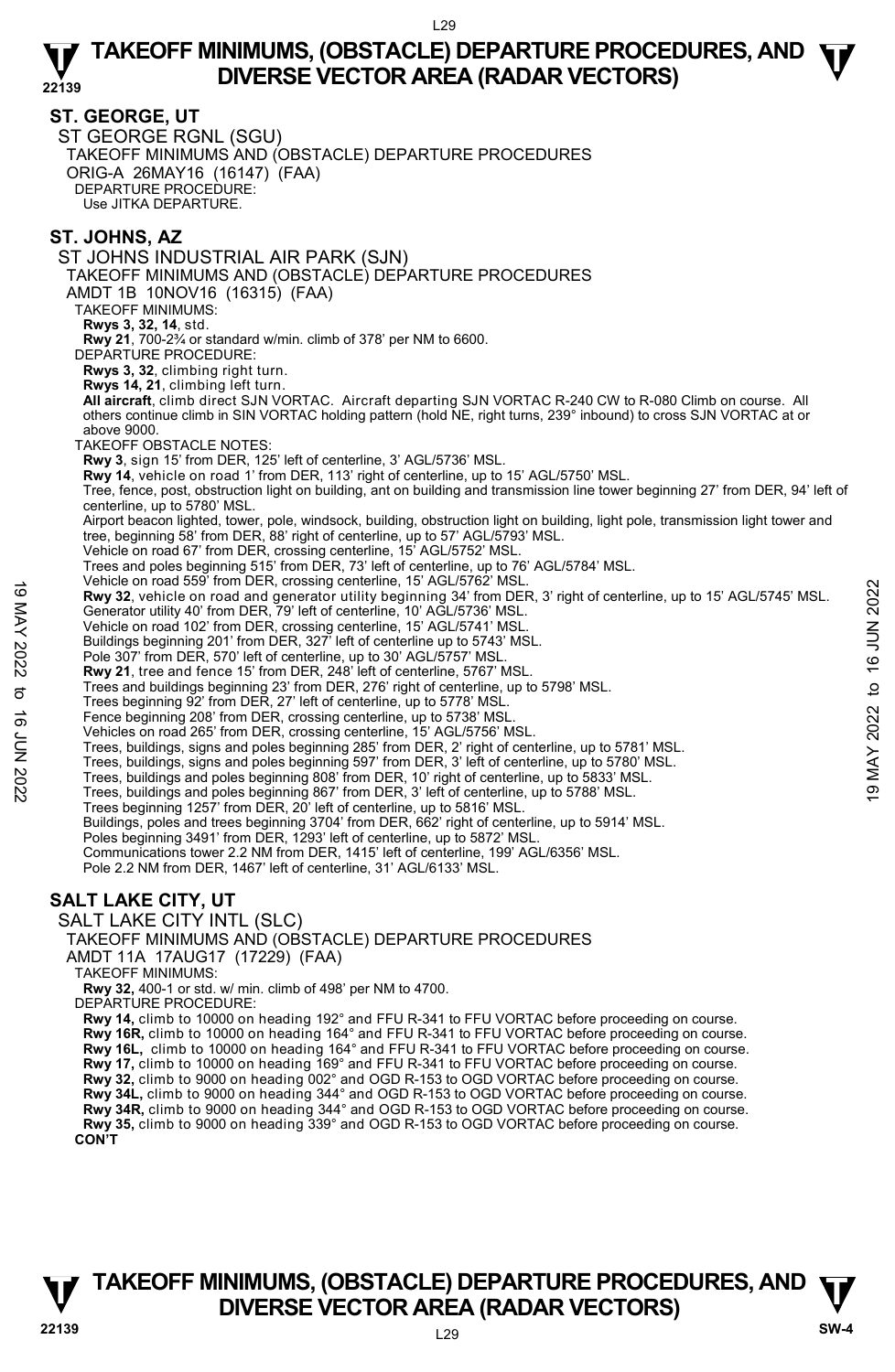# **SALT LAKE CITY, UT (CON'T)**

SALT LAKE CITY INTL (SLC)<sup>(</sup>CON'T)<br>TAKEOFF OBSTACLE NOTES: **Rwy 14,** antenna 1349' from DER, 544' left of centerline, 42' AGL/4263' MSL. Rwy 16L, vehicle on road 124' from DER, 14' right of centerline, 15' AGL/4239' MSL. Light pole 988' from DER, 726' right of centerline, 34' AGL/4254' MSL. Pole 1024' from DER, 689' right of centerline, 34' AGL/4254' MSL **Rwy 17,** vehicles on road beginning 335' from DER, on centerline, up to 17' AGL/4241' MSL. **Rwy 32,** ATC tower 5,266' from DER, 1767 left of centerline, 335' AGL/4549' MSL. Crane 5196' from DER, 1630' left of centerline, 240' AGL/4463' MSL. Flag on OL 5,153' from DER, 1619' left of centerline, 249' AGL/4463' MSL Aircraft beginning 969' from DER, 722' left of centerline, up to 79' AGL/4306' MSL. **Rwy 34R,** post 13' from DER, 349' right of centerline, 3' AGL/4227' MSL. **Rwy 35,** post 56' from DER, 249' left of centerline, 2' AGL/4220' MSL. DIVERSE VECTOR AREA (RADAR VECTORS) AMDT 1 14SEP17 (17257)  **Rwys 14, 16L/R, 17, 34L/R, 35,** heading as assigned by ATC. SOUTH VALLEY RGNL (U42) TAKEOFF MINIMUMS AND (OBSTACLE) DEPARTURE PROCEDURES AMDT 6 01FEB18 (18032) (FAA) TAKEOFF MINIMUMS: **Rwy 16,** std. w/ min. climb of 300' per NM to 10700. **Rwy 34,** std. w/ min. climb of 330' per NM to 9000. DEPARTURE PROCEDURE: **Rwy 16,** climbing left turn to 10700 on FFU VORTAC R-341 to FFU VORTAC, continue climb in FFU VORTAC holding pattern (hold S, right turn, 008° inbound) to cross FFU VORTAC at or above MEA/MCA for route of flight. **Rwy 34,** climbing right turn to 9000 on TCH VORTAC R-161 to TCH VORTAC, continue climb in TCH VORTAC holding pattern (hold NW, right turn, 120° inbound) to cross TCH VORTAC at or above MEA/MCA for route of flight. TAKEOFF OBSTACLE NOTES: **Rwy 16,** NAVAID abeam DER, 99' right of centerline, 4602' MSL. Terrain, sign beginning 34' from DER, 207' right of centerline, up to 4606' MSL. Vehicle on road 83' from DER, 252' left of centerline, 4611' MSL. Vehicle on road 171' from DER, 132' left of centerline, 4614' MSL. Pole 551' from DER, 631' right of centerline, 15' AGL/4626' MSL Vehicle on road, vegetation beginning 672' from DER, 490' right of centerline, up to 4629' MSL. Pole 1000' from DER, 638' right of centerline, 4638' MSL. Pole 1008' from DER, 466' right of centerline, 31' AGL/4640' MSL. Pole beginning 1092' from DER, 687' right of centerline, up to 31' AGL/4644' MSL.<br>**Rwy 34,** NAVAID 10' from DER, 96' left of centerline, 4606' MSL. NAVAID 10' from DER, 94' right of centerline, 4604' MSL. Terrain 58' from DER, 424' left of centerline, 4608' MSL. **SCOTTSDALE, AZ**  SCOTTSDALE (SDL) TAKEOFF MINIMUMS AND (OBSTACLE) DEPARTURE PROCEDURES AMDT 9 24MAY18 (18144) (FAA) DEPARTURE PROCEDURE: Use MARICOPA DEPARTURE. TAKEOFF OBSTACLE NOTES: **Rwy 3,** multiple light standards beginning 63' from DER, 445' left of centerline, up to 44' AGL/1,554 MSL. Hoist on dike 878' from DER, 735' left of centerline, 51' AGL/1,561' MSL Dike beginning 1,066' from DER, 316' left of centerline, 38' AGL/1548' MSL. Day marker on dike, 1,230' from DER, 5' left of centerline, 39' AGL/1,549' MSL. Tree 765' from DER,115' left of centerline, 22' AGL/1,532' MSL. Road beginning 647' from DER, 296' left of centerline, 19' AGL/1,529' MSL. Fence beginning 5' from DER, 338' right of centerline, 6' AGL/1,511' MSL. Light standard 1,013' from DER, 430' right of centerline, 44' AGL/1,552' MSL. **Rwy 21,** trees 1,072' from DER, 426' right of centerline, 53' AGL/1,497' MSL. Building 316' from DER, 537' right of centerline, 23' AGL/1,467' MSL. Tree 2,087' from DER, 418' left of centerline, 61' AGL/1,505' MSL. Tree 1,432' from DER, 438' right of centerline, 38' AGL/1,482' MSL. Tree 2,234' from DER, 559' left of centerline, 58' AGL/1,502' MSL. DIVERSE VECTOR AREA (RADAR VECTORS) TAKEOFF OBSTACLE NOTES:<br> **EVALUE ANVIGED ASSET AND A SUPPRENT AND A SUPPRENT AND A SUPPRENT AND A SUPPRENT OF A SUPPRENT OF A SUPPRENT OF A SUPPRENT OF A SUPPRENT OF A SUPPRENT OF A SUPPRENT OF A SUPPRENT OF A SUPPRENT OF** 

- AMDT 1 13NOV14 (14317) (FAA)
	- **Rwy 3,** heading as assigned by ATC; requires minimum climb of 445' per NM to 4600.

**Rwy 21,** heading as assigned by ATC; do not exceed 210 KTS until established on assigned heading.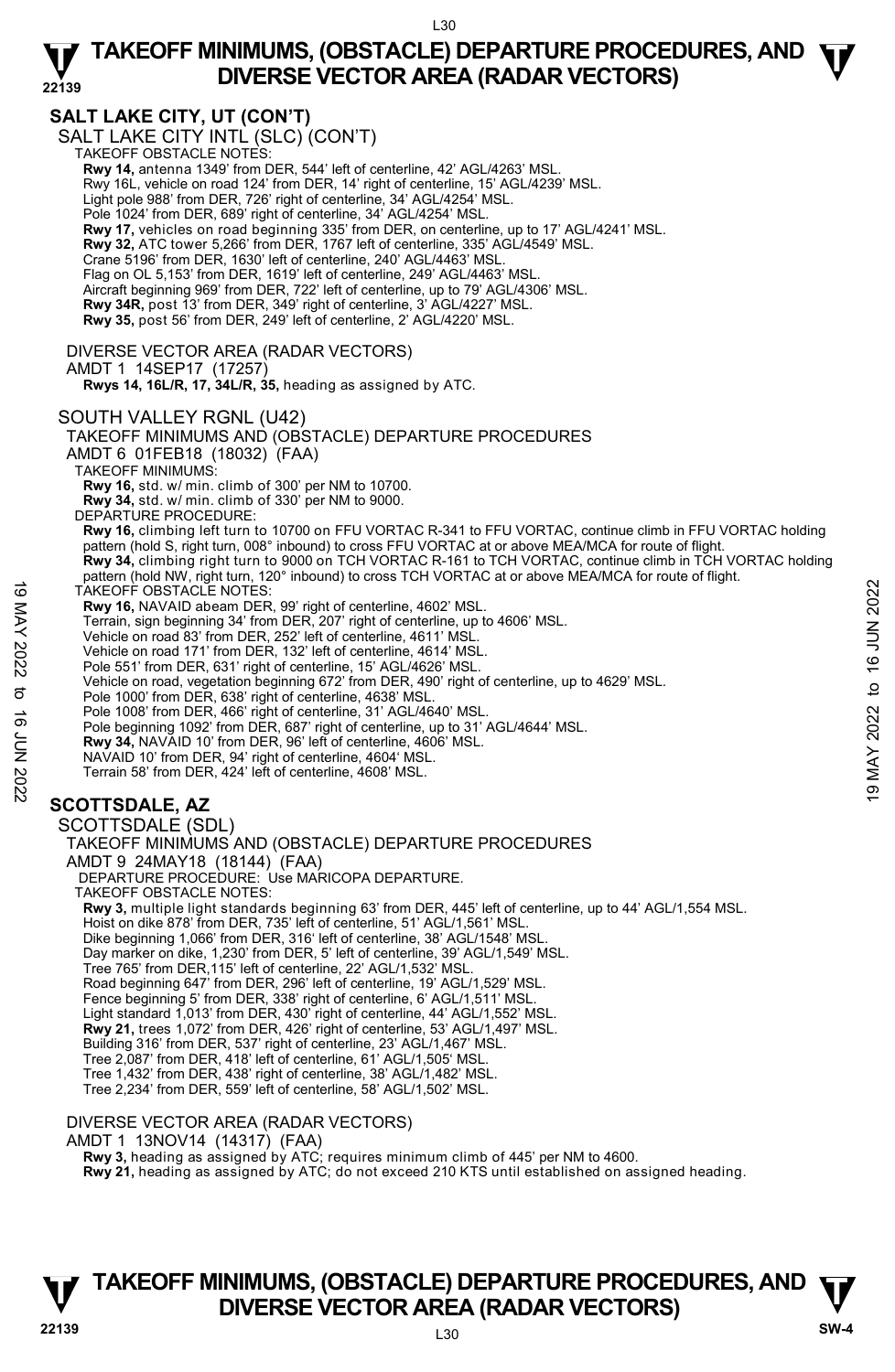#### **SEDONA, AZ**  SEDONA (SEZ) TAKEOFF MINIMUMS AND (OBSTACLE) DEPARTURE PROCEDURES AMDT 1 10APR08 (08101) (FAA) TAKEOFF MINIMUMS: **Rwy 3,** NA- Obstacles. DEPARTURE PROCEDURE: **Rwy 21,** Use OATES RNAV DEPARTURE. **SHOW LOW, AZ**  SHOW LOW RGNL (SOW) TAKEOFF MINIMUMS AND (OBSTACLE) DEPARTURE PROCEDURES AMDT 2 19JUL18 (22139) (FAA) DEPARTURE PROCEDURE: **Rwy 4,** climbing left turn heading 360° to 7800 before proceeding on course. **Rwy 7,** climbing left turn heading 360° to 8100 before proceeding on course. **Rwy 22,** climbing right turn heading 255° to 7700 before proceeding on course. **Rwy 25,** climb on heading 246° to 7600 before proceeding on course. TAKEOFF OBSTACLE NOTES: **Rwy 4,** sign, building, fence, pole beginning 44' from DER, 183' right of centerline, up to 6' AGL/6406' MSL. Tree 88' from DER, 488' left of centerline, 6411' MSL. Trees beginning 185' from DER, 428' left of centerline, up to 6417' MSL. Pole 240' from DER, 222' right of centerline, 16' AGL/6411' MSL. **Rwy 7,** general utility 39' from DER, 92' right of centerline, 19' AGL/6402' MSL. General utility 40' from DER, 88' left of centerline, 20' AGL/6402' MSL. **Rwy 22,** tree 94' from DER, 197' left of centerline, 6424' MSL. Trees beginning 133' from DER, 87' right of centerline, up to 6420' MSL. Pole 397' from DER, 141' left of centerline, 23' AGL/6426' MSL. Pole 469' from DER, 166' left of centerline, 27' AGL/6430' MSL Building 677' from DER, 423' left of centerline, 24' AGL/6433' MSL. Elevator, tank, pole beginning 1191' from DER, 5' left of centerline, up to 63' AGL/6496' MSL. **Rwy 25,** pole 10' from DER, 29' right of centerline, 18' AGL/6401' MSL. Pole 640' from DER, 310' right of centerline, 6418' MSL. Pole 644' from DER, 307' right of centerline, 37' AGL/6419' MSL. Pole beginning 704' from DER, 677' left of centerline, up to 53' AGL/6437' MSL. Pole, catenary beginning 726' from DER, 3' left of centerline, up to 54' AGL/6438' MSL.<br>Pole 760' from DER, 158' right of centerline, 47' AGL/6432' MSL.<br>Pole 763' from DER, 159' right of centerline, 49' AGL/6432' MSL. Pole, catenary beginning 764' from DER, 77' right of centerline, up to 54' AGL/6437' MSL. Pole beginning 842' from DER, 317' right of centerline, up to 57' AGL/6438' MSL. **SILVER SPRINGS, NV**  SILVER SPRINGS (SPZ) TAKEOFF MINIMUMS AND (OBSTACLE) DEPARTURE PROCEDURES Elevator, tank, pole beginning 191 from DER, 5' elst of centerline, up to 63' AGL/6496' MSL.<br> **Elevator**, tank, pole beginning 1191' from DER, 5' left of centerline, up to 63' AGL/6496' MSL.<br> **Pole 644' from DER, 30'** rig

ORIG-A 04NOV21 (21308) (FAA)

TAKEOFF MINIMUMS:

**Rwy 24,** 2900-3 for VCOA.

DEPARTURE PROCEDURE:

**Rwy 6,** climb heading 056° to intercept HZN R-220 to 8000. Continue climb in HZN VORTAC holding pattern (hold northeast, rt, 211° inbound) to cross HZN VORTAC at or above MEA for route of flight. VCOA:

**Rwy 24**, obtain ATC approval for VCOA when requesting IFR clearance. Climb in visual conditions to cross Silver<br>Springs airport at or above 7000, then proceed on HZN VORTAC R-220 to 8000 to HZN VORTAC.

TAKEOFF OBSTACLE NOTES:

**Rwy 6,** windsock, sign beginning 29' from DER, 204' left of centerline, up to 23' AGL/4235' MSL. **Rwy 24,** terrain 52' from DER, 495' right of centerline, 4267' MSL.

Pole, transmission line beginning 2258' from DER, 938' right of centerline, up to 33' AGL/4324' MSL. Transmission line, pole beginning 2277' from DER, 883' right of centerline, up to 38' AGL/4328' MSL.

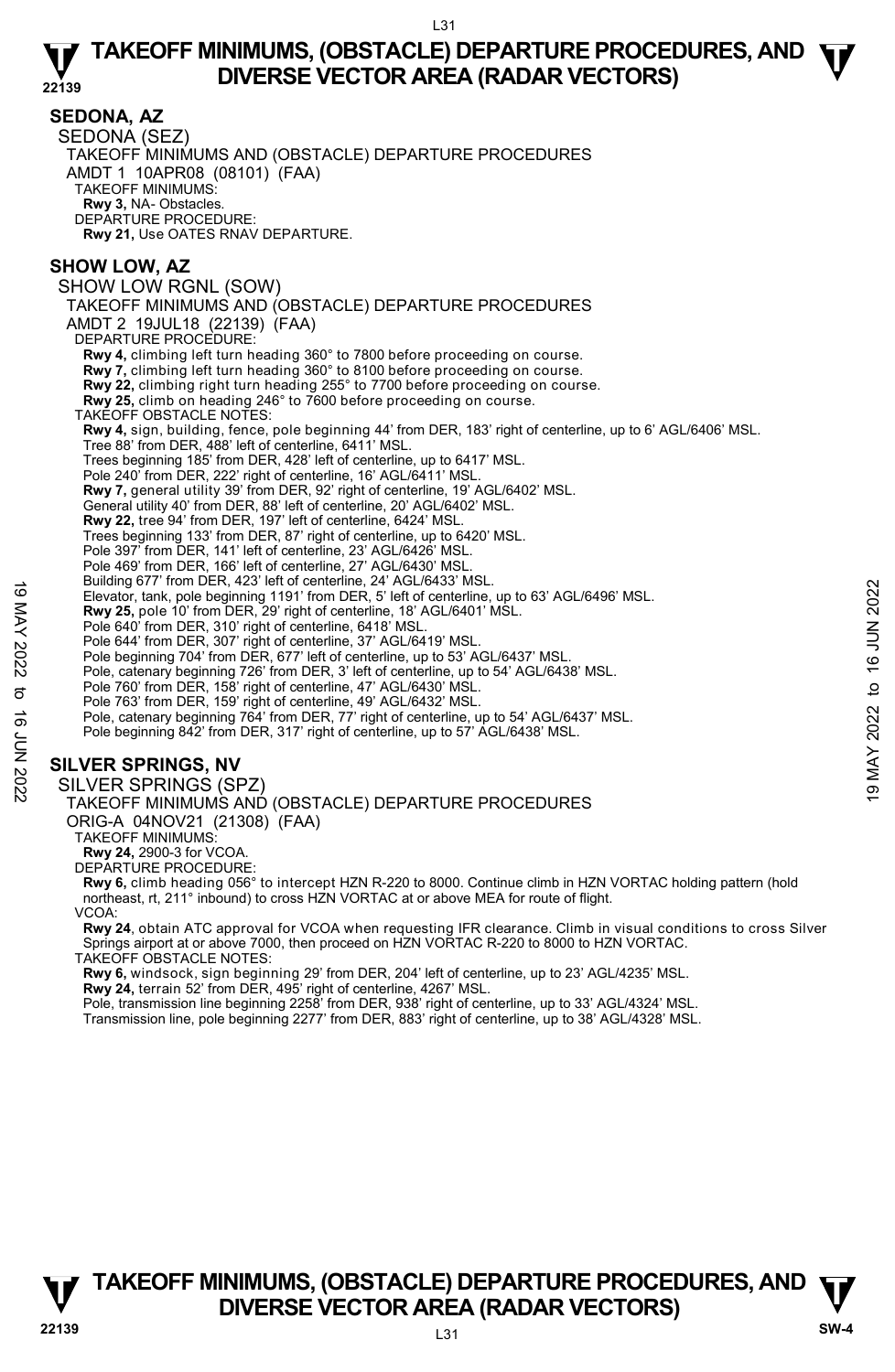### **SPANISH FORK, UT**

SPANISH FORK MUNI/WOODHOUSE FLD (SPK) TAKEOFF MINIMUMS AND (OBSTACLE) DEPARTURE PROCEDURES ORIG 03JAN19 (21112) (FAA) DEPARTURE PROCEDURE: Use SPANISH FORK DEPARTURE. TAKEOFF OBSTACLE NOTES: **Rwy 12,** lighting 10' from DER, 29' left of centerline, 2' AGL/4530' MSL. Fence 60' from DER, 481' right of centerline, 4535' MSL. Building 198' from DER, 449' right of centerline, 12' AGL/4541' MSL. Sign, building beginning 297' from DER, 461' right of centerline, up to 4552' MSL. Building 1023' from DER, 600' right of centerline, 4555' MSL. Tree 1031' from DER, 651' left of centerline, 4563' MSL. Tree, building beginning 1140' from DER, 503' left of centerline, up to 4565' MSL. Building 1173' from DER, 560' right of centerline, 4559' MSL. Building 1434' from DER, 855' right of centerline, 4572' MSL. Tree 1514' from DER, 742' left of centerline, 4568' MSL. Pole 1818' from DER, 352' right of centerline, 4576' MSL. Pole beginning 3232' from DER, 1134' right of centerline, up to 4621' MSL. Pole, sign beginning 3499' from DER, 801' left of centerline, up to 106' AGL/4673' MSL.<br>Electrical system 3922' from DER, 628' right of centerline, 4637' MSL. Pole 4450' from DER, 893' right of centerline, 4649' MSL. Pole 4709' from DER, 1365' right of centerline, 4662' MSL. Pole 5162' from DER, 1194' right of centerline, 4664' MSL. Pole 2 NM from DER, 3639' left of centerline, 4853' MSL. **Rwy 30,** lighting 9' from DER, 29' right of centerline, 2' AGL/4525' MSL. Vegetation 36' from DER, 145' right of centerline, 9' AGL/4527' MSL. Tree 750' from DER, 557' left of centerline, 4546' MSL. Pole 1182' from DER, 595' left of centerline, 50' AGL/4570' MSL Pole beginning 1479' from DER, 268' left of centerline, up to 60' AGL/4579' MSL. Tree 1505' from DER, 550' right of centerline, 49' AGL/4565' MSL. **SPRINGERVILLE, AZ**  SPRINGERVILLE MUNI (JTC) TAKEOFF MINIMUMS AND (OBSTACLE) DEPARTURE PROCEDURES ORIG-A 02DEC21 (21336) (FAA) TAKEOFF MINIMUMS: **Rwy 3,** std. w/min. climb of 240' per NM to 7800 or 3300-5 for VCOA. **Rwy 11,** std. w/min. climb of 440' per NM to 8200 or 3300-5 for VCOA. **Rwy 21,** std. w/min. climb of 365' per NM to 8600 or 3300-5 for VCOA. **Rwy 29,** 400-2½ or std. w/min. climb of 280' per NM to 7300. DEPARTURE PROCEDURE: **Rwy 3,** climbing left turn to 9100 on heading 360° before proceeding on course.  **Rwy 11,** climbing left turn to 10500 on heading 360° before proceeding on course.  **Rwy 21,** climbing right turn to 10300 on heading 360° before proceeding on course. **Rwy 29,** climbing right turn to 9100 on heading 360° before proceeding on course. VCOA: **Rwys 3, 11, 21,** obtain ATC approval for VCOA when requesting IFR clearance. Climb in visual conditions to cross Springerville Muni airport at or above 10400 before proceeding on course. TAKEOFF OBSTACLE NOTES: **Rwy 11,** trees beginning 9' from DER, 12' left of centerline, up to 100' AGL/7121' MSL. Trees beginning 162' from DER, 8' right of centerline, up to 100' AGL/7125' MSL. Trees beginning 3240' from DER, 48' right of centerline, up to 100' AGL/7135' MSL. Trees beginning 3440' from DER, 289' right of centerline, up to 100' AGL/7138' MSL. Trees beginning 3625' from DER, 135' right of centerline, up to 100' AGL/7148' MSL. Trees beginning 3825' from DER, 376' right of centerline, up to 100' AGL/7151' MSL. Trees beginning 4010' from DER, 222' right of centerline, up to 100' AGL/7158' MSL. Trees beginning 4210' from DER, 463' right of centerline, up to 100' AGL/7161' MSL. Trees beginning 4395' from DER, 703' right of centerline, up to 100' AGL/7167' MSL. Trees beginning 4779' from DER, 790' right of centerline, up to 100' AGL/7174' MSL. Trees beginning 4964' from DER, 1031' right of centerline, up to 100' AGL/7177' MSL. Trees beginning 5349' from DER, 1512' right of centerline, up to 100' AGL/7184' MSL. Tree 5734' from DER, 1993' right of centerline, 100' AGL/190' MSL. **Rwy 21,** fence beginning 163' from DER, 300' left of centerline, up to 7065' MSL. Terrain beginning 211' from DER, 391' left of centerline, up to 7066' MSL. Tree 4771' from DER, 1744' right of centerline, 100' AGL/7184' MSL. Trees beginning 4776' from DER, 1755' left of centerline, up to 100' AGL/7190' MSL. Tree 5339' from DER, 1899' right of centerline, 100' AGL/7194' MSL. Tree 5732' from DER, 1871' right of centerline, 100' AGL/7204' MSL. **Rwy 29,** trees beginning 52' from DER, 1' right of centerline, up to 100' AGL/7121' MSL.<br>Tree 67' from DER, 39' left of centerline, 100' AGL/7121' MSL. 19 MAY 2022 to 16 JUN 202219 MAY 2022 to 16 JUN 2022

- Tree 2822' from DER, 1006' left of centerline, 100' AGL/7128' MSL. Trees beginning 2942' from DER, 130' left of centerline, up to 7139' MSL.
- **CON'T**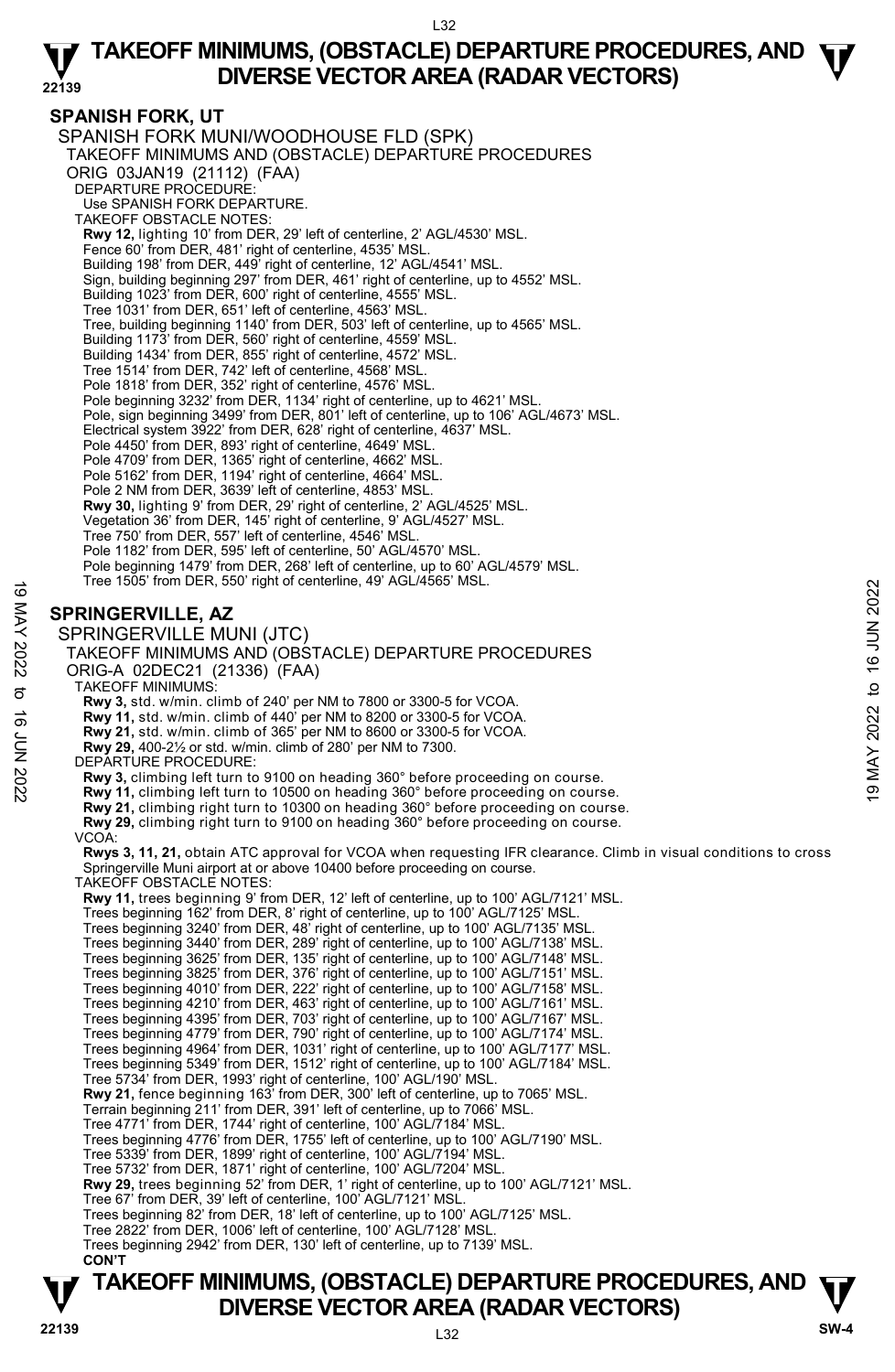# **SPRINGERVILLE, AZ (CON'T)**

SPRINGERVILLE MUNI (JTC) (CON'T) **Rwy 29 (CON'T),** tree 4191' from DER, 1292' left of centerline, 100' AGL/7141' MSL. Trees beginning 4299' from DER, 524' right of centerline, up to 100' AGL/7141' MSL. Tree 4376' from DER, 1052' left of centerline, 100' AGL/7154' MSL. Trees beginning 4391' from DER, 23' left of centerline, up to 100' AGL/7158' MSL. Trees beginning 4499' from DER, 370' right of centerline, up to 100' AGL/7151' MSL. Tree 4560' from DER, 811' left of centerline, 100' AGL/7164' MSL. Trees beginning 4576' from DER, 176' left of centerline, up to 100' AGL/7181' MSL. Tree 4683' from DER, 1005' right of centerline, 100' AGL/7158' MSL. Trees beginning 4699' from DER, 217' right of centerline, up to 100' AGL/7167' MSL. Tree 4883' from DER, 852' right of centerline, 100' AGL/7181' MSL. Trees beginning 4899' from DER, 63' right of centerline, up to 100' AGL/7187' MSL. Trees beginning 5299' from DER, 151' right of centerline, up to 100' AGL/7190' MSL. Trees beginning 5361' from DER, 2' left of centerline, up to 100' AGL/7200' MSL. Trees beginning 5561' from DER, 156' left of centerline, up to 100' AGL/7204' MSL. Trees beginning 5684' from DER, 238' right of centerline, up to 100' AGL/7194' MSL. Tree 5884' from DER, 84' right of centerline, 100' AGL/7197' MSL. Trees beginning 5918' from DER, 325' right of centerline, up to 7199' MSL. Trees beginning 5930' from DER, 68' left of centerline, up to 100' AGL/7207' MSL. Trees beginning 1 NM from DER, 222' left of centerline, up to 100' AGL/7210' MSL. Trees beginning 1 NM from DER, 171' right of centerline, up to 100' AGL/7200' MSL. Trees beginning 1 NM from DER, 375' left of centerline, up to 100' AGL/7213' MSL. Trees beginning 1 NM from DER, 18' right of centerline, up to 100' AGL/7204' MSL. Trees beginning 1 NM from DER, 135' left of centerline, up to 100' AGL/7217' MSL. Trees beginning 1.1 NM from DER, 288' left of centerline, up to 100' AGL/7220' MSL. Trees beginning 1.1 NM from DER, 442' left of centerline, up to 100' AGL/7223' MSL. Trees beginning 1.1 NM from DER, 989' left of centerline, up to 100' AGL/7230' MSL. Tree 1.2 NM from DER, 2479' left of centerline, 100' AGL/7233' MSL. Tree 2 NM from DER, 1412' right of centerline, 100' AGL/7361' MSL.

# **TAYLOR, AZ**

| ಠ       | 2022<br><b>TAYLOR, AZ</b>                                                                                                                                                                       |
|---------|-------------------------------------------------------------------------------------------------------------------------------------------------------------------------------------------------|
| NAY     | TAYLOR (TYL)                                                                                                                                                                                    |
|         | <b>NUL 91</b><br>TAKEOFF MINIMUMS AND (OBSTACLE) DEPARTURE PROCEDURES                                                                                                                           |
| 2022    | AMDT 2 02DEC21 (21336) (FAA)                                                                                                                                                                    |
|         | <b>TAKEOFF MINIMUMS:</b>                                                                                                                                                                        |
|         | Rwy 21, 300-1 or std. w/min. climb of 260' per NM to 6100, or alternatively, with standard takeoff minimums and a normal                                                                        |
| ಕ       | $\overline{c}$<br>200' per NM climb gradient, takeoff must occur no later than 2100' prior to DER.                                                                                              |
| ಕ       | 2022<br><b>TAKEOFF OBSTACLE NOTES:</b>                                                                                                                                                          |
|         | Rwy 3, buildings beginning 42' from DER, 339' right of centerline, up to 14' AGL/5728' MSL.                                                                                                     |
|         | Tree 44' from DER, 113' left of centerline, 5723' MSL.                                                                                                                                          |
| 2202 NN | <b>MAY</b><br>Building 745' from DER, 694' left of centerline, 23' AGL/5739' MSL.                                                                                                               |
|         | Pole 852' from DER, 705' left of centerline, 24' AGL/5741' MSL.                                                                                                                                 |
|         | Power lines crossing departure course 1000' from DER, pole 1309' from DER, 465' left of centerline, 15' AGL/5758' MSL.<br>တ<br>Pole 1460' from DER, 597' left of centerline, 42' AGL/5764' MSL. |
|         | Rwy 21, utility lights, fence beginning 40' from DER, 113' right of centerline, up to 5' AGL/5828' MSL.                                                                                         |
|         | Trees beginning 86' from DER, 316' right of centerline, up to 5835' MSL.                                                                                                                        |
|         | Trees beginning 247' from DER, 268' right of centerline, up to 5836' MSL.                                                                                                                       |
|         | Tree 447' from DER, 248' right of centerline, 5838' MSL.                                                                                                                                        |
|         | Trees beginning 552' from DER, 269' right of centerline, up to 5839' MSL.                                                                                                                       |
|         | Pole 1055' from DER, 659' left of centerline, 58' AGL/5874' MSL.                                                                                                                                |
|         | Pole 1170' from DER, 602' right of centerline, 31' AGL/5860' MSL.<br>Pole 1388' from DER, 479' right of centerline, 31' AGL/5873' MSL.                                                          |
|         | Pole, trees beginning 1468' from DER, 239' right of centerline, up to 43' AGL/5885' MSL.                                                                                                        |
|         | Pole 1479' from DER, 544' left of centerline, 55' AGL/5883' MSL.                                                                                                                                |
|         | Poles beginning 1633' from DER, 228' left of centerline, up to 51' AGL/5884' MSL.                                                                                                               |
|         | Tree 2369' from DER, 974' right of centerline, 5886' MSL.                                                                                                                                       |
|         | Trees beginning 2400' from DER, 903' right of centerline, up to 5888' MSL.                                                                                                                      |
|         | Tree 2606' from DER, 1009' right of centerline, 5892' MSL.                                                                                                                                      |
|         | Tree 2702' from DER, 983' right of centerline, 5893' MSL.                                                                                                                                       |
|         | Terrain, tree beginning 2827' from DER, 1025' right of centerline, up to 5897' MSL.<br>Trees beginning 3013' from DER, 1028' right of centerline, up to 5904' MSL.                              |
|         | Tree 3120' from DER, 1254' left of centerline, 5910' MSL.                                                                                                                                       |
|         | Terrain 3131' from DER, 1291' right of centerline, 5906' MSL.                                                                                                                                   |
|         | Vehicles on road, tree beginning 3235' from DER, 607' right of centerline, up to 5923' MSL.                                                                                                     |
|         | Trees beginning 3653' from DER, 672' right of centerline, up to 5924' MSL.                                                                                                                      |
|         | Tree 3795' from DER, 1387' left of centerline, 5923' MSL.                                                                                                                                       |
|         | Vehicles on road, tree, terrain beginning 3820' from DER, 972' right of centerline, up to 5941' MSL.                                                                                            |
|         | Trees beginning 3894' from DER, 1148' left of centerline, up to 5928' MSL.                                                                                                                      |
|         | Vehicles on road, trees, terrain beginning 3901' from DER, 621' right of centerline, up to 5945' MSL.<br>Trees beginning 4009' from DER, 1161' left of centerline, up to 5929' MSL.             |
|         | Vehicles on road, tree beginning 4039' from DER, 516' right of centerline, up to 5952' MSL.                                                                                                     |
|         | Trees, terrain beginning 4124' from DER, 1262' left of centerline, up to 5934' MSL.                                                                                                             |
|         | Vehicles on road, trees, terrain beginning 4126' from DER, 678' right of centerline, up to 5956' MSL.                                                                                           |
|         | <b>CON'T</b>                                                                                                                                                                                    |
|         |                                                                                                                                                                                                 |

# **TAKEOFF MINIMUMS, (OBSTACLE) DEPARTURE PROCEDURES, AND**  $\Psi$ **<br>DIVERSE VECTOR AREA (RADAR VECTORS) DIVERSE VECTOR AREA (RADAR VECTORS) 22139 SW-4**

L33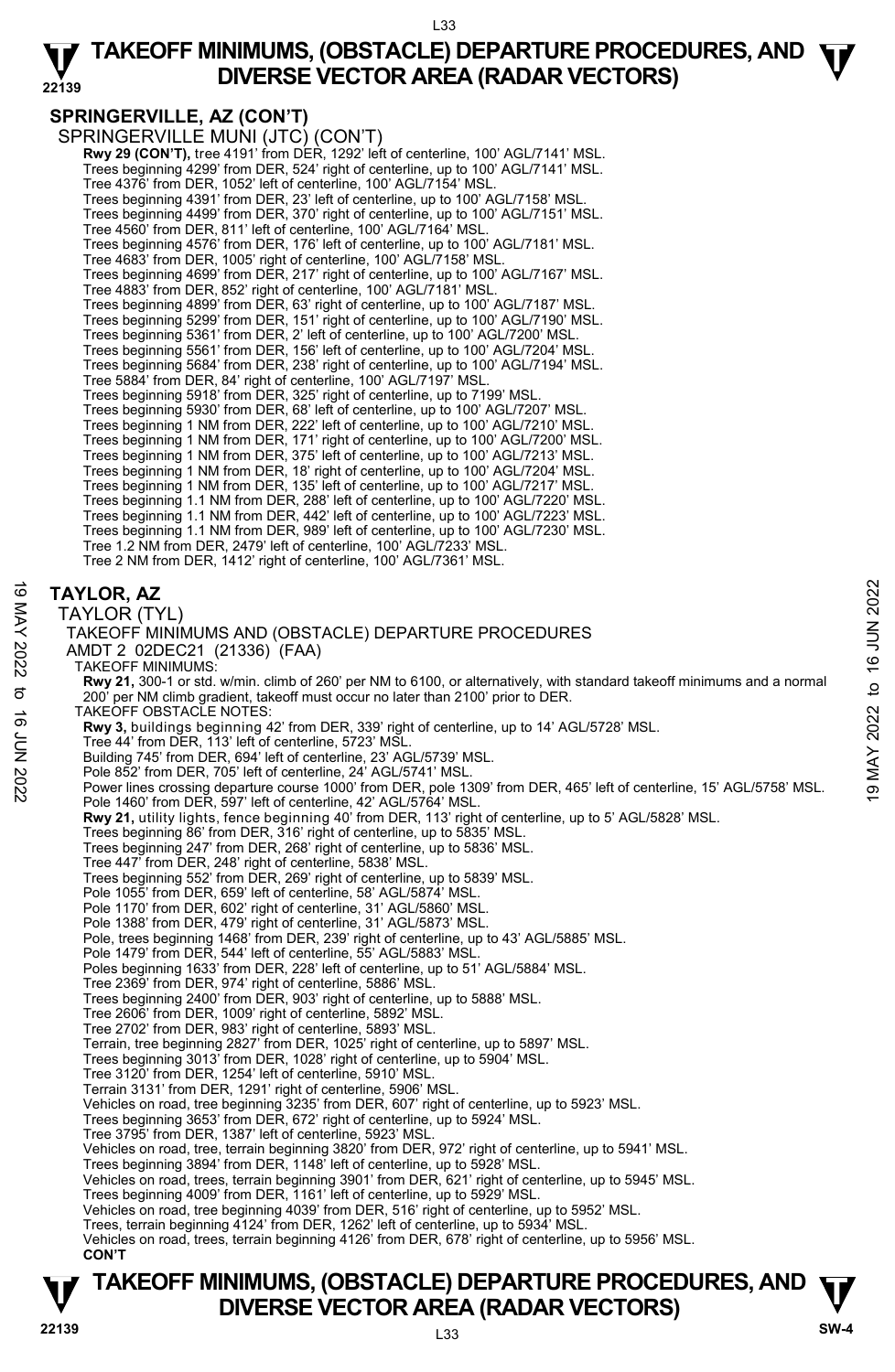# **TAYLOR, AZ (CON'T)**

TAYLOR (TYL) (CON'T)

Rwy 21 (CON'T), vehicles on road, terrain, trees beginning 4222' from DER, 635' right of centerline, up to 5959' MSL. Trees beginning 4358' from DER, 1396' left of centerline, up to 5942' MSL.

Vehicles on road 4447' from DER, 959' right of centerline, 5960' MSL.

Trees beginning 4494' from DER, 1296' left of centerline, up to 5950' MSL. Vehicles on road, trees beginning 4523' from DER, 545' right of centerline, up to 5965' MSL.

Trees beginning 4643' from DER, 1248' left of centerline, up to 5964' MSL.

Vehicles on road, trees, terrain beginning 4727' from DER, 488' right of centerline, up to 15' AGL/5973' MSL.

Vehicle on road 4837' from DER, 809' right of center line up to 5975' MSL.

#### **TONOPAH, NV**

TONOPAH (TPH)

TAKEOFF MINIMUMS AND (OBSTACLE) DEPARTURE PROCEDURES

AMDT 2 17AUG17 (17229) (FAA)

TAKEOFF MINIMUMS:

**Rwys 11, 29**, NA - ATC.

**Rwy 15,** std. with a min. climb of 320' per NM to 9100 or 2500-3 for VCOA.

**Rwy 33,** std. with a min. climb of 352' per NM to 9100 or 2500-3 for VCOA. DEPARTURE PROCEDURE:

**Rwy 15,** climbing left turn direct TONOPAH (TPH) VORTAC thence...

**Rwy 33,** climbing right turn direct TONOPAH (TPH) VORTAC thence...

...continue climb in TPH holding pattern (NE, RT, 246 $^{\circ}$  inbound) to cross TPH VORTAC at or above 9300 before proceeding on course.

VCOA:

**Rwy 15, 33,** obtain ATC approval for VCOA when requesting IFR clearance. Climb in visual conditions to cross Tonopah airport at or above 7800 direct TONOPAH VORTAC, continue climb in TPH holding pattern (NE, RT, 246° inbound) to cross TPH VORTAC at or above 9300 before proceeding on course.

TAKEOFF OBSTACLE NOTES:

**Rwy 15,** transmission line tower 515' from DER, 473' left of centerline, 23' AGL/5418' MSL.

**Rwy 33,** fence beginning 173' from DER, 401' right of centerline, 6' AGL/5438' MSL.

#### **TONOPAH TEST RANGE (KTNX)**

TONOPAH, NV

#### TAKEOFF MINIMUMS AND (OBSTACLE) DEPARTURE PROCEDURES

AMDT 1 19JUL18 (18200)

DEPARTURE PROCEDURE:

**Rwy 14,** 1000-3 with min. climb of 320 ft/NM to 10,700 or 2700-3 for Climb in Visual Conditions. Climb on a heading between 325º CW to 155º from DER or Climb in Visual Conditions to cross KZ - KTNX airport at or above 8100 MSL before proceeding on course. **19 MAY 33, fence beginning 173' from DER, 401' right of centerline, 6' AGL/5438' MSL.**<br> **19 MAY 2022 TONOPAH, NV**<br> **19 MAY 19 MAY 2022 TONOPAH, NV**<br> **19 MAY 19 MAY 19 MAY 19 MAY 19 MAY 19 MAY 19 MAY 19 MAY 19 MAY 19 MAY** 

**Rwy 32,** 1000-3 with min. climb of 260 ft/NM to 5900 or 2700-3 for Climb in Visual Conditions. Climb on a heading between 295º CW to 005º from DER or Climb in Visual Conditions to cross KZ-KTNX airport at or above 8100 MSL before proceeding on course.

#### TAKEOFF OBSTACLE NOTES:

**Rwy 14,** terrain 1204' from DER, 823' right of cntrln, 5582' MSL.

Terrain 63' from DER, 517' right of cntrln, 5565' MSL. Terrain 46' from DER, 480' right of cntrln, 5564' MSL.

Terrain 0' from DER, 353' right of cntrln, 5561' MSL.

Terrain 62' from DER, 200' right of cntrln, 5558' MSL. Terrain 14' from DER, 292' right of cntrln, 5561' MSL.

Terrain 0' from DER, 287' right of cntrln, 5561' MSL.

Terrain 0' from DER, 222' right of cntrln, 5559' MSL. Surveyed terrain 215' from DER, 427' right of cntrln, 5560' MSL.

**Rwy 32,** terrain 0' from DER, 500' left of cntrln, 5476' MSL.

Terrain 19' from DER, 465' left of cntrln, 5476' MSL.

Terrain 110' from DER, 529' left of cntrln, 5476' MSL.

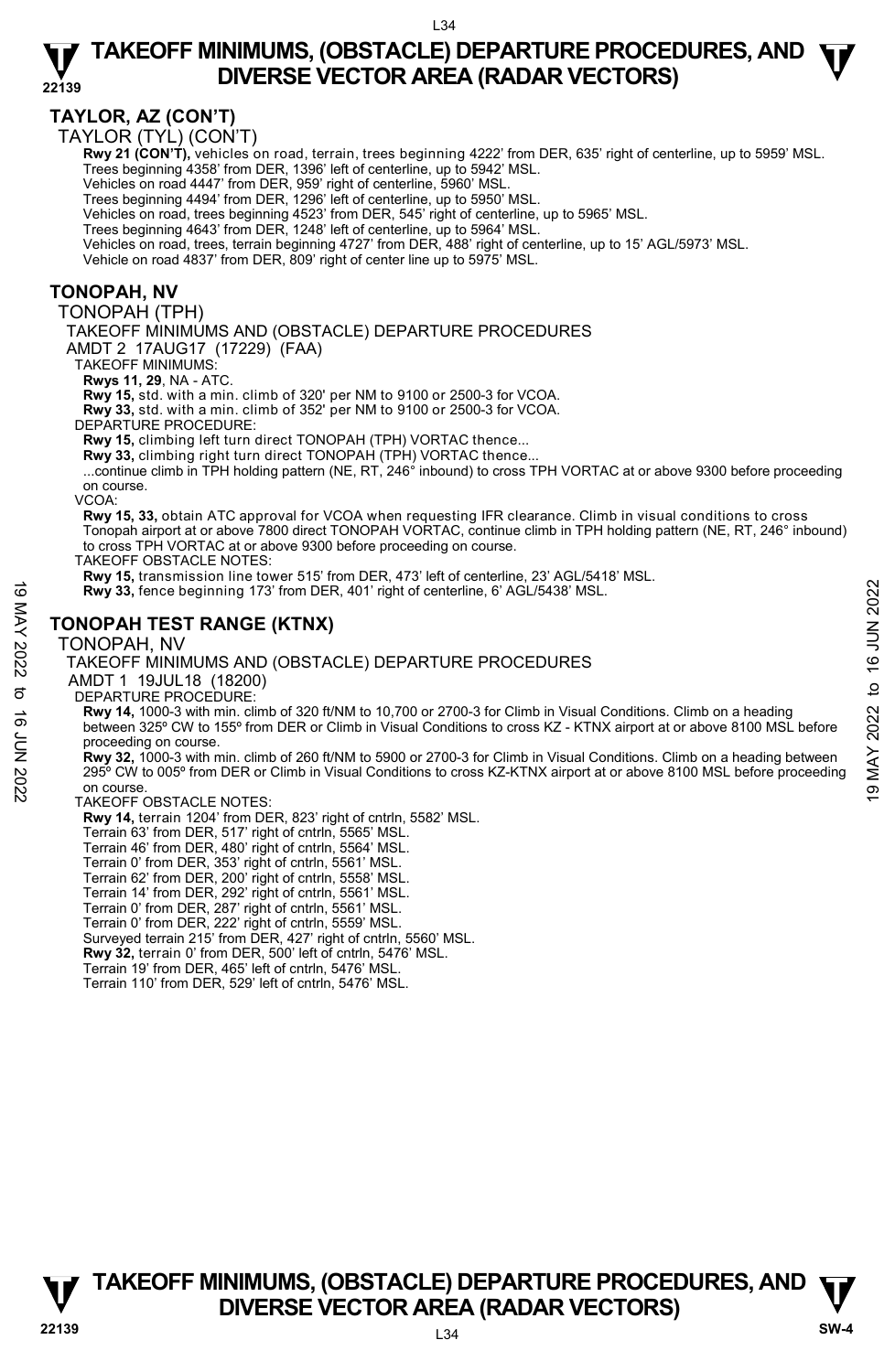### **TOOELE, UT**

BOLINDER FIELD-TOOELE VALLEY (TVY)

TAKEOFF MINIMUMS AND (OBSTACLE) DEPARTURE PROCEDURES

AMDT 3 22AUG13 (13234) (FAA)

TAKEOFF MINIMUMS:

**Rwy 17,** std. w/min. climb of 348' per NM to 9000 or 5600-3 for climb in visual conditions. **Rwy 35,** std. w/min. climb of 380' per NM to 9000 or 5600-3 for climb in visual conditions.

DEPARTURE PROCEDURE:

**Rwy 17,** climbing right turn to 9000 on heading 337° and OGD VORTAC R-197 to STACO INT, or for climb in visual conditions: cross Bolinder Field-Tooele Valley airport at or above 9800' MSL before proceeding on course. When executing VCOA, notify ATC prior to departure.

**Rwy 35,** climbing left turn to 9000 on heading 300° and OGD VORTAC R-197 to STACO INT, or for climb in visual conditions: cross Bolinder Field-Tooele Valley airport at or above 9800' MSL before proceeding on course. When executing VCOA, notify ATC prior to departure.

TAKEOFF OBSTACLE NOTES:

**Rwy 17,** tree 230' from DER, 255' right of centerline, 35' AGL/4335' MSL.

Tree 342' from DER, 363' right of centerline, 35' AGL/4360' MSL.

Trees beginning 601' from DER, 486' right of centerline, up to 35' AGL/4399' MSL.

Pole 1000' from DER, 409' left of centerline, 42' AGL/4363' MSL.

Pole 1092' from DER, 118' right of centerline, 42' AGL/4363' MSL. Tree 1369' from DER, 393' right of centerline, 35' AGL/4381' MSL.

Tree 2018' from DER, 257' right of centerline, 35' AGL/4384' MSL.

### **TUCSON, AZ**

RYAN FLD (RYN) TAKEOFF MINIMUMS AND (OBSTACLE) DEPARTURE PROCEDURES AMDT 3 29JUL10 (21168) (FAA) TAKEOFF MINIMUMS: **Rwys 6L, 15, 24R, 33,** NA, ATC. DEPARTURE PROCEDURE:

**Rwys 6R, 24L,** use ALMON DEPARTURE.

TUCSON INTL (TUS)

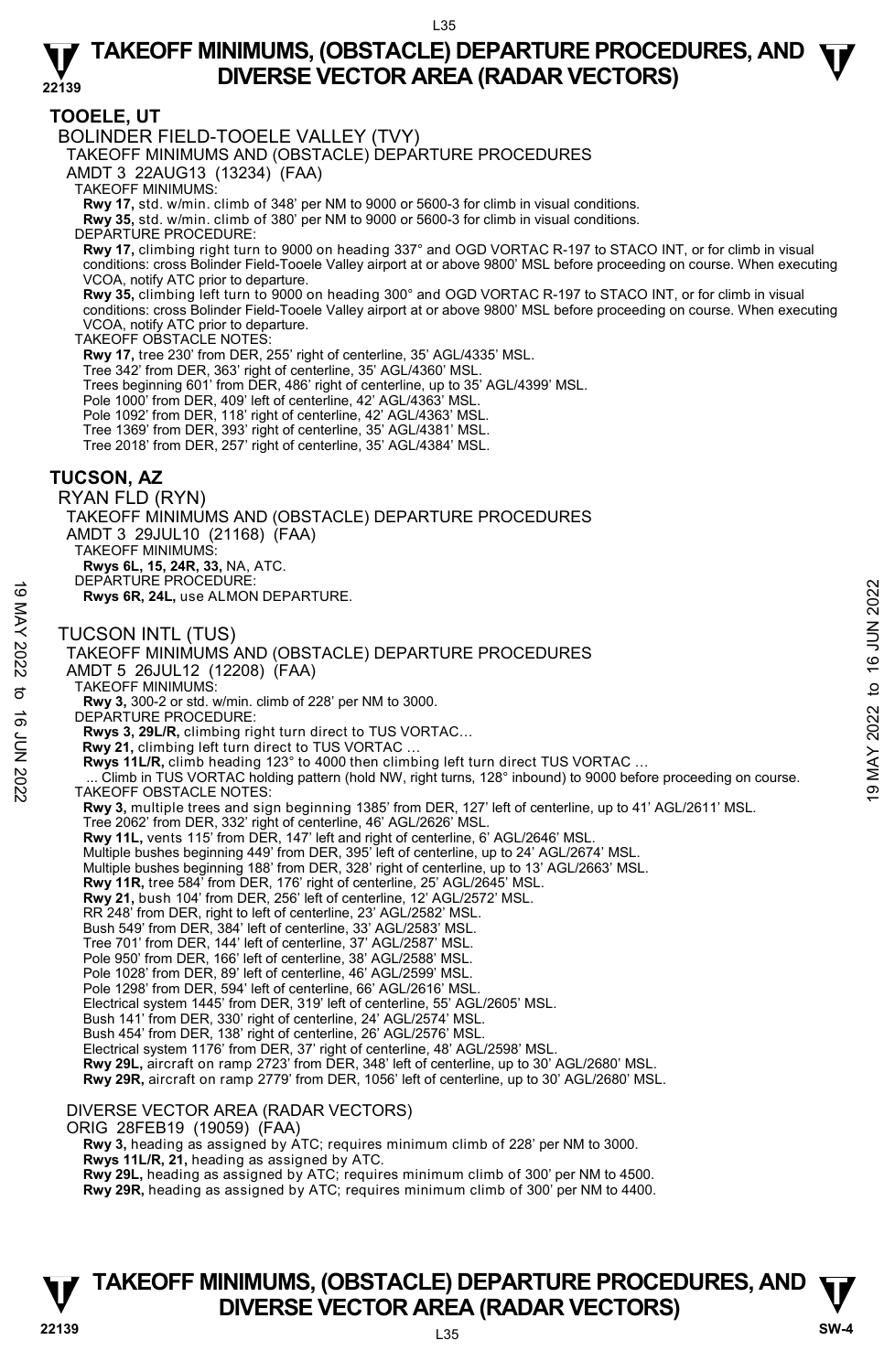**VERNAL, UT**  VERNAL RGNL (VEL) TAKEOFF MINIMUMS AND (OBSTACLE) DEPARTURE PROCEDURES AMDT 2 07DEC17 (17341) (FAA) TAKEOFF MINIMUMS: **Rwy 17,** std. w /min. climb of 210' per NM to 6000, or alternatively with std. takeoff minimums and a normal 200' per NM climb gradient, takeoff must occur no later than 1800' prior to DER or 2200-3 for VCOA. **Rwy 35,** std. w/ min. climb of 410' per NM to 7700 or 2200-3 for VCOA. DEPARTURE PROCEDURE: **Rwy 17,** climbing left turn direct VEL VOR/DME, thence . . . **Rwy 35,** climbing right turn direct VEL VOR/DME, thence . . . . . . on VEL VOR/DME R-142 to ENSEN INT/VEL 9.7 DME and hold (hold SE, right turn, 322° inbound). Continue Climb-inhold to the MEA/MCA for route of flight. VCOA: **Rwys 17, 35,** obtain ATC approval for VCOA when requesting IFR clearance: Climb in visual conditions to cross Vernal RGNL Airport at or above 7300, then continue climb on VEL VOR/DME R-142 until reaching the MEA/MCA for route of flight. TAKEOFF OBSTACLE NOTES: **Rwy 17,** terrain beginning 19' from DER, 140' right of centerline, up to 5290' MSL. Terrain and agricultural equipment beginning 118' from DER, 15' left of centerline, up to 6' AGL/5284' MSL.<br>Tree 1333' from DER, 295' left of centerline, 5315' MSL.<br>Tree 1378' from DER, 221' left of centerline, 5317' MSL. Tree 1456' from DER, 112' left of centerline, 5318' MSL. Tree 1498' from DER, 32' left of centerline, 5320' MSL. Poles beginning 1948' from DER, 46' right of centerline, up to 35' AGL/5334' MSL. Trees beginning 2411' from DER, 19' left of centerline, up to 5370' MSL. Tree 2439' from DER, 296' right of centerline, 5339' MSL. Tree 2468' from DER, 288' right of centerline, 5341' MSL. Trees beginning 2497' from DER, 290' right of centerline, up to 5344' MSL. Trees beginning 2511' from DER, 105' left of centerline, up to 5374' MSL. **T**ree 2534' from DER, 361' right of centerline, 5355' MSL. Tree 2553' from DER, 355' right of centerline, 5362' MSL. Trees beginning 2573' from DER, 323' right of centerline, up to 5370' MSL. Trees beginning 4620' from DER, 71' left of centerline, up to 5397' MSL. Tree 4749' from DER, 184' right of centerline, 5401' MSL. Tree 4895' from DER, 65' left of centerline, 5403' MSL. **Rwy 35,** pole 178' from DER, 153' left of centerline, 5290' MSL. Tree and pole beginning 934' from DER, 625' right of centerline, up to 5302' MSL. **WENDOVER, UT**  WENDOVER (ENV) TAKEOFF MINIMUMS AND (OBSTACLE) DEPARTURE PROCEDURES AMDT 7 31MAR16 (16091) (FAA) TAKEOFF MINIMUMS: **Rwy 26,** std. w/min. climb of 300' per NM to 5900. **Rwy 30**, NA-ATC. DEPARTURE PROCEDURE: **Rwys 8, 12, 26,** climbing left turn direct BVL VORTAC, thence… ...continue climb in holding pattern (hold NE, right turns, 253° inbound) to cross BVL VORTAC at/above MEA for route of flight. TAKEOFF OBSTACLE NOTES: **Rwy 12,** bush 92' from DER, 258' left of centerline, 4' AGL/4227' MSL. **Rwy 26,** tree 100' from DER, 500' right of centerline, 11' AGL/4240' MSL. Bush 90' from DER, 278' left of centerline, 4' AGL/4233' MSL. **WILLCOX, AZ**  COCHISE COUNTY (P33) TAKEOFF MINIMUMS AND (OBSTACLE) DEPARTURE PROCEDURES Tree 2533 from DER, 355 right of centerline, 3362 MSL.<br>
Tree 2553 from DER, 355 right of centerline, up to 5370' MSL.<br>
Trees beginning 4620' from DER, 71' left of centerline, up to 5370' MSL.<br>
Tree 4849' from DER, 164' rig

# **TAKEOFF MINIMUMS, (OBSTACLE) DEPARTURE PROCEDURES, AND**  $\Psi$ **<br>DIVERSE VECTOR AREA (RADAR VECTORS) V** DIVERSE VECTOR AREA (RADAR VECTORS) **V**<br>22139 SW-4

AMDT 1 02MAY13 (13122) (FAA)

TAKEOFF MINIMUMS: Use COCHISE DEPARTURE.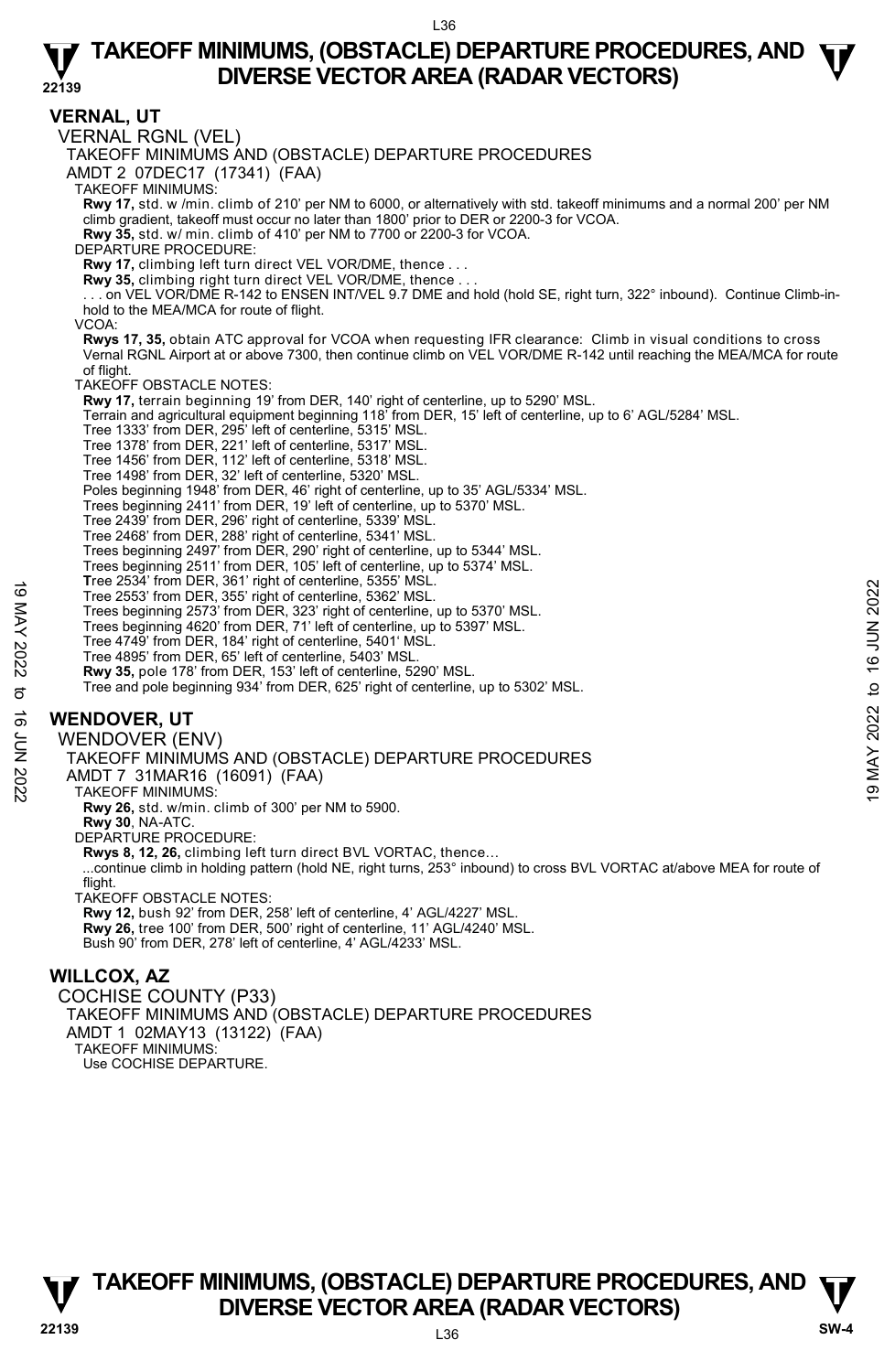**WINDOW ROCK, AZ**  WINDOW ROCK (RQE) TAKEOFF MINIMUMS AND (OBSTACLE) DEPARTURE PROCEDURES AMDT 2 05DEC19 (19339) (FAA) TAKEOFF MINIMUMS: **Rwy 3,** 800-3 w/min. climb of 385' per NM to 8100 or std. w/min. climb of 565' per NM to 7700 or 1600-3 for VCOA. **Rwy 21,** std. w/min. climb of 285' per NM to 8100 or 1600-3 for VCOA. DEPARTURE PROCEDURE: **Rwy 3,** climb on heading 025° to 7500, then right turn to intercept GUP VORTAC R-321 to GUP VORTAC before proceeding on course. **Rwy 21,** climb on heading 205° to 7400 then left turn direct GUP VORTAC before proceeding on course. VCOA: **Rwys 3, 21,** obtain ATC approval for VCOA when requesting IFR clearance. Climb in visual conditions to cross Window Rock Airport at or above 8200 before proceeding on course. TAKEOFF OBSTACLE NOTES: **Rwy 3,** vegetation beginning 32' from DER, 73' left of centerline, up to 6745' MSL. Building 416' from DER, 609' right of centerline, 19' AGL/6766' MSL Poles beginning 477' from DER, 344' right of centerline, up to 33' AGL/6772' MSL. Tree, pole beginning 1336' from DER, 114' left of centerline, up to 6796' MSL. Sign 1380' from DER, 109' right of centerline, 29' AGL/6777' MSL.<br>Pole 1448' from DER, 291' right of centerline, 39' AGL/6788' MSL.<br>Tree 1586' from DER, 392' left of centerline, 6806' MSL. Sign, pole beginning 1774' from DER, 225' right of centerline, up to 52' AGL/6805' MSL. Pole 1868' from DER, 746' left of centerline, 38' AGL/6823' MSL. Pole 3038' from DER, 91' right of centerline, 40' AGL/6824' MSL. Pole 3356' from DER, 457' left of centerline, 31' AGL/6840' MSL. Tree 3532' from DER, 613' left of centerline, 6850' MSL. Tree 3801' from DER, 682' left of centerline, 6871' MSL. Vertical structure, poles beginning 3832' from DER, 57' right of centerline, up to 6926' MSL. Pole 4044' from DER, 310' left of centerline, 44' AGL/6874' MSL. Tree 4616' from DER, 625' left of centerline, 6888' MSL. Vertical structure 5938' from DER, 147' right of centerline, 7024' MSL. Pole, vertical structures, towers beginning 1 NM from DER, 59' left of centerline, up to 6' AGL/7083' MSL.<br>Tower, tree beginning 1.1 NM from DER, 102' right of centerline, up to 103' AGL/7096' MSL. Trees beginning 1.3 NM from DER, 2063' right of centerline, up to 50' AGL/7309' MSL. Vertical structures beginning 1.4 NM from DER, 1852' left of centerline, up to 7127' MSL. Trees beginning 1.4 NM from DER, 121' right of centerline, up to 50' AGL/7369' MSL. Vertical structure, tree beginning 1.5 NM from DER, 628' left of centerline, up to 50' AGL/7139' MSL. Trees beginning 1.6 NM from DER, 875' right of centerline, up to 50' AGL/7375' MSL. Tree 1.8 NM from DER, 357' left of centerline, 50' AGL/7351' MSL. Tree 1.9 NM from DER, 77' left of centerline, 50' AGL/7369' MSL. Tree 2.1 NM from DER, 26' left of centerline, 50' AGL/7429' MSL. Tree 2.4 NM from DER, 2921' right of centerline, 50' AGL/7449' MSL. **Rwy 21,** tree 955' from DER, 382' left of centerline, 6736' MSL. Tree 1018' from DER, 620' left of centerline, 6768' MSL. **WINNEMUCCA, NV**  WINNEMUCCA MUNI (WMC) TAKEOFF MINIMUMS AND (OBSTACLE) DEPARTURE PROCEDURES AMDT 2 30JAN20 (20030) (FAA) DEPARTURE PROCEDURE: Use WINNEMUCCA departure. TAKEOFF OBSTACLE NOTES: **Rwy 2**, tree, NAVAID, beginning 3' from DER, 113' right of centerline, up to 4356' MSL. NAVAID 39' from DER, 118' left of centerline, 8' AGL/4311' MSL. Tree 81' from DER, 402' right of centerline, 4357' MSL. Tree, vehicles on traverse way beginning 98' from DER, 230' right of centerline, up to 4373' MSL. Tree 1177' from DER, 576' left of centerline, 4346' MSL. Tree 1265' from DER, 763' left of centerline, 4349' MSL. Tree 1404' from DER, 647' left of centerline, 4360' MSL. **Rwy 14,** pole 1' from DER, 24' left of centerline, 4304' MSL. NAVAID 40' from DER, 126' left of centerline, 4305' MSL. Vehicles on traverse way, vegetation, trees beginning 58' from DER, 183' left of centerline, up to 40' AGL/4322' MSL.<br>Vehicles on traverse way beginning 343' from DER, 77' left of centerline, up to 4325' MSL. **Rwy 20,** tree 26' from DER, 406' right of centerline, 4306' MSL. Trees beginning 46' from DER, 63' right of centerline, up to 40' AGL/4329' MSL. Pole 65' from DER, 385' left of centerline, 8' AGL/4311' MSL. **Rwy 32,** NAVAID 39' from DER, 123' left of centerline, 3' AGL/4303' MSL. Vegetation 77' from DER, 351' left of centerline, 4304' MSL. Tree 166' from DER, 478' right of centerline, 4306' MSL. Vehicles on traverse way beginning 184' from DER, 405' left of centerline, up to 4314' MSL. 19 Wertical structure 5938' from DER, 147' right of centerline, 7024' MSL.<br>
Pole, vertical structures, towers beginning 1 NM from DER, 59' left of centerline, up to 6' AGL/7083' MSL.<br>
Tower, tree beginning 1.1 NM from DER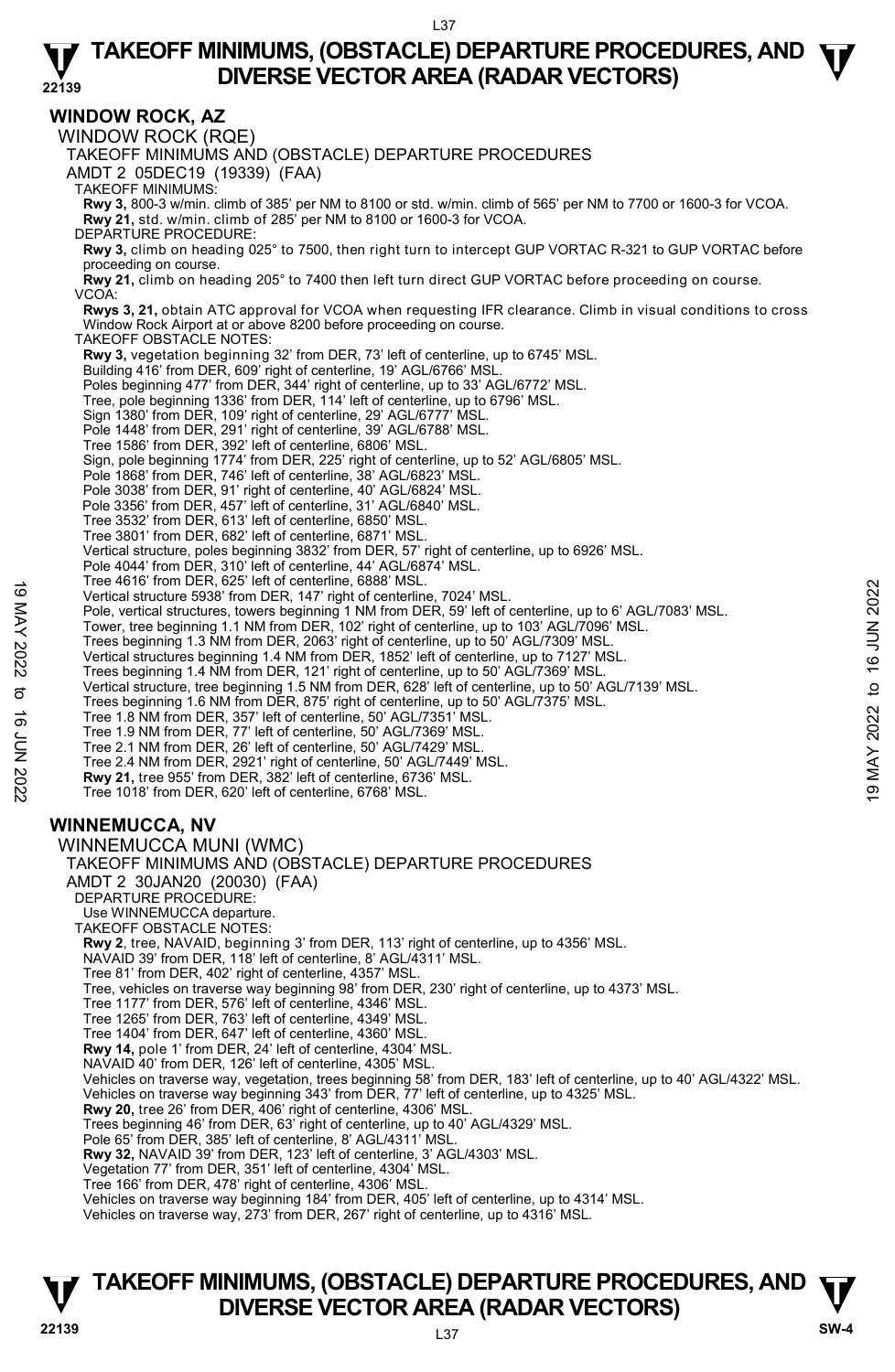### **WINSLOW, AZ**

WINSLOW-LINDBERGH RGNL (INW) TAKEOFF MINIMUMS AND (OBSTACLE) DEPARTURE PROCEDURES ORIG 11DEC14 (14345) (FAA) DEPARTURE PROCEDURE: **Rwy 22,** climb to 6000, then right turn direct INW VORTAC and hold, thence . . . **Rwy 4,** climb to 6000, then left turn direct INW VORTAC and hold, thence . . . **Rwys 11, 29,** climb to 6000, then direct INW VORTAC and hold, thence . . . . continue climb-in-hold (hold West, right turns, 068° inbound) to 8900 before proceeding on course. TAKEOFF OBSTACLE NOTES: **Rwy 11,** vehicle on road beginning 389' from DER, 329' right of centerline, 15' AGL/4894' MSL. Trees beginning 120' from DER, 398' right of centerline, 100' AGL/4901' MSL. Tank 3681' from DER, 1304' right of centerline, 129' AGL/5014' MSL. Grain silo 2901' from DER, 25' right of centerline, up to 4957' MSL. Obstruction light on hopper 2908' from DER, 27' right of centerline, up to 4955' MSL. Chimney 2899' from DER, 28' right of centerline, up to 4953' MSL. Light support structure 13' from DER, 55' left of centerline, up to 4871' MSL. Light support structure 13' from DER, 56' right of centerline, up to 4871' MSL. Vertical point 234' from DER, 14' left of centerline, up to 4876' MSL. **Rwy 29,** tree 332' from DER, 589' left of centerline 100' AGL/4915' MSL. Trees beginning 385' from DER, 124' right of centerline, 100' AGL/4923' MSL. Vehicle on road beginning 31' from DER, 389' right of centerline 15' AGL/4920' MSL. REIL abeam DER, 139' left of centerline, up to 4904' MSL. Bush 38' from DER, 179' right of centerline, up to 4903' MSL. Pole 2132' from DER, 1052' right of centerline, up to 4956' MSL. Vertical point 241' from DER, 318' right of centerline, up to 4907' MSL. Ground 71' from DER, 456' left of centerline, up to 4902' MSL. **Rwy 4,** light 4' from DER, 425' left of centerline, up to 4920' MSL. Obstruction light on lighted windsock 12' from DER, 424' left of centerline, up to 4918' MSL. Tree 34' from DER, 263' left of centerline, 100' AGL/4901' MSL. Tower 2740' from DER, 1086' left of centerline, up to 4968' MSL. Ground 42' from DER, 455' left of centerline, up to 4892' MSL. **Rwy 22,** poles beginning 1575' from DER, 360' right of centerline, up to 5010' MSL. Antenna 1867' from DER 360' right of centerline up to 5019' MSL. Vehicle on road beginning 198' from DER, 12' right of centerline, 15' AGL/4994' MSL. Vehicle on road beginning 499' from DER, 93' left of centerline, 15' AGL/4962' MSL. Tree 1746' from DER, 581' right of centerline, 100' AGL/4993' MSL. Vertical point 31' from DER, 479' left of centerline, up to 4946' MSL. Building 525' from DER, 528' right of centerline, up to 4956' MSL. Light support structures 10' from DER, 54' right of centerline, up to 4942' MSL. For 2740 Torm DER, 455' left of centerline, up to 4992 MSL.<br>
For a Ground 42' from DER, 455' left of centerline, up to 4892' MSL.<br>
Antenna 1867' from DER, 360' right of centerline, up to 5010' MSL.<br>
Antenna 1867' from DER